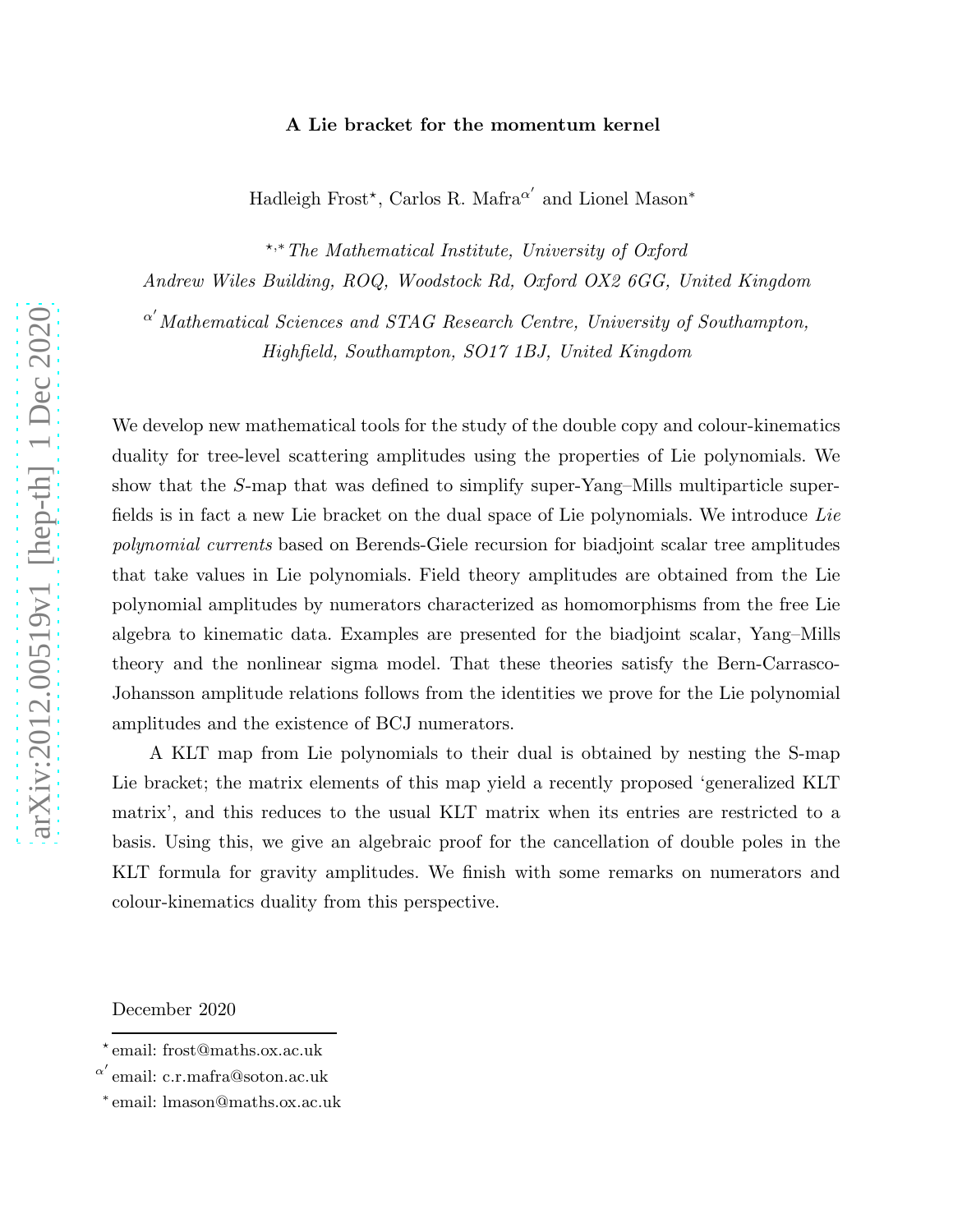# Contents

| 1                | Introduction                                                                                                                                                                                                                   | $\overline{2}$ |
|------------------|--------------------------------------------------------------------------------------------------------------------------------------------------------------------------------------------------------------------------------|----------------|
|                  | 1.1. Berends-Giele recursion and planar binary trees                                                                                                                                                                           | 3              |
|                  | 1.2. BCJ amplitude relations and a Lie bracket                                                                                                                                                                                 | $\overline{4}$ |
|                  | 1.3. The KLT inner product and its generalized matrix                                                                                                                                                                          | $\overline{4}$ |
|                  |                                                                                                                                                                                                                                | 5              |
| $\overline{2}$   | Review of Lie polynomials, combinatorics on words and colour factors                                                                                                                                                           | 5              |
|                  | 2.1. The dual $\mathscr{L}^*$ of $\mathscr{L}$ , dual bases and their Kleiss-Kuijf relations                                                                                                                                   | 6              |
|                  | 2.2. Binary trees and colour structures expansion of the set of the set of the set of the set of the set of the set of the set of the set of the set of the set of the set of the set of the set of the set of the set of the  | 9              |
|                  |                                                                                                                                                                                                                                | 9              |
| 3                |                                                                                                                                                                                                                                | 10             |
|                  | 3.1. Berends-Giele recursion for biadjoint scalar theories                                                                                                                                                                     | 11             |
|                  |                                                                                                                                                                                                                                | 13             |
| $\boldsymbol{4}$ | A Lie bracket for tree-level scattering amplitude relations                                                                                                                                                                    | 14             |
|                  | والمتحاولة والمتحاولة والمتحاولة والمتحاولة والمتحاولة والمتحاولة والمتحاولة<br>4.1. The S-bracket                                                                                                                             | 14             |
|                  |                                                                                                                                                                                                                                | 16             |
| $\mathbf{5}$     | The KLT map received and the contract of the KLT map received and the contract of the KLT map of the contract of the C                                                                                                         | 17             |
|                  | والمتواط والمتواط والمتواط والمتواط والمتواط والمتواط والمتواط والمتواطئ والمتواطئ<br>5.1. The KLT map                                                                                                                         | 18             |
|                  | 5.2. The generalized and standard KLT matrix                                                                                                                                                                                   | 19             |
|                  | 5.3. The momentum kernel and the KLT gravity formula                                                                                                                                                                           | 22             |
| 6                | The contact term map as a Lie co-bracket                                                                                                                                                                                       | 25             |
| 7                | <u>.</u><br>2012 - La característica de la característica de la característica de la característica de la característica d<br><b>BCJ</b> numerators                                                                            | 28             |
|                  |                                                                                                                                                                                                                                | 28             |
|                  |                                                                                                                                                                                                                                | 32             |
|                  | 7.3. NLSM                                                                                                                                                                                                                      | 33             |
|                  |                                                                                                                                                                                                                                | 34             |
|                  |                                                                                                                                                                                                                                | 36             |
| 8                | Conclusions                                                                                                                                                                                                                    | 37             |
| $\mathbf{A}$     | Berends-Giele recursion for Yang-Mills in the free Lie algebra                                                                                                                                                                 | 40             |
| B                |                                                                                                                                                                                                                                | 41             |
| $\mathbf C$      | The KLT matrix formula resonance and the set of the set of the set of the set of the set of the set of the set of the set of the set of the set of the set of the set of the set of the set of the set of the set of the set o | 43             |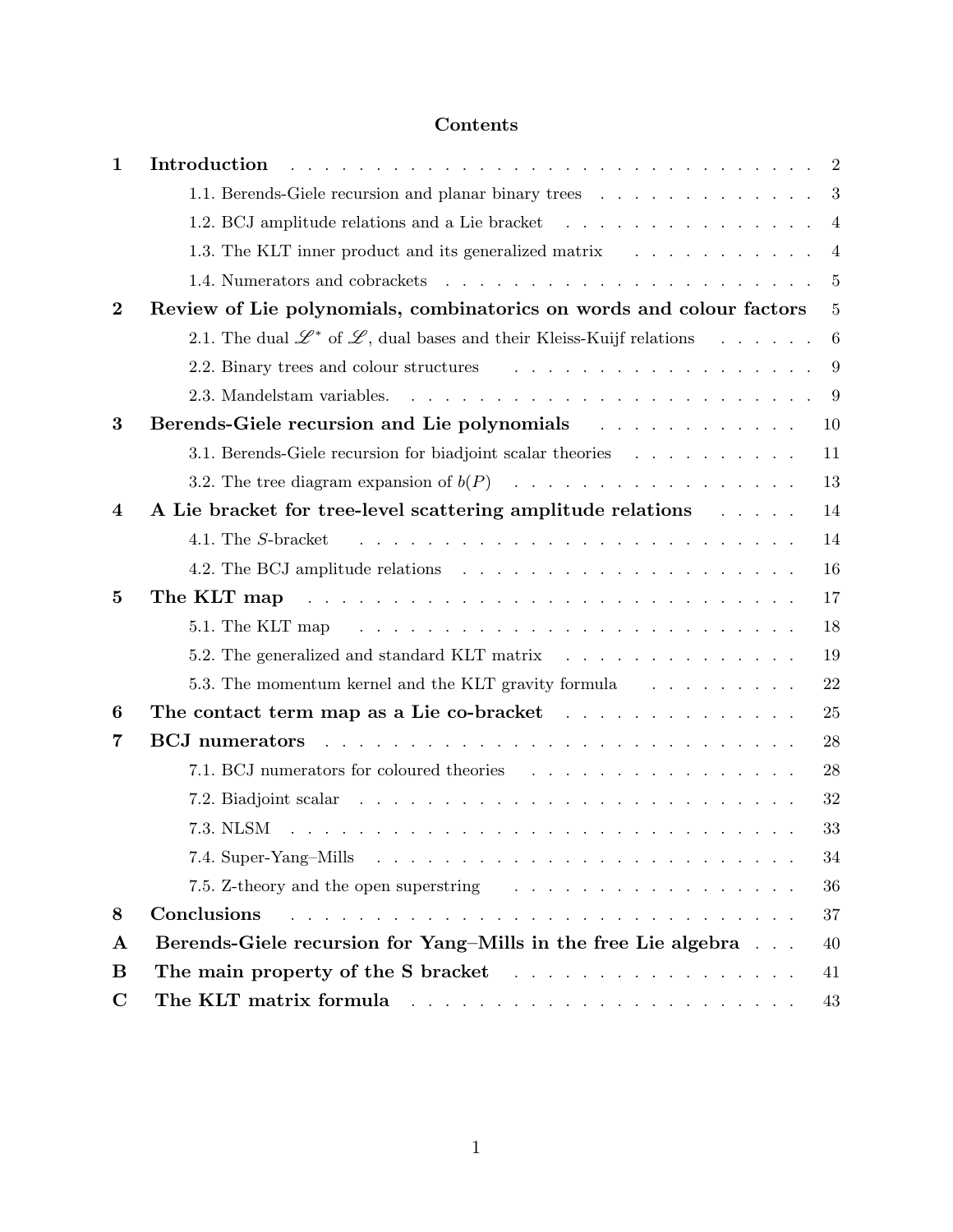## 1. Introduction

This paper develops Lie polynomials [1] and the combinatorics of words [2] as basic tools for the study of tree-level scattering amplitudes in QFT and string theory. We give streamlined self-contained proofs of the basic results that underpin coloured amplitudes and the double copy at tree-level using simply the elementary properties of Lie polynomials. We will see that cleanest description is in terms of the Berends-Giele currents of biadjoint scalar theory, with values in Lie polynomials.

The free Lie algebra,  $\mathscr{L}$ , is the space of linear combinations of 'Lie monomials', which are nested complete formal commutators of 'letters'; our letters will be taken to be the natural numbers,  $1, 2, 3, \ldots \mathscr{L}$  is a subspace of the space of linear combinations of 'words' formed from the natural numbers, with all letters distinct. There is a natural map from Lie monomials  $\Gamma \in \mathscr{L}$  to the colour structures that appear in gauge theories, for any choice of gauge Lie algebra, and for any (single trace) gauge theory Lagrangian. There is also a correspondence between Lie monomials  $\Gamma \in \mathcal{L}$ , thought of as complete commutators of a word, and trivalent trees with a given root.

The double copy starts by expressing Yang-Mills tree amplitudes in the form [3]

$$
A = \sum_{\Gamma} \frac{N_{\Gamma} c_{\Gamma}}{s_{\Gamma}}.
$$
 (1.1)

Here  $\Gamma$  denotes trivalent graphs,  $c_{\Gamma}$  denotes the corresponding colour factor<sup>1</sup>, and  $s_{\Gamma}$  denotes the product of denominator propagator factors associated to the graph. The numerators  $N_{\Gamma}$  are functions of momenta and multilinear in the gluon polarization data. These are said to be 'BCJ numerators' if they satisfy colour kinematics duality: if  $\Gamma + \Gamma' + \Gamma'' = 0$ , then  $N_{\Gamma} + N_{\Gamma'} + N_{\Gamma''} = 0$ . In other words, the  $N_{\Gamma}$  are 'BCJ numerators' if  $\Gamma \mapsto N_{\Gamma}$  is a homomorphism from  $\mathscr L$  to the kinematic data. Such numerators exist for Yang-Mills, and the key example of the double copy is that replacing  $c_{\Gamma}$  in (1.1) by another copy of  $N_{\Gamma}$  yields gravity amplitudes [4]. BCJ numerators are known for many coloured theories and can be used to obtain the tree amplitudes of any theory known to participate in the double copy. This includes gauge and gravity theories and their relatives, such as brane theories, with and without supersymmetry, see [5] for an up-to-date review of progress and references to the literature. The most basic example is to replace  $N_{\Gamma}$  in (1.1) by  $c_{\Gamma}$ : this

<sup>&</sup>lt;sup>1</sup> formed from the graph by introducing the Lie algebra's structure constants at each vertex, Kronecker-deltas along each internal propagator and the external colours at the leaves.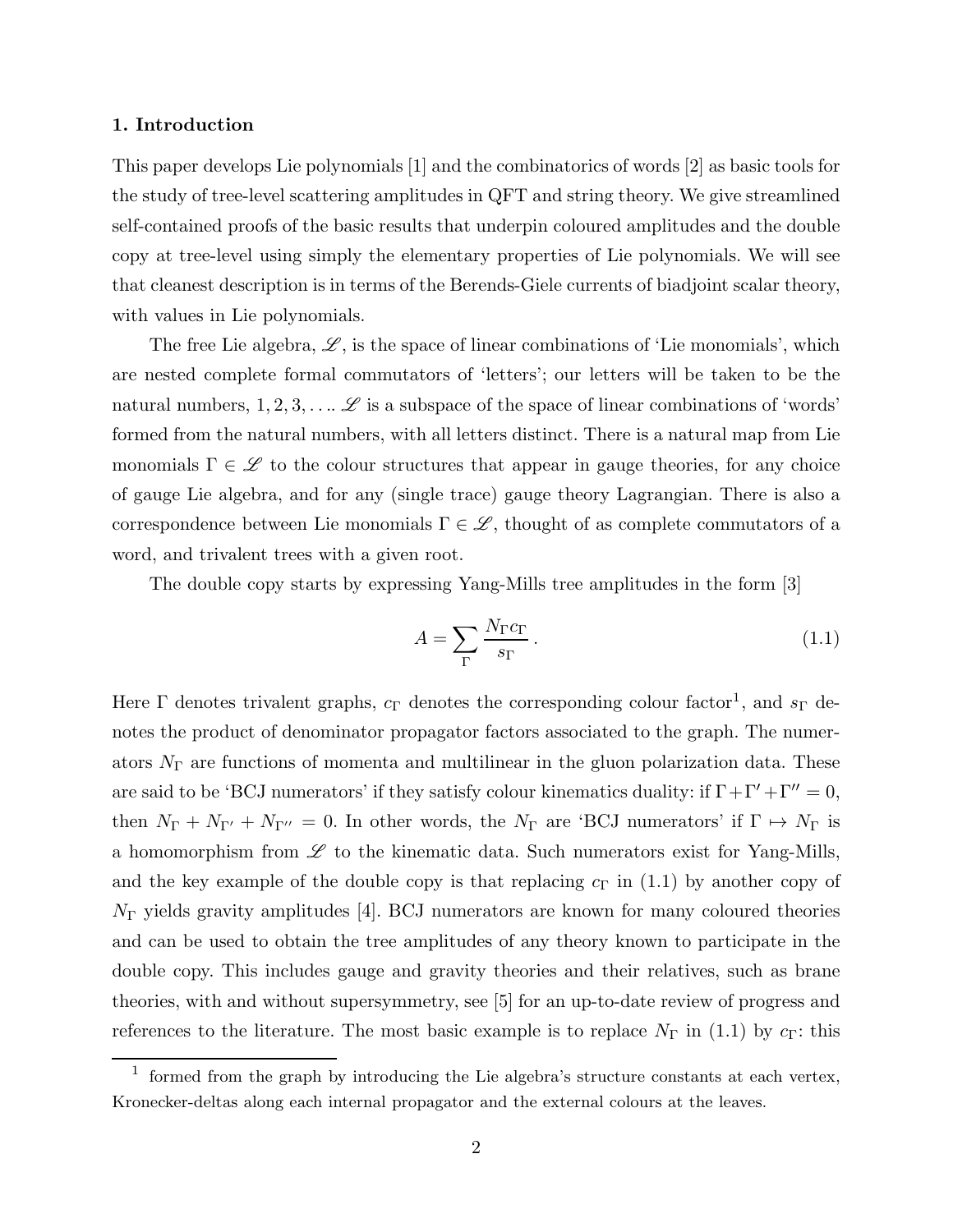gives the amplitudes of the biadjoint scalar theory. This theory forms the backbone of the double copy.

Lie polynomials are ubiquitous in the auxiliary structures that are used to study amplitudes, and with hindsight can be seen in the multiparticle vertex operators in conventional string theory [6], in the geometry of the space of Mandelstam variables [7], and in the CHY formulae and ambitwistor strings [8,9] via the structure of the moduli space of n-points on the Riemann sphere [10,11]. However, our aim here is to prove basic results directly using only the Lie polynomial structure.

The following is a detailed summary of results.

# 1.1. Berends-Giele recursion and planar binary trees

In §2 we review the properties of the vector space of Lie polynomials,  $\mathscr{L}$ . Important for the applications in this paper is the dual vector space,  $\mathscr{L}^*$ . Elements of  $\mathscr{L}^*$  can be expressed as words P modulo proper shuffles, i.e. the sum  $R \sqcup S$  over ordered permutations with  $R, S \neq \emptyset$ .

In §3 we introduce perturbative  $\mathscr L$  valued fields for biadjoint scalar theory and use them to define corresponding Lie-polynomial Berends-Giele currents.<sup>2</sup> The Lie-polynomial currents  $b(P)$  satisfy a recursion [13]

$$
b(P) = \frac{1}{s_P} \sum_{XY = P} [b(X), b(Y)],
$$
\n(1.2)

where  $s_P$  is the Mandelstam denoting the square of the off-shell momentum of the particles in the set  $\{P\}$  and the commutator is that in L. This defines a map  $b: \mathscr{L}^* \to \mathscr{L}_{\mathcal{S}}$  where  $\mathscr{L}^*$  encodes the colour ordering in the form of a words P up to proper shuffles, and  $\mathscr{L}_{\mathcal{S}}$  is the space of Lie polynomials with coefficients in Mandelstam variables.

The currents  $b(P)$  give rise to Lie polynomial amplitudes obtained by removing the off-shell external propagator to give single colour ordered partial amplitudes  $m(Pn)$  valued in Lie polynomials:

$$
m(Pn) := \lim_{s_P \to 0} s_P b(P) \in \mathcal{L}.
$$
\n(1.3)

The pairing of (1.3) with an ordering gives the double colour ordered partial amplitudes of the biadjoint theory  $m(P_n, Q_n) := (Q, m(P_n))$  [14].

 $\overline{2}$  The more familiar Yang-Mills case [12] is treated similarly in appendix A where the analogous objects are  $\mathscr{L}\text{-valued Berends Giele currents.}$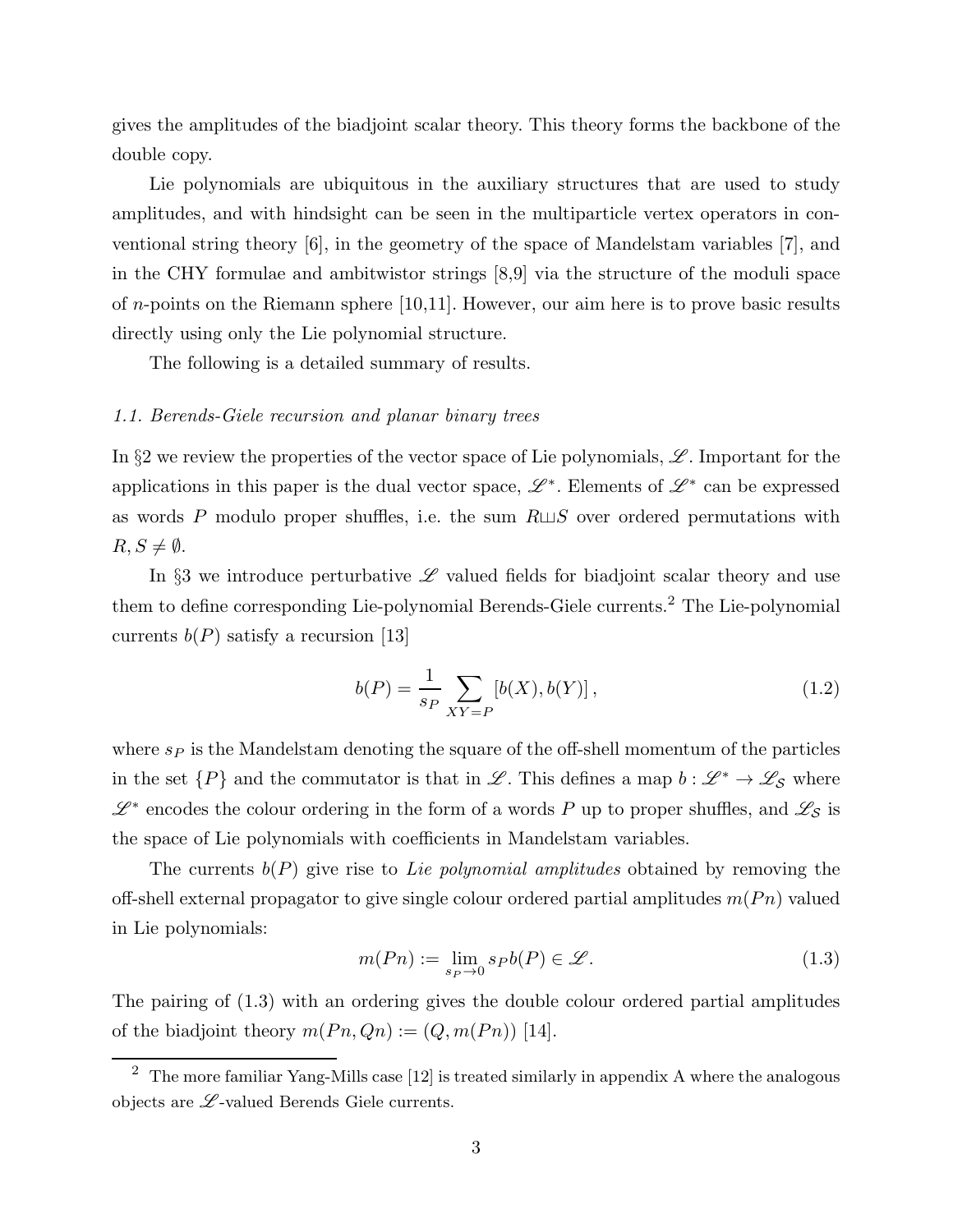We will interpret BCJ numerators  $N_{\Gamma}$  as homomorphisms from the free Lie algebra to appropriate functions of their kinematic data, as in [10]. The existence of such homomorphisms is not in principle guaranteed from this construction, but we will explicitly write down examples for NLSM and SYM theories in §7. All identities such as the Kleiss-Kuijf (KK) relations and the Bern Carrasco Johansson (BCJ) relations that are obeyed by b are inherited by tree-level scattering amplitudes obtained from the homomorphism.

## 1.2. BCJ amplitude relations and a Lie bracket

It was argued in [6,15] that BCJ amplitude relations could be expressed using the S-map defined in [6]. We will show that the  $S$ -map corresponds to a Lie bracket  $\{ , \}$  in the dual space of Lie polynomials and that the BCJ amplitude relations [3] follow from the identity

$$
b({P,Q}) = [b(P), b(Q)] \tag{1.4}
$$

which generalizes the off-shell BCJ relations of [16]. Thus  $b$  maps the  $\{,\}$ -bracket to the standard Lie bracket. Since  $b(P)$  is invertible as a map  $\mathscr{L}^* \to \mathscr{L}$ , this shows that  $\{,\}$  is the pullback of [,] from  $\mathscr{L}_s$  to  $\mathscr{L}_s^*$  using  $b(P)$ ; in particular  $\{,\}$  is a Lie bracket on  $\mathscr{L}^*$ .

For theories obtained from a homomorphism acting on the Lie polynomial amplitude (1.3), the BCJ relation for amplitudes follow from  $m(\lbrace P,Q \rbrace,n) = 0$  in the limit as  $s_{PQ} \rightarrow 0$ as  $b({P,Q})$  no longer has a pole in  $1/s_{PQ}$  due to (1.4).

#### 1.3. The KLT inner product and its generalized matrix

The Kawai–Lewellen-Tye (KLT) matrix [17,18,19] is the inner product that is required to turn two sets of colour ordered Yang-Mills amplitudes into a gravity amplitude [20]. We show that its origins can be traced to the  $\{,\}$ -bracket. The fact that  $\{,\}$  forms a Lie bracket means that any Lie monomial  $\Gamma$  can be rebuilt out of  $\{,\}$  in  $\mathscr{L}^*$  to form  $\{\Gamma\} \in \mathscr{L}^*$ . This gives our most abstract definition of the KLT kernel as the map  $\mathscr{L} \to \mathscr{L}^*$  by  $\Gamma \to \{\Gamma\};$ this determines the symmetric bilinear form on  $\mathscr L$  by the pairing  $S(\Gamma_1, \Gamma_2) := (\{\Gamma_1\}, \Gamma_2)$ . We show that the standard KLT matrix is most naturally understood as the components of this S in a special 'Lyndon' basis; the generalized KLT matrix of  $[13]$  is

$$
S(P|Q) = (\ell{P}, \ell{Q}), \qquad (1.5)
$$

where  $\ell$  denotes the complete left bracketings:

$$
\ell\{123\ldots n\} := \{\ldots \{1, 2\} \ldots n\}, \quad \ell[123\ldots n] := [\ldots [1, 2] \ldots n]. \tag{1.6}
$$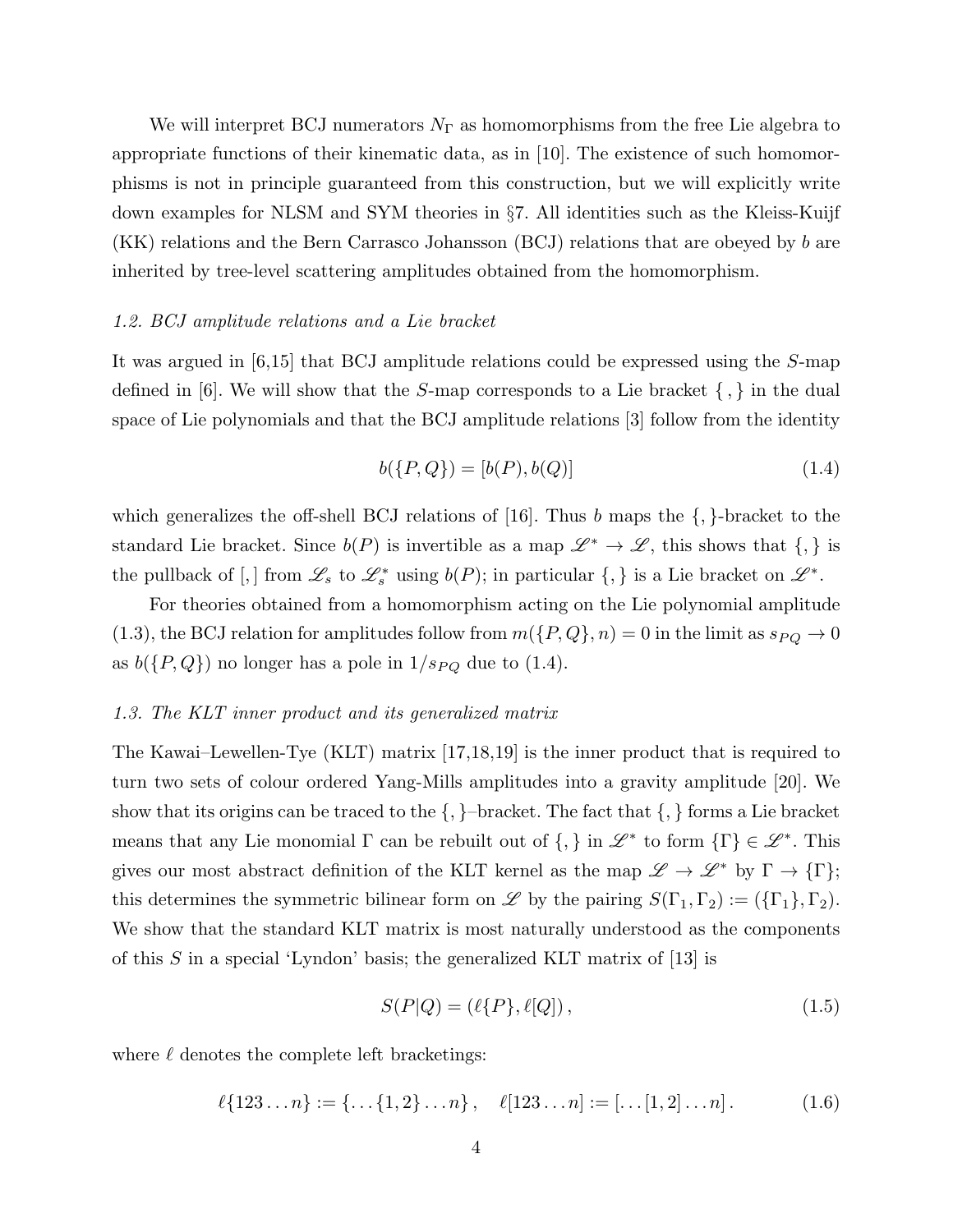This generalized KLT matrix is symmetric and reduces to the standard KLT matrix in a Lyndon word basis of  $\mathscr{L}^*$  that singles out a special single particle.

Cachazo, He and Yuan [8] emphasize that biadjoint scalar amplitudes are in some sense the inverse to the KLT matrix, see [21]. Using the Berends-Giele amplitude formula for the biadjoint amplitudes of [14], this statement translates to the algebraic relation  $\delta_{P,Q} = \sum_R S(P|R)_i b(iR|iQ)$ . Using that the KLT matrix corresponds to a particular basis choice of a more fundamental KLT map, this identity will be proven in section 5.2.

## 1.4. Numerators and cobrackets

In §6 we show that the "contact term map" defined in [22] is the Lie co-bracket dual to the S-bracket; it gives rise to a Lie co-algebra structure on  $\mathscr{L}_{\mathcal{S}}^*$ . As discussed in [22], the contact-term map encodes the BRST variations of local multiparticle superfield numerators satisfying generalized Jacobi identities [6] in the pure spinor formalism of the superstring [23]. These BRST variations play a central role in all recent developments in the explicit calculation of superstring amplitudes, from tree-level to 3-loops.

In §7 we discuss BCJ numerators from the perspectives of this paper. We discuss the distinctions in gauge freedoms between on-shell and Berends-Giele numerators; Berends-Giele off-shell extensions are not unique and depend on a choice of gauge and field redefinitions. Given such a choice, BCJ numerators are unique, but their locality will in general depend on the gauge choices etc.. We give a brief discussion of known numerators; the biadjoint scalar case is trivial being realized by the pairing  $(P, \Gamma)$  of a Lie polynomial with a word P. We give a conjecture for the non-linear sigma model (NLSM) that has now been proved elsewhere [24], and briefly describe how super–Yang–Mills (sYM), Z-theory and finally the open superstring including  $\alpha'$  corrections fits into this framework. We end with a brief discussion of colour/kinematics duality within the framework of the Lie brackets discussed in the text.

#### 2. Review of Lie polynomials, combinatorics on words and colour factors

Let  $W(A)$  be the vector space of linear combinations of words with non-repeated letters in the alphabet  $A \subset \mathbb{N}^3$ . The multilinear free Lie algebra  $\mathscr{L}(A) \subset W(A)$  is the subspace

<sup>&</sup>lt;sup>3</sup> The definitions in this review section can be stated in the free associative algebra, in which the words may contain repetition of letters. However, in the context of scattering amplitudes we only use words that are permutations of a subset of N with no repeated letters.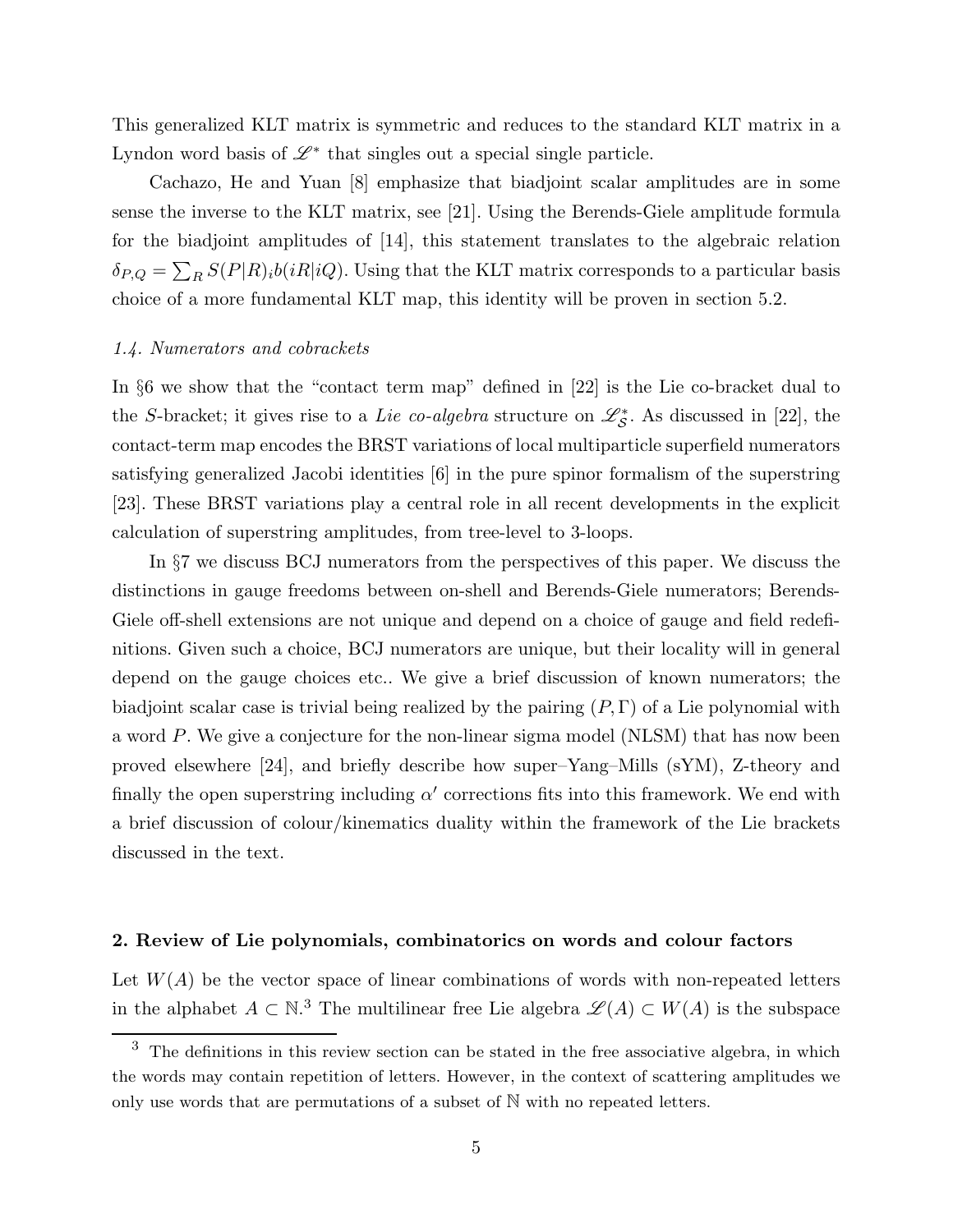of  $W(A)$  linearly generated by the Lie monomials, Γ, that are defined to be complete bracketings of words with no repeated letters such as  $123 - 132 - 231 + 321 = [1, [2, 3]]$ . We will also define  $\mathcal{L}(A) \subset \mathcal{L}(A)$  to be the subspace of Lie polynomials of maximum length ( $\mathscr{L}(A)$  has Lie polynomials of different lengths). In particular, we write  $\mathcal{L}_{n-1} \equiv$  $\mathcal{L}(1, 2, ..., n-1)$  to be the linear span of total bracketings of  $1, ..., n-1$ .

The left- and right-bracketings are surjective maps from W onto  $\mathscr L$  given by

$$
\ell[123\ldots n] := [[[1,2],3],\ldots,n], \qquad r[123\ldots n] := [1,[2,[3,\ldots,[n-1,n]\ldots]]]. \qquad (2.1)
$$

Clearly

$$
\ell[Pi] = [\ell[P], i], \qquad r[i] = [i, r[P]], \tag{2.2}
$$

for a letter i and word  $P$ . This inductively implies Baker's identity [1]

$$
\ell[P\ell[Q]] = [\ell[P], \ell[Q]]. \tag{2.3}
$$

Write |P| for the length of a word P. Then  $\ell[P]$  and  $r[P]$  are related by  $\ell[P]$  =  $-(-1)^{|P|}r[\overline{P}],$  where  $\overline{P}$  is the reverse of P.

# 2.1. The dual  $\mathcal{L}^*$  of  $\mathcal{L}$ , dual bases and their Kleiss-Kuijf relations

This section recalls the duality pairing between Lie polynomials and words defined up to shuffle products. This pairing is central to the results of the paper.

Define first the Kronecker inner product, for words  $P, Q \in W$ , by

$$
(P,Q) := \begin{cases} 1 & \text{if } P = Q; \\ 0 & \text{otherwise.} \end{cases}
$$
 (2.4)

We will need the shuffle product on  $W$ ,  $\sqcup$ , which is inductively defined by

$$
(iP)\sqcup (jQ) := i(P\sqcup (jQ)) + j((iP)\sqcup Q),\tag{2.5}
$$

for letters i, j, and words P, Q. The base case is  $i \sqcup j = ij + ji$ . The expression  $P \sqcup Q$  is sometimes referred to as the sum over *ordered permutations* of P and Q, preserving the ordering of the letters of P and of Q. Ree's theorem characterizes  $\mathscr L$  in terms of the shuffle product. More precisely,  $\Gamma \in W$  is a Lie polynomial iff [25]

$$
(P \sqcup Q, \Gamma) = 0 \tag{2.6}
$$

for all nonempty  $P, Q \in W$ .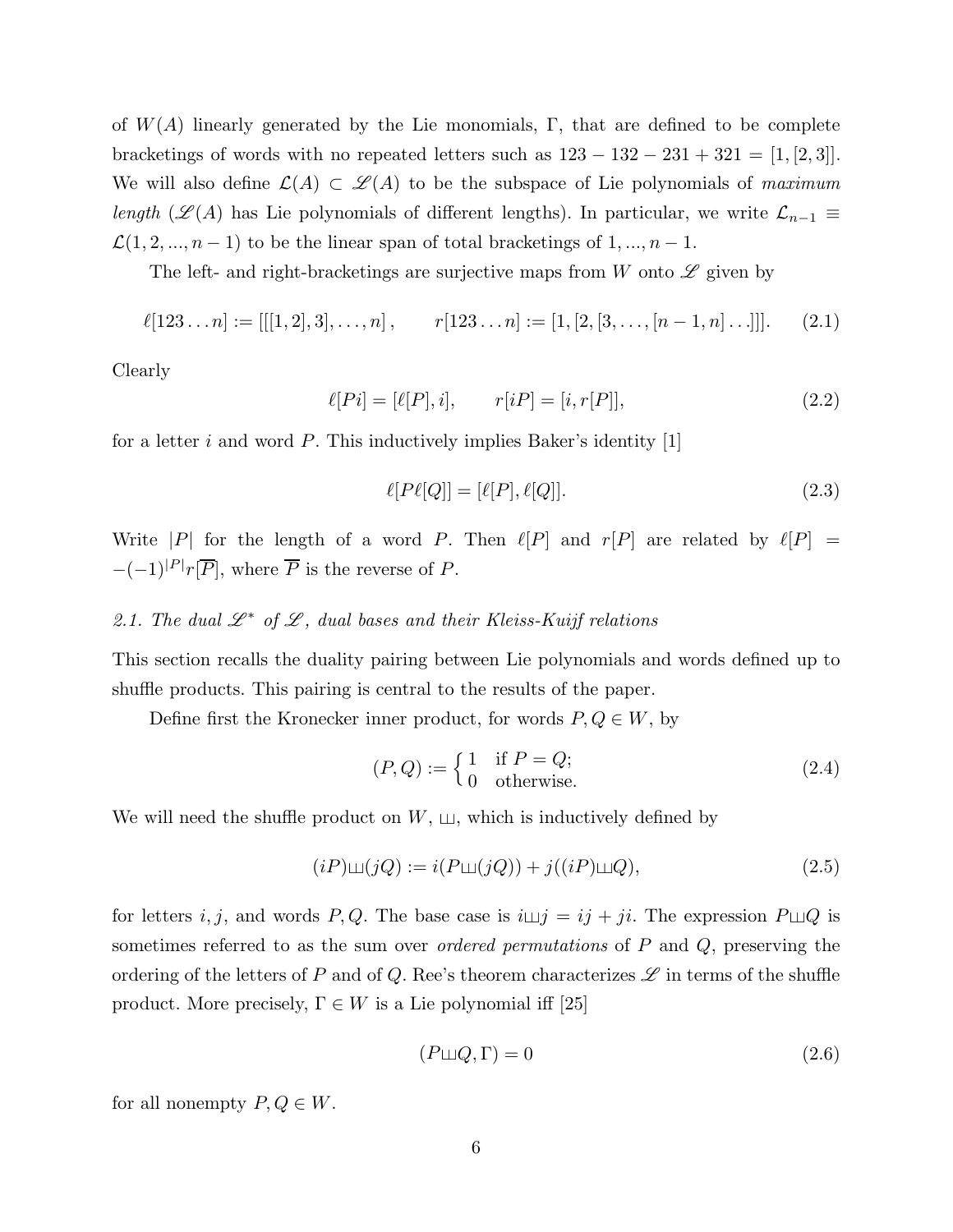If  $Sh \subset W$  is the subspace spanned by all *proper shuffles*,  $P \sqcup Q$  with  $P, Q$  nonempty, then Ree's theorem says that  $\mathscr{L} = Sh^{\perp}$ . Thus the dual vector space to  $\mathscr{L}$  is

$$
\mathcal{L}^* = W / Sh. \tag{2.7}
$$

We will write elements of  $\mathscr{L}^*$  as equivalence classes of the form  $P + Sh$ , for some  $P \in W$ . If two expressions,  $P, Q \in W$  belong to the same equivalence class, write  $P \sim Q$ , i.e.

$$
P \sim Q \quad \Leftrightarrow \quad P = Q + Sh \quad \Leftrightarrow \quad P = Q + \sum_{A,B \neq \emptyset} A \sqcup B. \tag{2.8}
$$

Dual bases of L and L<sup>\*</sup> can be obtained as follows. An element  $P \in Lie^*$  can be represented by a particular expression  $P \in W$  in many ways. Likewise, a Lie polynomial  $\Gamma \in \mathscr{L}$  is not uniquely written as a sum of complete bracketings of words, because of the antisymmetry and Jacobi relations. It is therefore useful to find bases for  $\mathscr{L}^*$  and  $\mathscr{L}$ .

A word  $P$  is Lyndon if its first letter is also its smallest with respect to some fixed ordering of N.<sup>4</sup> The set of dual Lie elements,  $P + Sh \in \mathcal{L}^*$ , where P runs over all Lyndon words in W is a basis of  $\mathscr{L}^*$  [1]. Dually, the set of Lie monomials,  $\ell[P]$ , for all Lyndon words P is a basis of  $\mathscr{L}$ . These two bases are dual because, for two Lyndon words P and  $Q$ , the smallest letter must come first in both words. But, for any letter  $i$ ,

$$
(iP, \ell[iQ]) = (iP, iQ) = (P, Q), \tag{2.9}
$$

because the only term in the word expansion of  $\ell[iQ]$  that has i at the beginning is  $iQ$ .

Restricting to  $\mathcal{L}_{n-1}^*$  this gives the basis of dual Lie elements  $1Q + Sh$ , for all the  $(n-2)!$  permutations Q of 23... $n-1$ . Their linear independence follows from the fact that they are dual to the set of Lie monomials  $\ell[1P]$  in  $\mathcal{L}$ , for P a permutation of 23...n – 1 by (2.9). Since  $1Q$  spans  $\mathscr{L}^*$ , any  $P + Sh \in \mathscr{L}^*$  must have the following basis expansion:

$$
P + Sh = \sum_{Q} (P, \ell[1Q])1Q + Sh,
$$
\n(2.10)

where the sum is over all permutations, Q, of  $23...n-1$ . The word expansions of  $\ell[i]$  and  $r[P_i]$  have the following explicit formulas

$$
\ell[i] = \sum_{P \in X \sqcup Y} (-1)^{|X|} \overline{X} iY, \qquad r[Pi] = \sum_{P \in X \sqcup Y} (-1)^{|Y|} X i\overline{Y}.
$$
 (2.11)

 $4$  P is assumed to have no repeated letters in our context. There is a more standard notion of Lyndon words for words that have repeated letters [2].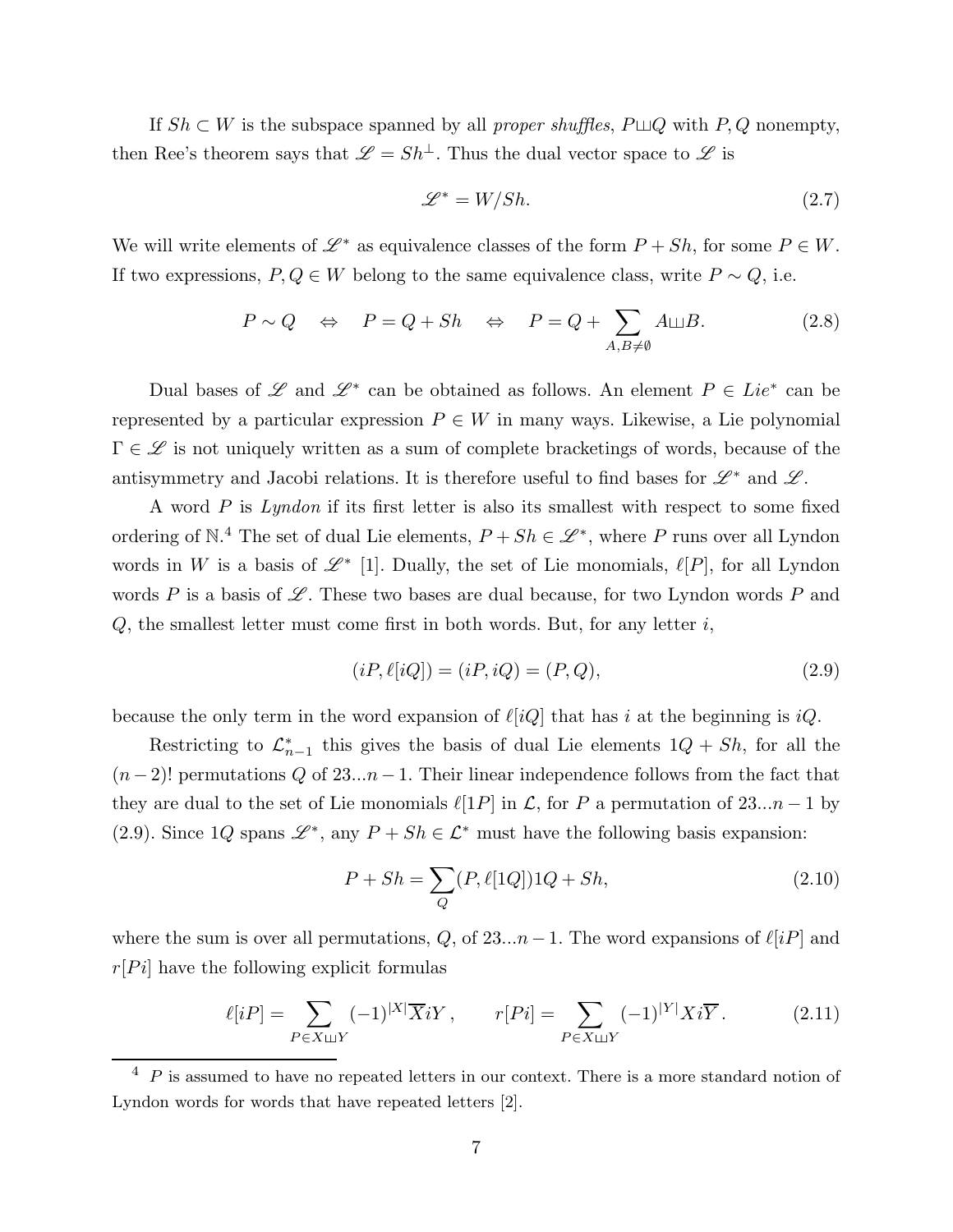These can be proved by verifying that they satisfy  $(2.2)$ . Substituting  $P = X_iY$  into the explicit formula,  $(2.11)$ , for the expansion of  $\ell[iP]$ ,  $(2.10)$  implies that,

$$
Xi' \sim (-1)^{|X|} i(\overline{X} \sqcup Y), \tag{2.12}
$$

where  $Xi'Y$  is a permutation of  $12...n-1$ , and i is some letter in  $1, 2, ..., n-1$ .<sup>5</sup> Setting Y to be empty in (2.12) gives for any word P the special case  $P \sim -(-1)^{|P|} \overline{P}$ .

As explained in [15],  $(2.12)$  corresponds to the Kleiss-Kuif (KK) relations among color-ordered amplitudes [29,30]

$$
\mathcal{A}(X1Y,n) = (-1)^{|X|} \mathcal{A}(1(\overline{X} \sqcup Y),n)
$$
\n(2.14)

expressed now as a general statement about  $\mathscr{L}^*$  under the numerator homomorphism from the Lie polynomial amplitude (1.3). Indeed we will see that the KK relations follow for any theory whose connected Feynman diagrams give rise to colour factors of the form (2.20).

We will also use basis expansions in  $\mathcal{L}_{n-1}$ . If  $\Gamma \in \mathcal{L}_{n-1}$ , then it has a basis expansion:

$$
\Gamma = \sum_{Q} (1Q, \Gamma) \,\ell [1Q],\tag{2.15}
$$

where the sum is over all permutations,  $Q$ , of  $23...n - 1$ . For example, this gives

$$
[[1,2],[3,4]] = \ell[1234] - \ell[1243], \qquad (2.16)
$$

which can also be verified directly using the Jacobi identity.

Finally, we will need to use the *adjoints* of  $\ell$  and r, which we write as  $\ell^*$  and  $r^*$ :

$$
(\ell^*(P), Q) = (P, \ell(Q)), \qquad (r^*(P), Q) = (P, r(Q)). \tag{2.17}
$$

It follows from (2.2) that the adjoints can be computed recursively as

$$
\ell^*(123...n) = \ell^*(123...n-1)n - \ell^*(23...n)1, \qquad \ell^*(i) := i,
$$
  
\n
$$
r^*(123...n) = 1 r^*(23...n) - n r^*(123...n-1), \qquad r^*(i) := i,
$$
  
\n(2.18)

Likewise, the explicit formulas (2.11) are equivalent to the following formulas [31]

$$
\ell^*(A) = \sum_{A=XiY} (-1)^{|X|} i(\overline{X} \sqcup Y), \qquad r^*(A) = \sum_{A=XiY} (-1)^{|Y|} (X \sqcup \overline{Y}) i. \tag{2.19}
$$

Note that  $\ell^*$  and  $r^*$  are well-defined on  $\mathscr{L}^*$  as  $\ell^*(P \sqcup Q) = 0 = r^*(P \sqcup Q)$  for nonempty P, Q. This follows from  $(\ell^*(P \sqcup Q), R) = (P \sqcup Q, \ell[R])$  which vanishes due to (2.6).

$$
BiA - (-1)^{|B|}i(A \sqcup \overline{B}) = -\sum_{\substack{XY = B \\ X \neq \emptyset}} (-1)^{|X|} \overline{X} \sqcup (YiA). \tag{2.13}
$$

This is stated in [26] and proven in [27] (see also equation (41) in [28]).

 $5$  Another way to find  $(2.12)$  is to prove the following identity at the level of words: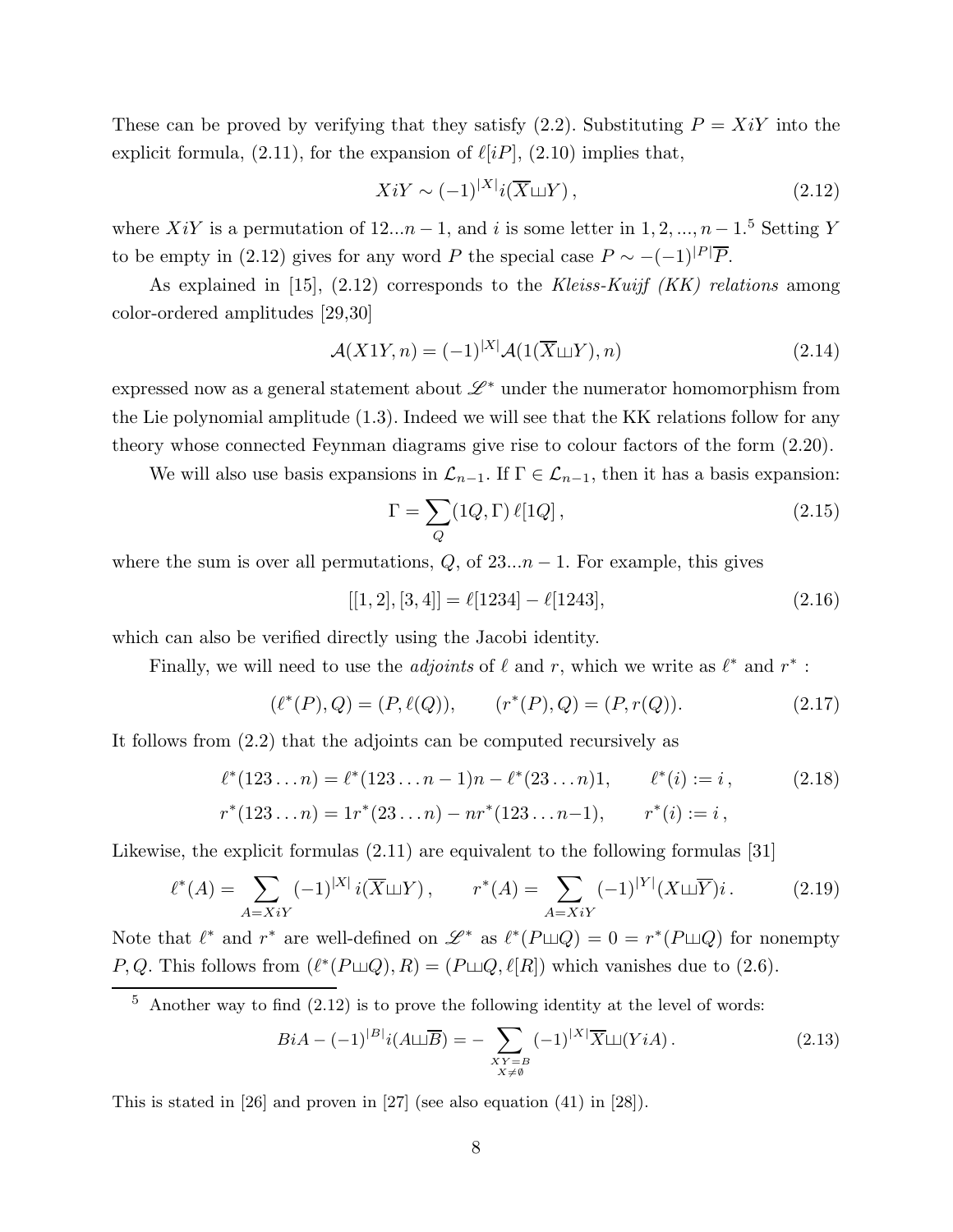

**Fig. 1** The product of propagators  $\frac{1}{s_{\Gamma}}$  and the planar binary tree associated to the Lie monomial  $[[1, 2], [3, 4]]$  according to the definition  $(2.24)$ .

#### 2.2. Binary trees and colour structures

For any Lie monomial  $\Gamma \in \mathcal{L}_{n-1}$ , there is a rooted binary tree  $T_{\Gamma}$  [32]. The inductive definition is as follows.  $T_{[1,2]}$  is the tree with two leaves, 1 and 2, connected by one vertex to the root. If  $\Gamma = [\Gamma', \Gamma'']$ , then  $T_{\Gamma}$  is the tree formed by connecting (or 'grafting') the roots of  $T_{\Gamma'}$  and  $T_{\Gamma''}$  to make a new vertex. Every pair of brackets in  $\Gamma$  corresponds to a vertex in  $T_{\Gamma}$ . An example is shown in fig. 1 for  $\Gamma = [[1, 2], [3, 4]].$ 

Fix *n* elements of a Lie algebra:  $t_i^a \in \mathfrak{g}$ , for  $i = 1, ..., n - 1$ . For any choice of the  $t_i$ , there is a map  $\mathbf{t} : \mathcal{L}_{n-1} \to \mathfrak{g}$ . For a Lie monomial  $\Gamma \in \mathcal{L}_{n-1}$ ,  $\mathbf{t}(\Gamma)$  is obtained by writing  $\Gamma$  as a nested bracketing of 1, ...,  $n-1$ , and replacing every commutator bracket by the Lie bracket of  $\mathfrak g$ . If tr is the invariant inner product on  $\mathfrak g$ , then for every Lie monomial  $\Gamma \in \mathcal{L}_{n-1}$ , the associated *colour factor* is

$$
c_{\Gamma} = \text{tr}(\mathbf{t}(\Gamma)t_n). \tag{2.20}
$$

The replacement  $\Gamma \mapsto c_{\Gamma}$  defines a homomorphism out of  $\mathcal{L}_{n-1}$ ; in particular  $c_{-\Gamma} = -c_{\Gamma}$ . If  $T_{\Gamma}$  is treated as a cubic Feynman diagram in a gauge theory with Lie group  $\mathfrak{g}$ , then (up to a sign)  $c_{\Gamma}$  is the colour factor of that diagram.<sup>6</sup>

# 2.3. Mandelstam variables.

Massless scattering amplitudes are functions of external momenta,  $k_i^{\mu}$  $i_{i}^{\mu}, i = 1, ..., n$ , with  $k_i \cdot k_i = 0$ . The Mandelstam variable  $s_{ij}$  is

$$
s_{ij} := k_i \cdot k_j. \tag{2.21}
$$

 $6$  The caveat about signs is because a cubic tree Feynman diagram in gauge theory is not just a tree: the orientations at each vertex are important, and so the Feynman diagrams are sometimes drawn as quark graphs.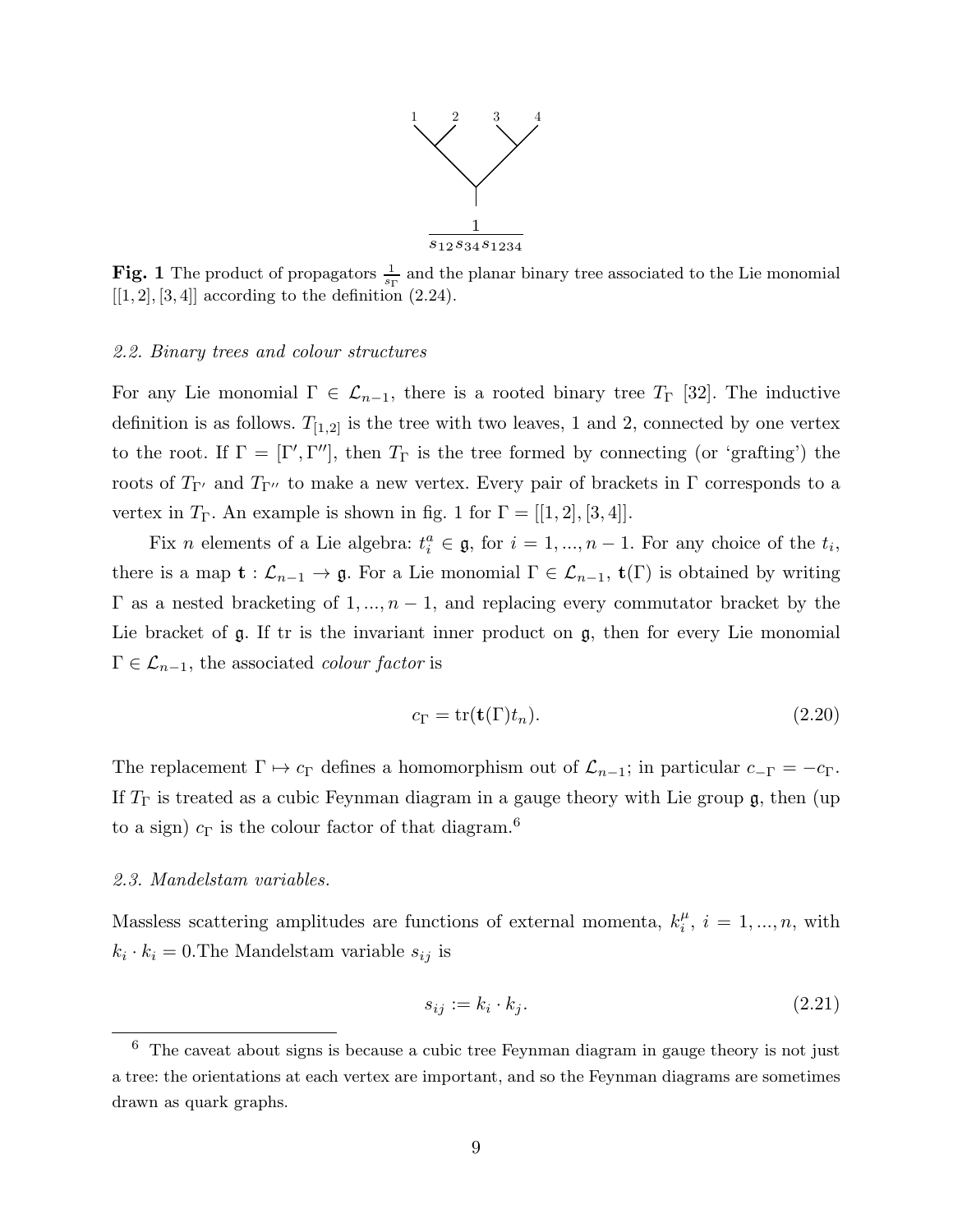For every subset  $I \subset \mathbb{N}$  with at least two elements, write

$$
s_I := \sum_{\{i,j\} \subset I} s_{ij}, \qquad k_I^{\mu} := \sum_{i \in I} k_i^{\mu}, \tag{2.22}
$$

so that  $k_I \cdot k_J = \sum_{i \in I, j \in J} s_{ij}$ .

Consider the Laurent ring with the variables  $s_I$ , for all subsets I (with at least two elements). Then let S be the subring of this Laurent ring defined by the relation,  $(2.22)$ . For example,  $1/(s_{12} + s_{23})$  is not a function in S. Whereas  $1/(s_{12} + s_{23} + s_{13})$  is a function in  $S$ , because

$$
\frac{1}{s_{12} + s_{23} + s_{13}} = \frac{1}{s_{123}}.\tag{2.23}
$$

The functions in  $S$  are the kind that arise in scattering amplitudes.

Fix a Lie monomial  $\Gamma \in \mathcal{L}_{n-1}$ . When written as a nested bracket expression, each pair of brackets in  $\Gamma$  defines a subset of  $\{1, ..., n-1\}$ . If I is a subset that appears like this, write  $I \in \Gamma$ , and define

$$
s_{\Gamma} := \prod_{I \in \Gamma} s_I. \tag{2.24}
$$

For example,  $s_{[[1,2],[3,4]]} = s_{12}s_{34}s_{1234}$ , as in fig. 1.

The inverse,  $\frac{1}{s_{\Gamma}}$ , is the *product of propagators* of the tree graph,  $T_{\Gamma}$ , associated to  $\Gamma$ , including a propagator for the root of  $T_{\Gamma}$ .

# 3. Berends-Giele recursion and Lie polynomials

Berends-Giele (BG) recursion [12] computes currents  $J(P)^{\mu}$ , labelled by permutations P, that can be used to find the on-shell gauge theory tree amplitudes. In [14] Berends-Giele recursion is applied to biadjoint scalar theory. This led to double colour-ordered currents  $b(P|Q)$  labelled by two permutations P and  $Q$ <sup>7</sup>. The BG recursion from [14] satisfied by  $b(P|Q)$  induces a BG-like recursion for a parent object that was denoted  $b(P)$  in [13]. In this approach to Berends-Giele,  $b(P)$  is a Lie polynomial with coefficients in the Mandelstam variables. These  $b(P)$ , and the associated partial Lie polynomial amplitudes, are the basic subject of the subsequent sections.

In the following we re-derive the results of [14] and the appendix of [26] using fields with values in Lie polynomials. Yang-Mills fields are similarly treated in appendix A.

<sup>&</sup>lt;sup>7</sup> In [14] these were denoted  $\phi(P|Q)$ .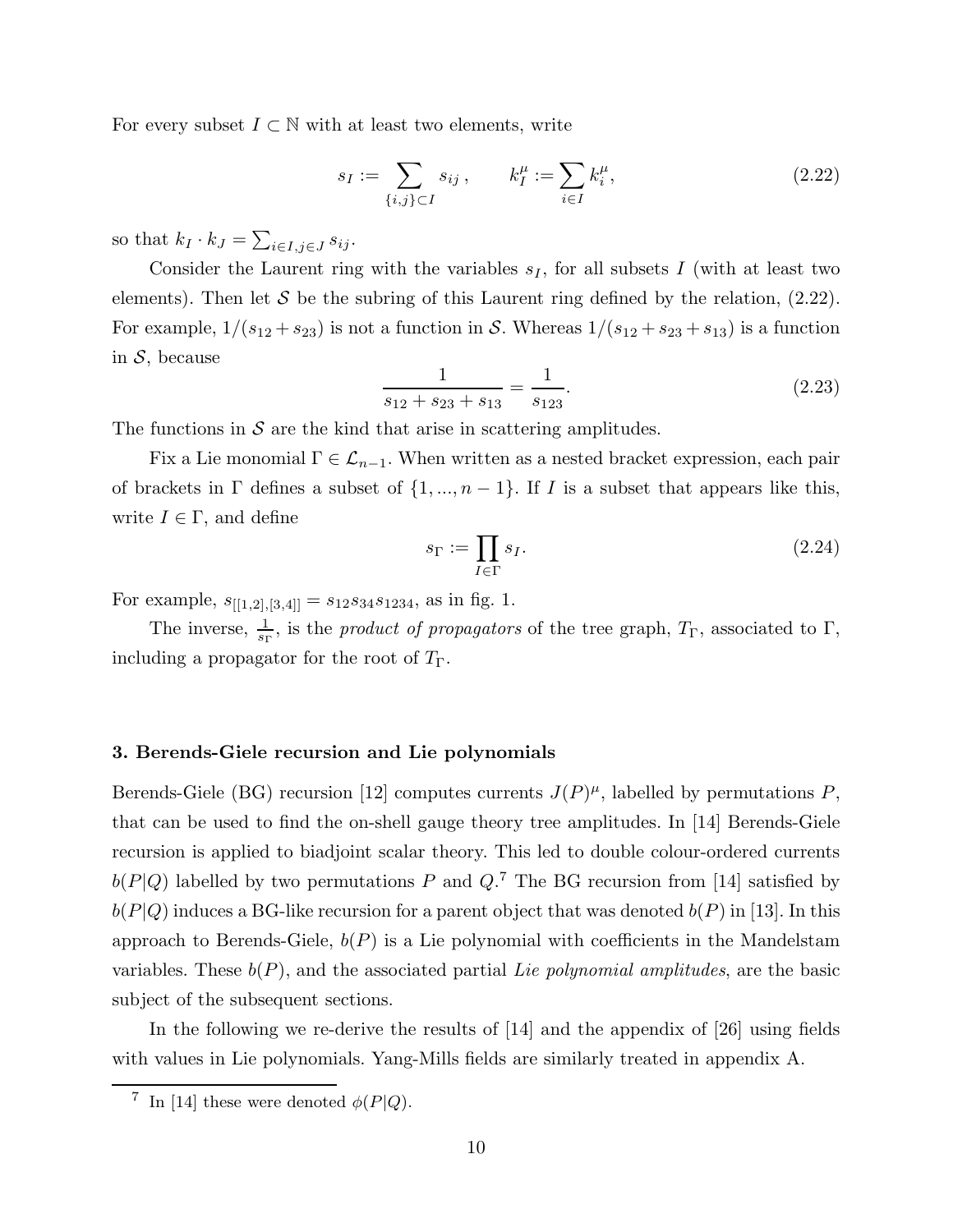## 3.1. Berends-Giele recursion for biadjoint scalar theories

Biadjoint scalars are scalar fields that take values in the tensor product of two Lie algebras  $\Phi \in \mathfrak{g} \otimes \tilde{\mathfrak{g}}$ . Let these have structure constants  $f^{abc}$  and  $\tilde{f}^{\tilde{a}\tilde{b}\tilde{c}}$  and invariant inner products for which we take an orthonormal basis. Then the Lagrangian is

$$
\mathcal{L}_{BS} = \frac{1}{2} \nabla_{\mu} \Phi_{a\tilde{a}} \nabla^{\mu} \Phi^{a\tilde{a}} + \frac{1}{3!} f_{abc} \tilde{f}_{\tilde{a}\tilde{b}\tilde{c}} \Phi^{a\tilde{a}} \Phi^{b\tilde{b}} \Phi^{c\tilde{c}}, \qquad (3.1)
$$

where  $\mu = 1, \ldots, d$  is a space-time index and  $a, b \tilde{a}, \tilde{b}$  are Lie algebra indices for  $\mathfrak{g}, \tilde{\mathfrak{g}}$ . The field equations are

$$
\Box \Phi_{a\tilde{a}} = \frac{1}{2} f_{abc} \tilde{f}_{\tilde{a}\tilde{b}\tilde{c}} \Phi^{b\tilde{b}} \Phi^{c\tilde{c}}.
$$
\n(3.2)

Consider the field  $\Phi(x) \in \mathscr{L} \otimes \mathscr{L}$  rather than  $\mathfrak{g} \otimes \tilde{\mathfrak{g}}$  now satisfying

$$
\Box \Phi = \frac{1}{2} [\![ \Phi, \Phi ]\!], \tag{3.3}
$$

where  $[\![\, ,\, ]\!]$  is the symmetric operation:

$$
[\![\Gamma_1 \otimes \tilde{\Gamma}_1, \Gamma_2 \otimes \tilde{\Gamma}_2]\!] := [\Gamma_1, \Gamma_2] \otimes [\tilde{\Gamma}_1, \tilde{\Gamma}_2]. \tag{3.4}
$$

Inverting the wave operator in (3.2) gives the recursion

$$
\Phi_n = \Phi_1 + \text{proj}_{\mathscr{L}_{\leq n} \otimes \mathscr{L}_{\leq n}} \Box^{-1} \frac{1}{2} [\![\Phi_{n-1}, \Phi_{n-1}]\!],\tag{3.5}
$$

for a perturbative solution in the form of fields  $\Phi_n \in \mathscr{L}_{\leq n} \otimes \mathscr{L}_{\leq n}$ , where  $\mathscr{L}_{\leq n}$  is the subspace spanned by Lie monomials  $\Gamma$  with length  $|\Gamma| \leq n$ . The iteration is seeded by the following homogeneous solution to  $\Box \Phi_1 = 0$ :

$$
\Phi_1 = \sum_{j \in \mathbb{N}} e^{ik_j \cdot x} \, j \otimes j \in \mathscr{L} \otimes \mathscr{L} \,.
$$
 (3.6)

By our definition of  $\mathscr{L}$ , the letters appearing in monomials in  $\Phi_n$  are distinct.<sup>8</sup> The coefficient of a word P in  $\Phi_n$  has x dependence  $e^{ik_P \cdot x}$ . The inverse wave operator,  $\Box^{-1}$ , acts on such a term to give  $1/k_P^2 = 1/s_P$ . By construction,  $\Phi_n$  is symmetric in its two factors:

$$
\Phi_n = \sum_j \phi_j \Gamma_j \otimes \Gamma_j , \qquad (3.7)
$$

for some coefficients  $\phi_j$ , and Lie monomials  $\Gamma_j$ . It follows that, for a word P, pairing with the left or right factor of  $\Phi_n$  gives  $(P, \Phi_n)_L = (P, \Phi_n)_R$ . So write

$$
\Phi(P) := (P, \Phi)_L = (P, \Phi)_R. \tag{3.8}
$$

Define now the Berends-Giele currents to be

$$
b(P) = e^{-ik_P \cdot x} \Phi(P) \quad \in \quad \mathscr{L}_s := \mathscr{L} \otimes \mathscr{S}, \tag{3.9}
$$

i.e., Lie polynomials multiplied by rational functions of the Mandelstams, where the factor of  $e^{-ik_P \cdot x}$  removes the x dependence.

<sup>&</sup>lt;sup>8</sup> In the perturbiner approach this is enforced by introducing nilpotents into each seed solution.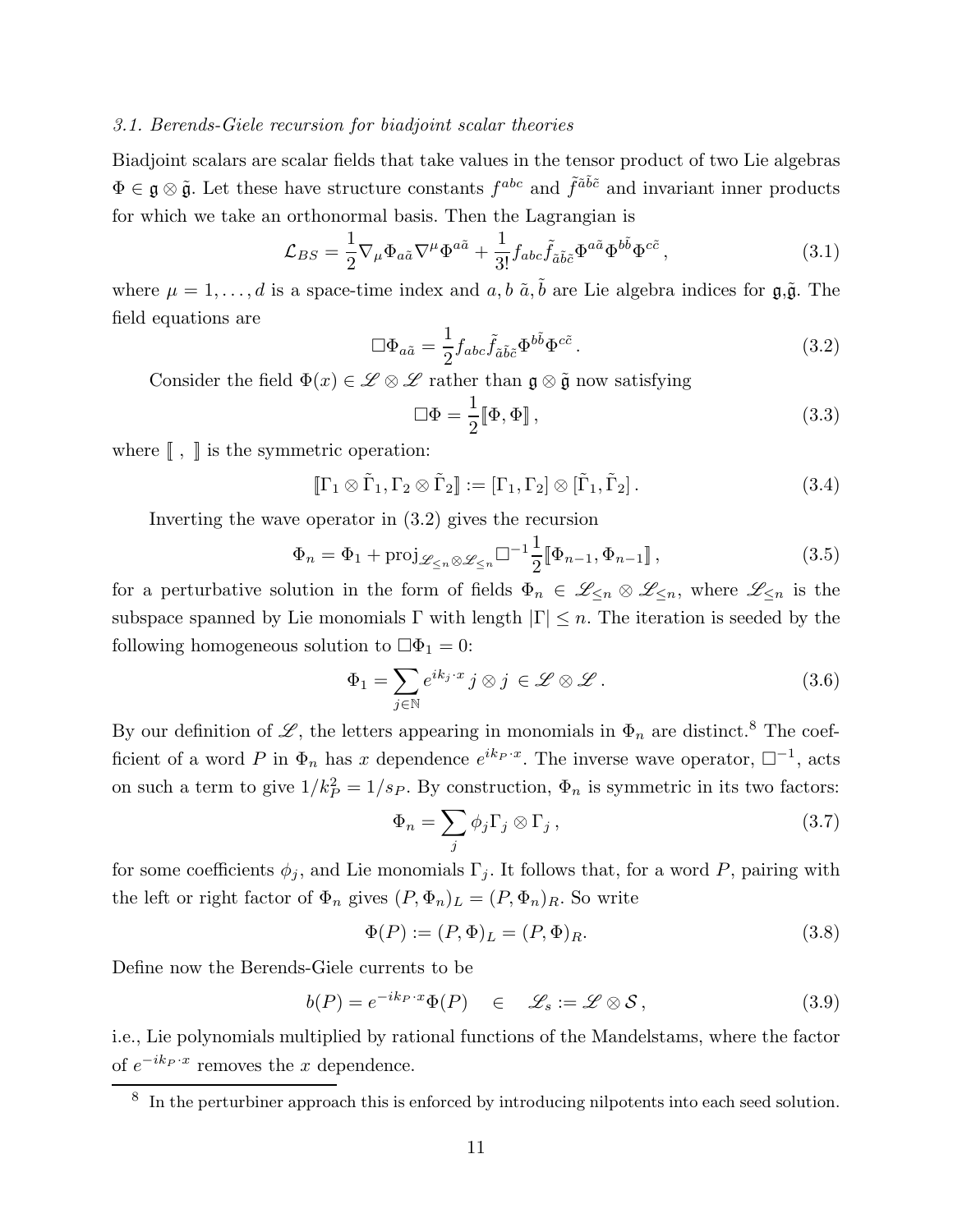Proposition [13]. The Berends-Giele currents satisfy

$$
b(P) = \frac{1}{s_P} \sum_{XY = P} [b(X), b(Y)], \qquad b(i) = i,
$$
\n(3.10)

where the sum is over all deconcatenations,  $P = XY,$  of  $P.$ 

*Proof.* This follows by pairing  $(3.5)$  with P and using the identity

$$
(P, [\Gamma_{j_1}, \Gamma_{j_2}]) \otimes [\Gamma_{j_1}, \Gamma_{j_2}] = \sum_{XY = P} [(X, \Gamma_{j_1}) \Gamma_{j_1}, (Y, \Gamma_{j_2}) \Gamma_{j_2}] + [(X, \Gamma_{j_2}) \Gamma_{j_2}, (Y, \Gamma_{j_1}) \Gamma_{j_1}].
$$
\n(3.11)

which together with the symmetry of  $\Phi$  gives

$$
\frac{1}{2}[\![\Phi,\Phi]\!](P) = \sum_{XY=P}[\Phi(X),\Phi(Y)].\tag{3.12}
$$

which gives  $(3.10)$ .  $\Box$ 

For example, the recursion (3.10) gives

$$
b(12) = \frac{[1, 2]}{s_{12}},
$$
\n
$$
b(123) = \frac{[[1, 2], 3]}{s_{12}s_{123}} + \frac{[1, [2, 3]]}{s_{23}s_{123}},
$$
\n
$$
b(1234) = \frac{[[[1, 2], 3], 4]}{s_{12}s_{123}s_{1234}} + \frac{[[1, [2, 3]], 4]}{s_{123}s_{1234}s_{23}} + \frac{[[1, 2], [3, 4]]}{s_{12}s_{1234}s_{234}s_{1234}} + \frac{[1, [2, [3, 4]]]}{s_{1234}s_{23}s_{234}}.
$$
\n
$$
(3.13)
$$
\n
$$
(3.14)
$$

Since  $\Phi \in \mathscr{L} \otimes \mathscr{L}$ , Ree's theorem implies that

$$
b(R \sqcup S) = 0, \tag{3.14}
$$

for nonempty R, S. Thus  $b : P \mapsto b(P)$  defines a map

$$
b: \mathscr{L}_s^* \to \mathscr{L}_s. \tag{3.15}
$$

To obtain an n-particle amplitude from a Berends-Giele current, remove the last propagator by multiplying by  $s_{12...n-1}$ , and imposing momentum conservation this becomes  $k_n^2$ which we then set to zero. Thus we define the  $\mathscr{L}\text{-valued}$  "amplitude" by

$$
m(P,n) = \lim_{s_P \to 0} s_P b(P) \in \mathcal{L}_\mathcal{S},\tag{3.16}
$$

for permutations P of  $12...n-1$  (although (3.14) in fact gives  $P \in \mathcal{L}_{n-1}^*$ .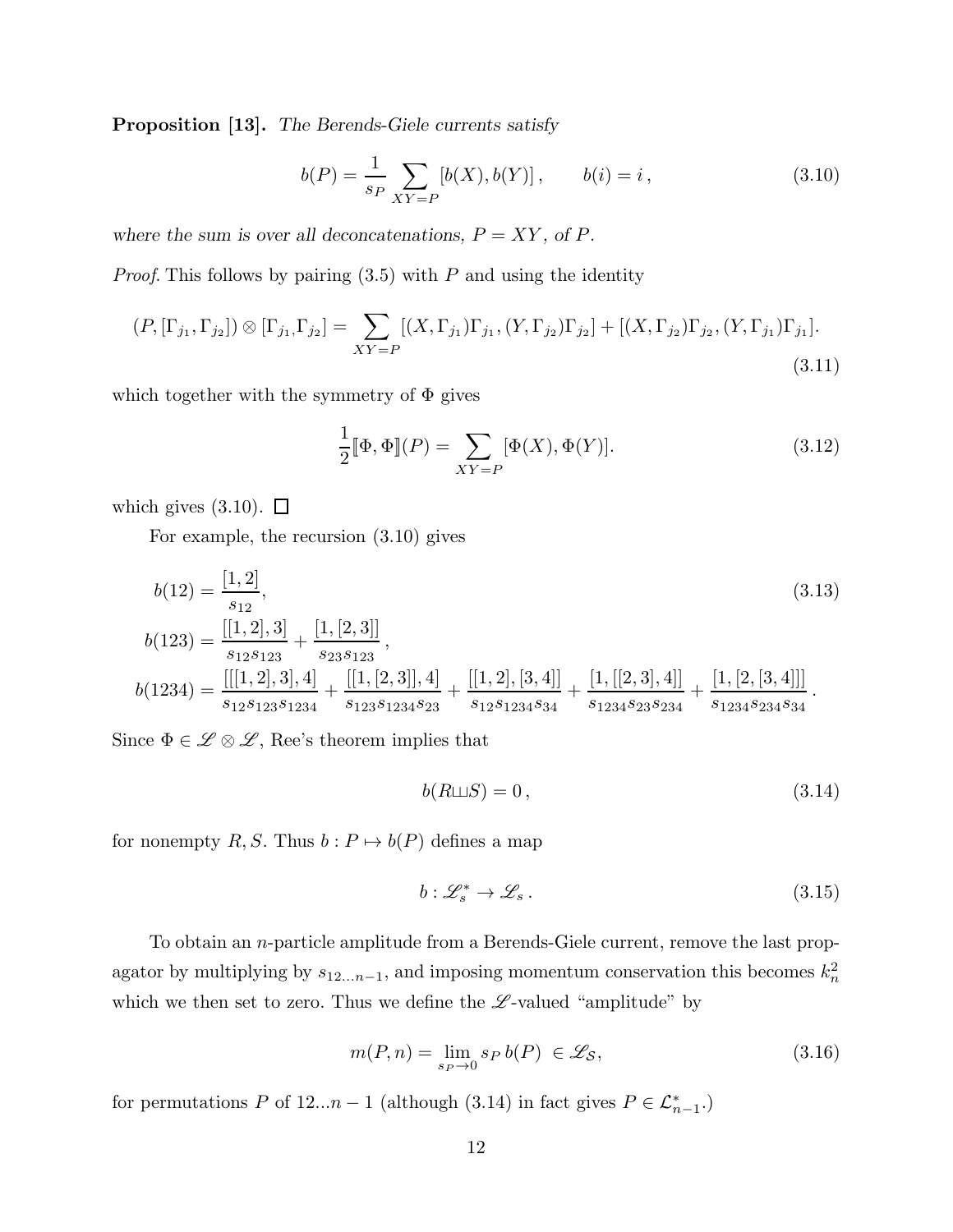

Fig. 2 The Catalan expansion  $b(1234)$  from  $(3.10)$ . Viewed as cubic graphs and removing the overall propagator  $1/s_{1234}$ , they correspond to the expansion of a color-ordered five-point tree amplitude A(12345) [3]. Note the leg 5 does not enter in the Lie elements in the numerators and that the root is unlabeled. By labelling the root and assigning leg 5 to the Catalan expansion of  $b(5)$  one recovers the free Lie algebra correspondence (3.22) for the case  $n = 5$ .

#### 3.2. The tree diagram expansion of  $b(P)$

The Feynman diagrams of biadjoint scalar theory are trivalent trees. Berends-Giele recursion generates the Feynman graphs with one off-shell leg decorated with an off-shell propagator, with the remaining legs on-shell. So  $b(P)$  can be written as a sum over binary trees as follows. Write

$$
b := \sum_{\Gamma} \frac{\Gamma \otimes \Gamma}{s_{\Gamma}} \quad \in \quad \mathscr{L} \otimes \mathscr{L}, \tag{3.17}
$$

where the sum is over all Lie monomials (up to sign), and where  $s_{\Gamma}$  is the product of variables  $s_I$  defined in (2.24). Then pairing b with a word P gives

$$
b(P) = \sum_{\Gamma} \frac{(P, \Gamma)\Gamma}{s_{\Gamma}},\tag{3.18}
$$

which is a sum over all planar rooted trees with respect to the ordering  $P$ .

The following Lemma shows that (3.18) is indeed the solution to the Berends-Giele recursion discussed in §3.1.

## **Lemma.** The formula in  $(3.18)$  satisfies  $(3.10)$ .

*Proof.* For any Lie monomial  $\Gamma$  there are  $\Gamma_1$  and  $\Gamma_2$  so that  $\Gamma = [\Gamma_1, \Gamma_2]$ , and these monomials are unique up to sign. So, for a fixed Lie monomial  $\Gamma$ ,

$$
\frac{(P,\Gamma)\Gamma}{s_{\Gamma}} = \frac{(X,\Gamma_1)(Y,\Gamma_2)[\Gamma_1,\Gamma_2]}{s_{PS\Gamma_1}s_{\Gamma_2}} - \frac{(Y,\Gamma_1)(X,\Gamma_2)[\Gamma_1,\Gamma_2]}{s_{PS\Gamma_1}s_{\Gamma_2}},\tag{3.19}
$$

where  $P = XY$  and  $|X| = |\Gamma_1|, |Y| = |\Gamma_2|$ . Summing over all Lie monomials (up to sign),  $\Gamma_1$  and  $\Gamma_2$ , that have length strictly smaller than |P| gives (3.10).  $\Box$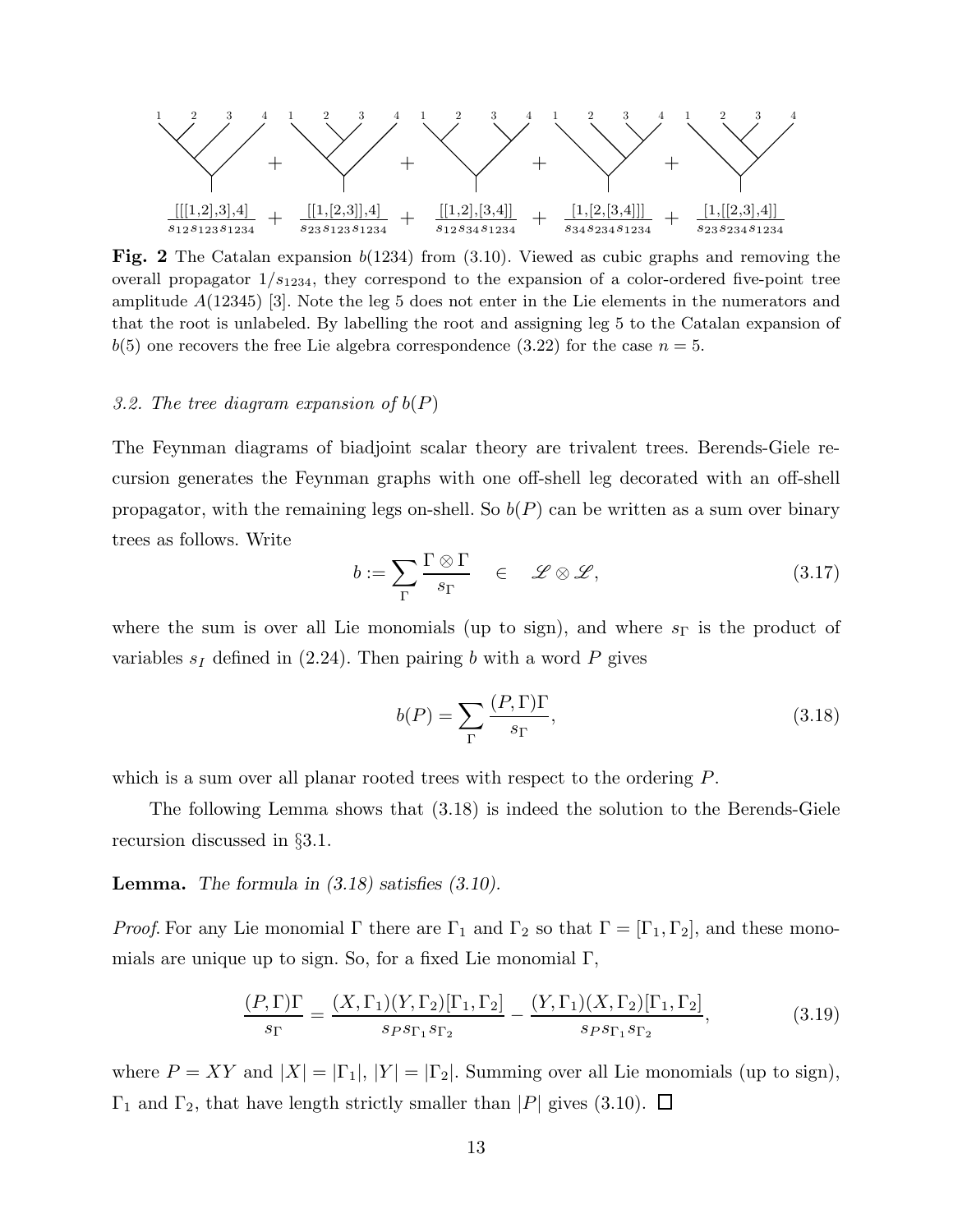Regarding b as a map from  $\mathcal{L}_{S}^{*}$  to  $\mathcal{L}_{S}$  it follows from (3.17) that b is self-adjoint:

$$
b(P|Q) := (P, b(Q)) = (b(P), Q) = b(Q|P), \qquad (3.20)
$$

for any  $P, Q \in \mathcal{L}_{\mathcal{S}}^*$ . Since  $b(P)$  is a Lie polynomial it can be expanded in a basis as

$$
b(P) = \sum_{R} b(P|iR)\ell[iR],\tag{3.21}
$$

where  $i$  is some letter in  $P$  and we used  $(2.15)$ .

The usual biadjoint scalar partial tree amplitude is [14]

$$
m(Pn, Qn)) =: \lim_{s_P \to 0} s_P b(P|Q) = (Q, m(Pn)).
$$
\n(3.22)

We will see in §7 how  $b(P)$  can be dressed with BCJ numerators to give BG currents and hence amplitudes for certain coloured theories.

## 4. A Lie bracket for tree-level scattering amplitude relations

This section introduces a Lie bracket on  $\mathcal{L}_{\mathcal{S}}^{*}$ , and uses it to prove the fundamental BCJ relation. Following [13], this Lie bracket is then used to define a generalized KLT matrix in §5 and to prove the identities conjectured in [13].

# 4.1. The S-bracket

The S-map was introduced in [6,15] to express the BCJ relations for super-Yang–Mills amplitudes from its action on Berends-Giele currents  $M_P$  from [33]. It was abstracted to a map acting on words in [13] and the off-shell BCJ relations for  $b(P)$  was conjectured, but no general proof was given. Here we will see that the S-map defines a Lie bracket on  $\mathscr{L}^*$ and this will lead to a proof of the fundamental BCJ relations.

**Definition** (S bracket). Define a multilinear pairing  $\{ , \} : \mathcal{L}^* \otimes \mathcal{L}^* \to \mathcal{L}^*$  by [13]

$$
\{P, Q\} := r^*(P) \star \ell^*(Q),\tag{4.1}
$$

where  $r^*$  and  $\ell^*$  are defined in (2.18) and

$$
Ai \star jB := s_{ij} AijB \tag{4.2}
$$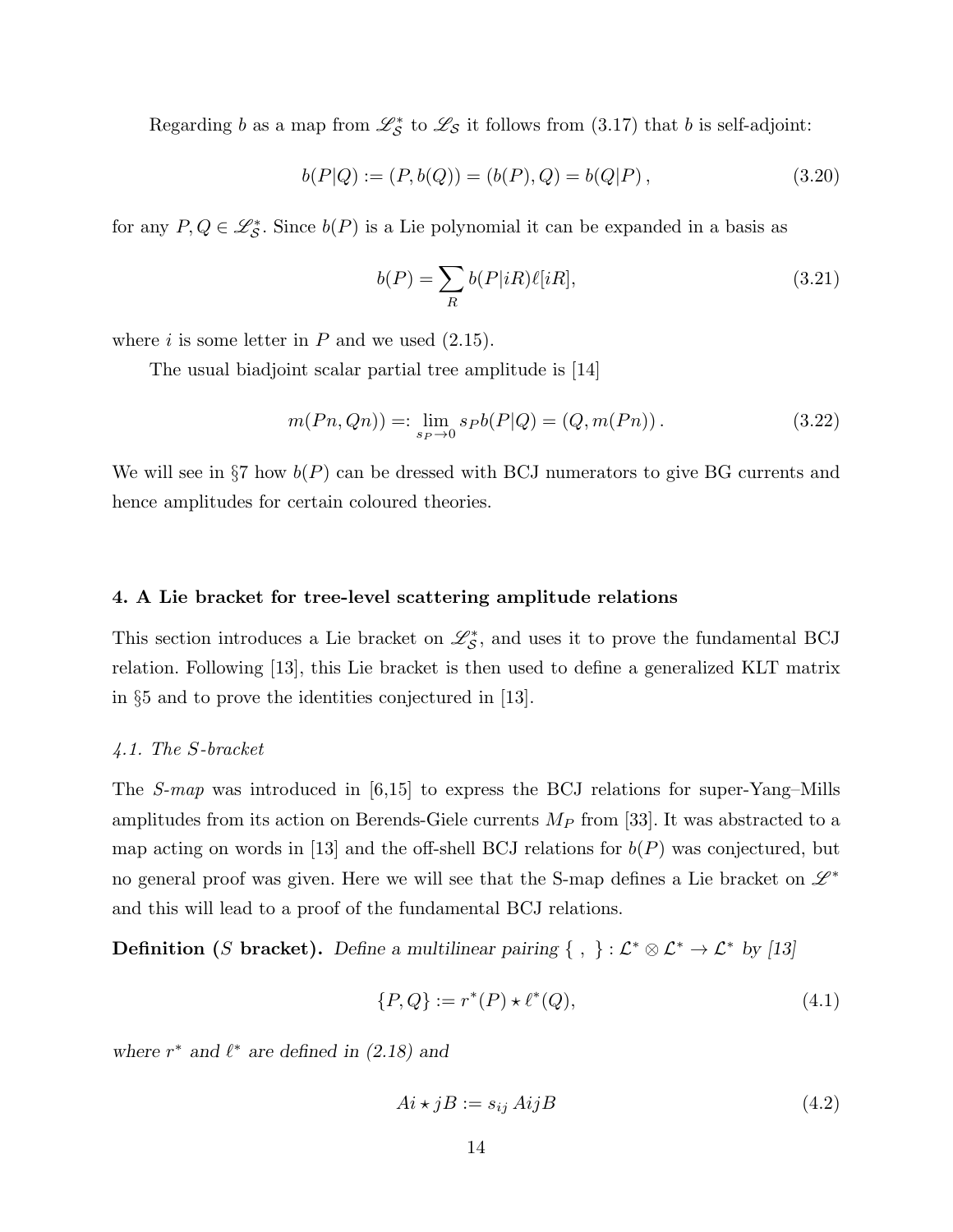for words A, B and letters i, j. Equivalently, for  $P, Q \in \mathcal{L}^*$ , equation (2.19) gives [6]

$$
\{P,Q\} = \sum_{\substack{X:Y=P\\Rj\leq Q}} s_{ij} \left(X \sqcup \alpha(Y)\right) ij(\alpha(R) \sqcup S). \tag{4.3}
$$

Alternatively, a recursive definition is given by

$$
\{iAj, B\} = i\{Aj, B\} - j\{iA, B\},\
$$
  

$$
\{B, iAj\} = \{B, iA\}j - \{B, Aj\}i,
$$
  

$$
\{i, j\} = s_{ij} ij
$$
 (4.4)

as can be verified from the explicit form of the adjoint maps  $\ell^*$  and  $r^*$  in (2.19). For example,

$$
\{1, 2\} = s_{12}12,
$$
\n
$$
\{1, 23\} = s_{12}123 - s_{13}132,
$$
\n
$$
\{12, 3\} = s_{23}123 - s_{13}213,
$$
\n
$$
\{1, 234\} = s_{12}1234 - s_{13}1324 - s_{13}1342 + s_{14}1432,
$$
\n
$$
\{123, 4\} = s_{34}1234 - s_{24}1324 - s_{24}3124 + s_{14}3214,
$$
\n
$$
\{12, 34\} = s_{23}1234 - s_{24}1243 - s_{13}2134 + s_{14}2143.
$$
\n(4.5)

Given that the adjoints  $r^*$  and  $\ell^*$  annihilate proper shuffles, the definition (4.1) manifestly satisfies  $\{A \sqcup B, C\} = 0$ .

The S bracket is antisymmetric in  $\mathscr{L}^*$ . Indeed, by (4.3),

$$
\{Q, P\} = \sum_{\substack{X:Y = P \\ RjS = Q}} s_{ij} (R \sqcup \alpha(S))ji(\alpha(X) \sqcup Y) \sim -(-1)^{Q+P} \overline{\{P, Q\}},
$$
(4.6)

because, in  $\mathscr{L}^*, X$  is shuffle equivalent to  $-(-1)^{X} \overline{X}$ . Using (2.8) this means that,

$$
\{P, Q\} \sim -\{Q, P\}.\tag{4.7}
$$

In fact, we show in §5.1 that the S bracket is a Lie bracket on  $\mathscr{L}_{\mathcal{S}}^{*}$ , and so it also satisfies the Jacobi identity.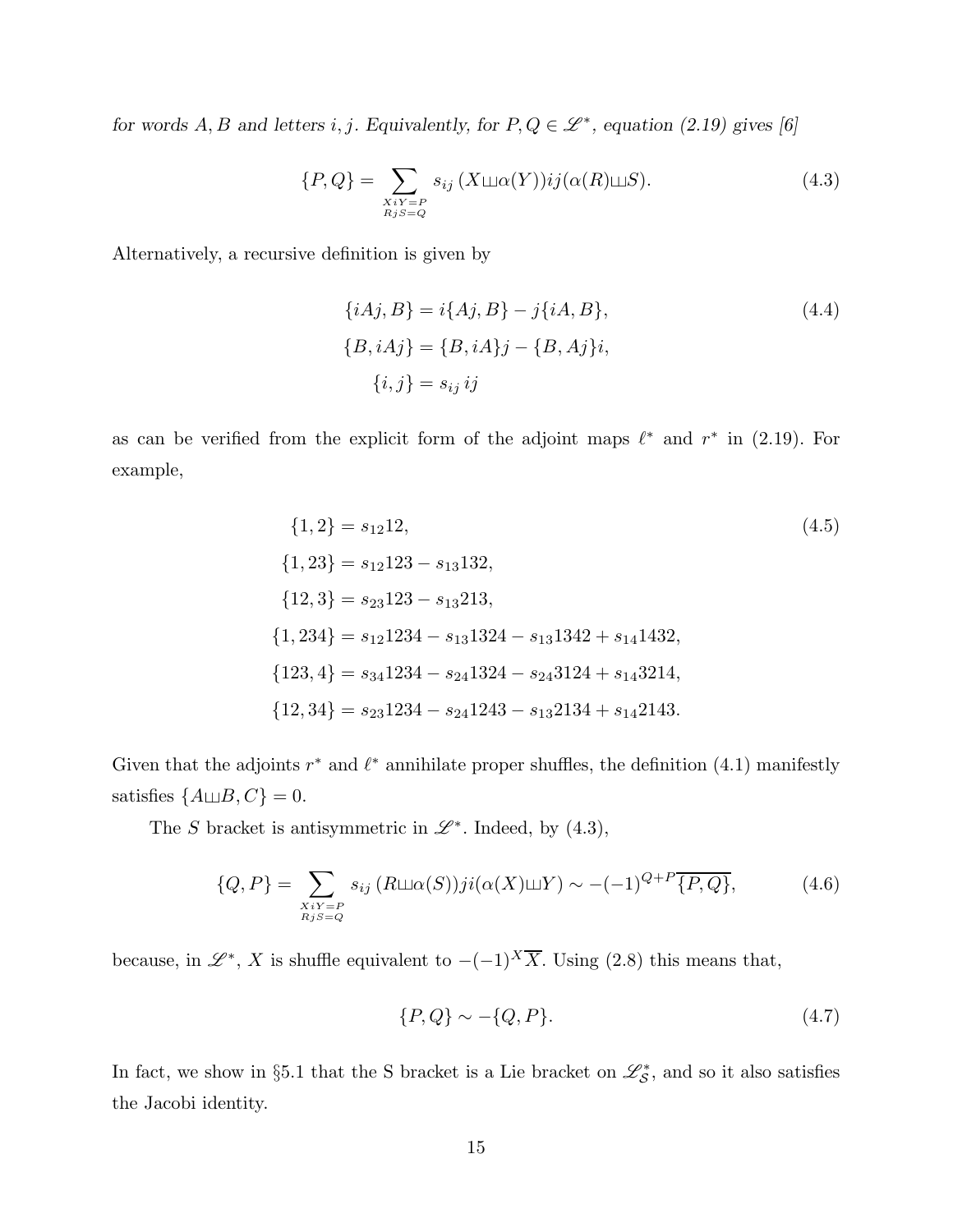## 4.2. The BCJ amplitude relations

This section proves the main property of the S bracket which amounts to a generalization of the well-known off-shell fundamental BCJ relation [16]. Following [6], we call the relations implied by the S bracket  $BCJ$  amplitude relations. The on-shell identities follow directly from the off-shell relations, as is explained at the end of this section.

**Proposition.** For  $P, Q \in \mathcal{L}^*$ , the S-bracket satisfies

$$
b({P,Q}) = [b(P), b(Q)],
$$
\n(4.8)

i.e., b maps the S bracket to the Lie bracket.

The proposition is proved in appendix B. It is interesting to observe that the property (4.8) mimics the identity obeyed by the Poisson bracket {, } of Hamiltonian vector fields  $X_f$ :  $X_{\{f,g\}} = [X_f, X_g]$  for functions  $f$  and  $g$ .

Corollary (Fundamental off-shell BCJ relations [16]). Taking  $P = i$ , a single letter, we obtain

$$
b({i, Q}) := \sum_{Q=XjY} s_{ij} b(ij\alpha(X)\sqcup Y) = [i, b(Q)],
$$
\n(4.9)

where  $\alpha(X) = (-1)^{|X|} \overline{X}$ .

The expression in (4.9) can also be written as

$$
\{i, Q\} \sim \sum_{Q=XY} k_i \cdot k_Y X iY \tag{4.10}
$$

To see this, use (2.10) to write the RHS (4.10) in the basis of words beginning with the letter i,

$$
\sum_{Q=XY} (k_i \cdot k_Y) X iY \sim \sum_{Q=XY} (k_i \cdot k_Y) i(\alpha(X) \sqcup Y) \tag{4.11}
$$

Further manipulations give

$$
RHS = \sum_{Q=XjY} (k_i \cdot k_{jY}) ij(\alpha(X)\sqcup Y) - (k_i \cdot k_Y) ij(\alpha(X)\sqcup Y),
$$
\n
$$
= \sum_{Q=XjY} s_{ij} ij(\alpha(X)\sqcup Y),
$$
\n(4.12)

where we use the property  $(2.5)$  of the shuffle product.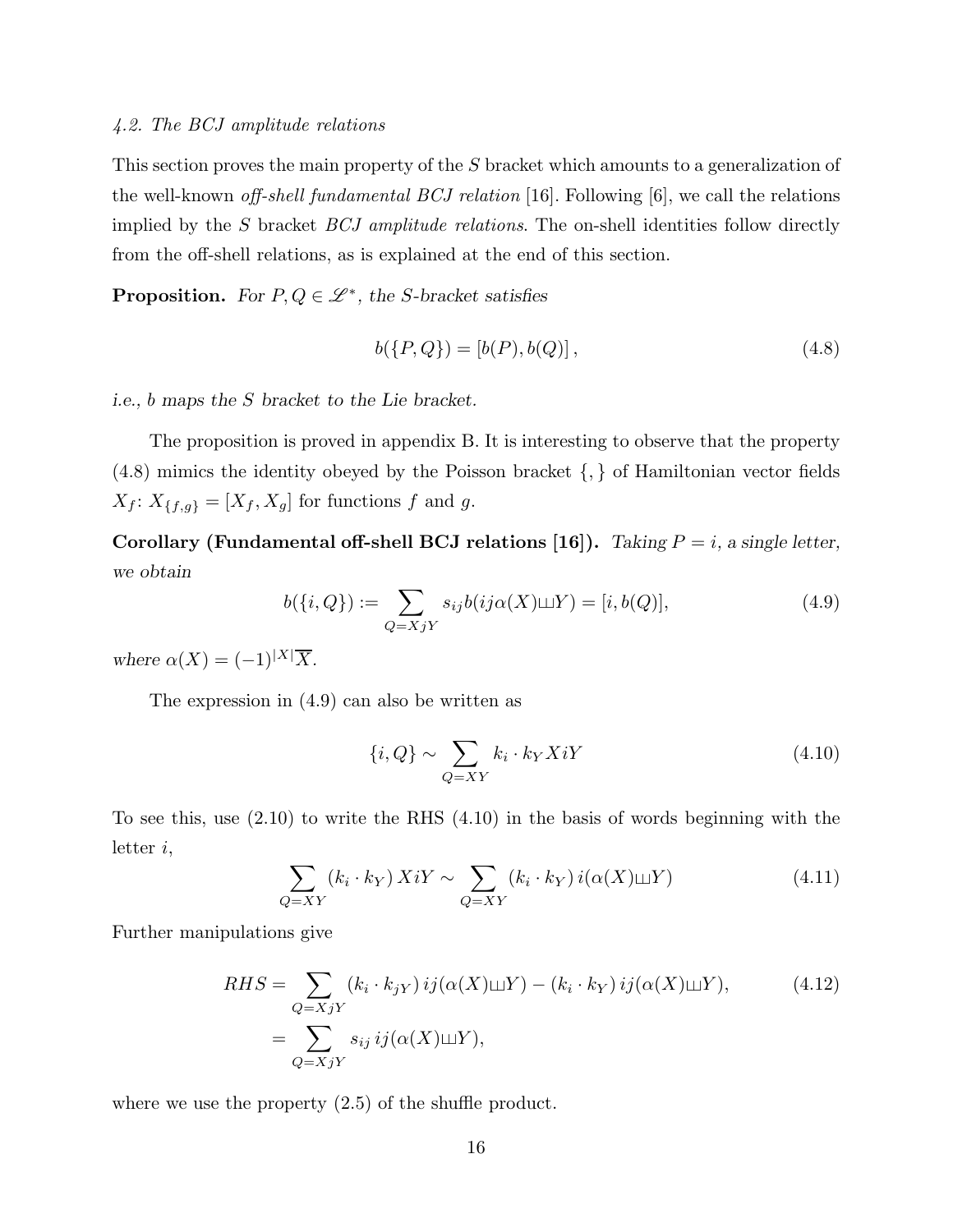Corollary (BCJ relations). The tree-level partial amplitudes (3.16) satisfy

$$
m(\{P,Q\},n) = 0,
$$
\n(4.13)

where  $P$  and  $Q$  are words that partition  $1, 2, ..., n - 1$  into two parts.

Proof. By the definition (3.16),

$$
m(\{P,Q\},n) = \lim_{s_{PQ}\to 0} s_{PQ}b(\{P,Q\}) = \lim_{s_{PQ}\to 0} s_{PQ}[b(P),b(Q)] = 0.
$$
 (4.14)

The last term vanishes because neither  $b(P)$  nor  $b(Q)$  has a  $1/s_{PQ}$  pole.  $\Box$ 

The original fundamental BCJ relations are [34,35]

$$
m(\{i, Q\}n) = \sum_{Q=RS} (k_i \cdot k_S) m(RiSn) = 0,
$$
\n(4.15)

which follows from  $(4.10)$ . For example, by  $(4.5)$ , [3]

$$
0 = m({1, 23}4) = s_{12}m(1234) - s_{13}m(1324),
$$
\n
$$
0 = m({1, 234}, 5) = s_{12}m(12345) - s_{13}m(13245) - s_{13}m(13425) + s_{14}m(14325).
$$
\n(4.16)

But, as observed in [6,15], (4.13) also implies other BCJ relations, such as

$$
0 = m({12,34},5) = s_{23}m(1234,5) - s_{13}m(2134,5) - s_{24}m(1243,5) + s_{14}m(2143,5),
$$
 (4.17)

while similar formulas using the shuffle product appear in [36,37,38]. The BCJ relations for Yang–Mills theory were first proven from the field-theory limit of string theory in [36] and [37]. By now these relations have been proven for a variety of theories at tree-level. See the recent review [5] and references therein.

# 5. The KLT map

This section introduces a canonical KLT map  $S : \mathscr{L}_{\mathcal{S}} \to \mathscr{L}_{\mathcal{S}}^*$ . S is the inverse of b, and this implies that the  $S$ -bracket is a Lie bracket. When  $S$  is written out in terms of a pair of bases for L and L<sup>\*</sup>, the matrix elements of S are the generalized KLT matrix  $S(P|Q)$ proposed in [13]. We prove the properties conjectured in [13] as well as additional ones.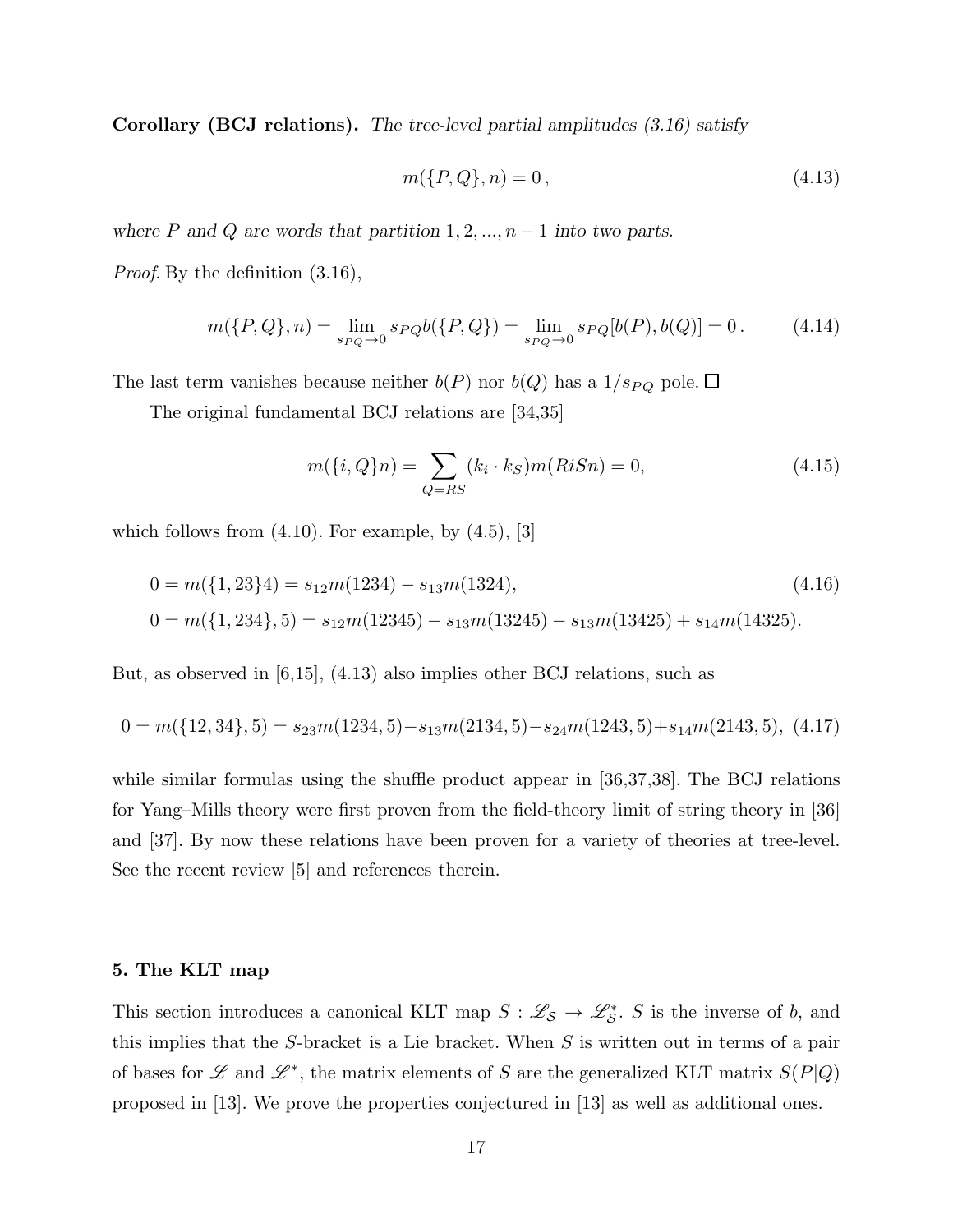#### 5.1. The KLT map

Let  $\Gamma$  be a Lie monomial, and write it as a nested bracketing. Let  $\{\Gamma\} \in \mathscr{L}^*$  be obtained by replacing every commutator  $[ , ]$  in the bracketed expression of  $\Gamma$  with a  $\{ , \}$ . This is well defined because the S-bracket is antisymmetric. By nested applications of (4.8), it follows from the proposition in the previous section that for any Lie monomial  $\Gamma$ ,

$$
\Gamma = b(\{\Gamma\}).\tag{5.1}
$$

For example,

$$
[[1,2],[3,4]] = b(\{\{1,2\},\{3,4\}\})
$$
  
=  $s_{12}s_{34}(s_{23}b(1234) - s_{24}b(1243) - s_{13}b(2134) + s_{14}b(2143)).$  (5.2)

where we used  $\{\{1, 2\}, \{3, 4\}\} = s_{12}s_{34}\{12, 34\}$ , the example (4.5) and the relations among Mandelstam invariants.

Define the KLT map  $S : \mathscr{L}_{\mathcal{S}} \to \mathscr{L}_{\mathcal{S}}^*$  by

$$
S: \Gamma \mapsto \{\Gamma\},\tag{5.3}
$$

for Lie monomials Γ. As written, it is not obvious that S is well defined. The reason  $(5.3)$ is well defined is that it turns out that S-bracket is Lie. This is shown in the proof of the following main proposition:

**Proposition.** The maps  $b: \mathcal{L}^* \to \mathcal{L}$  and  $S: \mathcal{L} \to \mathcal{L}^*$  are inverses. In particular, b is invertible.

*Proof.* Choose an ordering of A, which defines dual Lyndon bases of  $\mathscr{L}^*(A)$  and  $\mathscr{L}(A)$ , as in §2.1. Then define a map,  $S'$ :

$$
S': \ell(a) \mapsto \{\ell(a)\},\tag{5.4}
$$

for monomials  $\ell(a)$  in the given basis of  $\mathscr{L}(A)$ . We show that (i) S' and b are inverse, and (ii) that the  $S'$  in (5.4) is the map,  $S$ , in (5.3). This proves that (5.3) is well-defined.  $By (5.1),$ 

$$
b(S'(\Gamma)) = \sum_{P \in Basis} (\Gamma, P)b(\{\ell(P)\}) = \sum_{P \in Basis} (\Gamma, P)\ell(P) = \Gamma.
$$
 (5.5)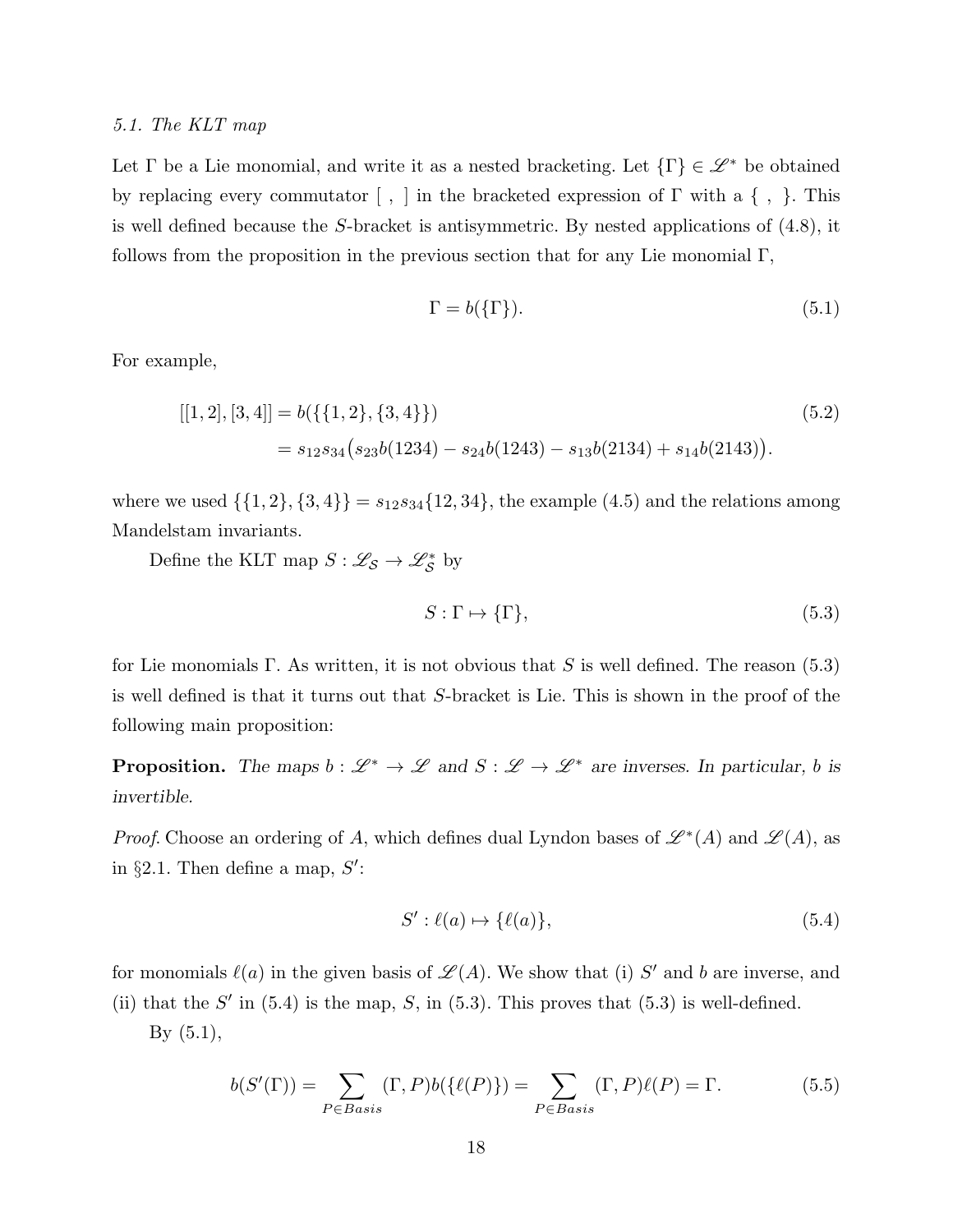Conversely,

$$
S'(b(P)) = \sum_{Q \in Basis} (b(P), Q) \{ \ell(Q) \}.
$$
 (5.6)

Expanding  $\{\ell(Q)\}\in \mathscr{L}^*$  in the given basis gives (by  $(2.10)$ ),

$$
\{\ell(Q)\} = \sum_{R \in Basis} (\{\ell(Q)\}, \ell(R))R. \tag{5.7}
$$

But notice that

$$
(\{\Gamma\}, \Gamma') = (\{\Gamma\}, b(\{\Gamma'\})) = (b(\{\Gamma\}), \{\Gamma'\}) = (\Gamma, \{\Gamma'\}),
$$
\n(5.8)

by the self-adjointness of  $b$ . Combining  $(5.7)$  and  $(5.8)$  gives that

$$
S'(b(P)) = \sum_{Q, R \in Basis} b(P, Q)(\ell\{Q\}, \ell(R))R = \sum_{R \in Basis} (P, \ell(R))R = P.
$$
 (5.9)

So b is invertible, with inverse S'. But  $b({\{\Gamma\}}) = \Gamma$ , by (5.1). So  $S'(\Gamma) = {\{\Gamma\}}$ .

Notice that the self-adjointness of  $b$  implies (as in  $(5.8)$ ) that the KLT map,  $S$ , is self adjoint:

$$
(S(\Gamma), \Gamma') = (\Gamma, S(\Gamma')).
$$
\n
$$
(5.10)
$$

Corollary. The S-bracket is Lie.

*Proof.* Given that S and b are inverse,  $(4.8)$  shows that  $\{ , \}$  is the pull back of  $[ , ]$  from  $\mathscr{L}$  to  $\mathscr{L}^*$  by  $b^{-1}$ . i.e. {, } is skew and satisfies the Jacobi relation.

# 5.2. The generalized and standard KLT matrix

This section finds explicit formulas for the KLT map, S, in terms of the matrix elements of S. In the next section, it is shown how these reduce to the standard formula for the KLT matrix elements.

If  $P_i, \Gamma_i$  is a pair of dual bases for  $\mathscr{L}^*$  and  $\mathscr{L}$ , then

$$
S: \Gamma \mapsto \sum_{i,j} (P_i, \Gamma)(\{\Gamma_i\}, \Gamma'_j) P'_j.
$$
 (5.11)

In other words, the matrix elements of  $S$  are

$$
S(\Gamma_1, \Gamma_2) = (\{\Gamma_1\}, \Gamma_2), \tag{5.12}
$$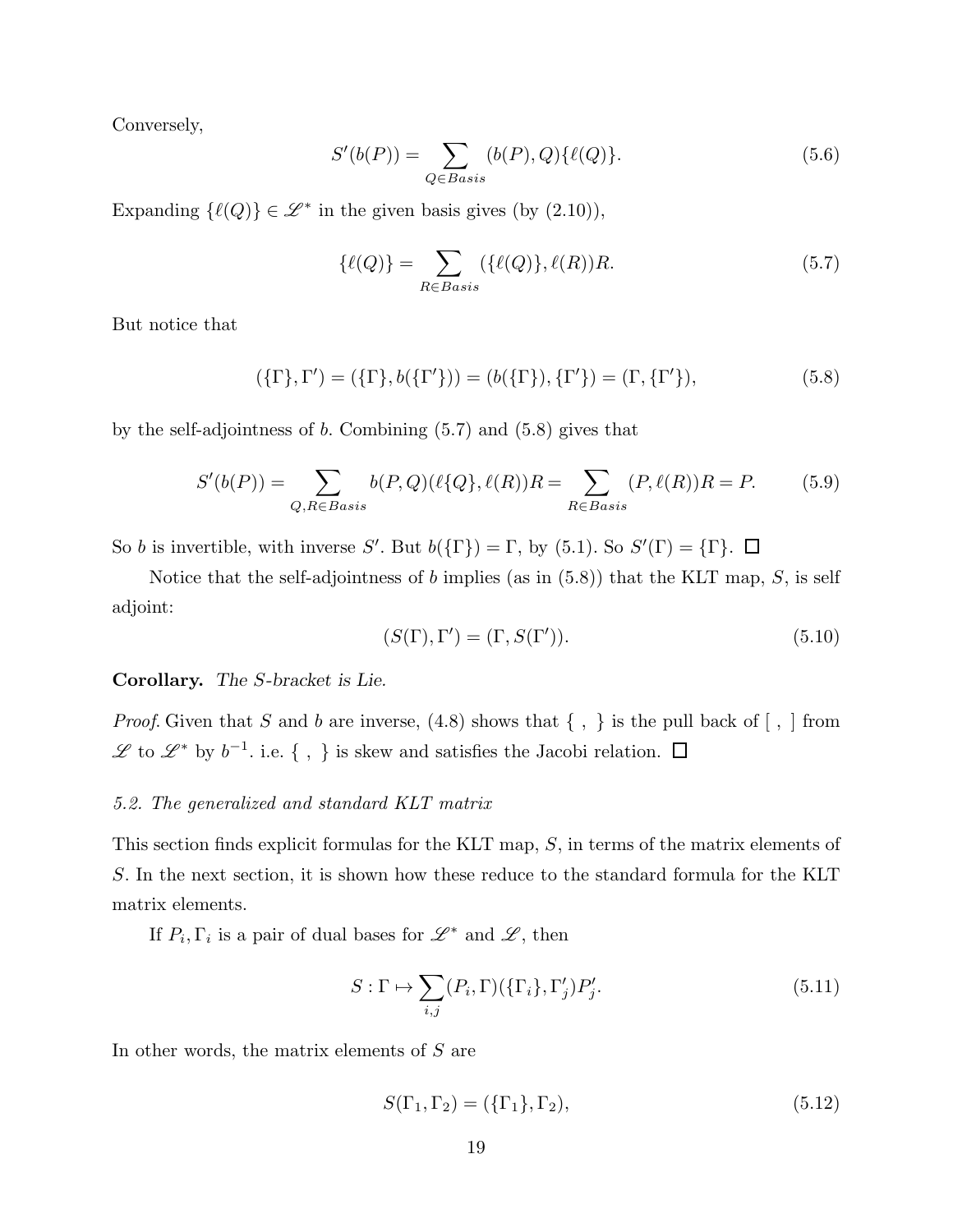for two Lie monomials  $\Gamma_1, \Gamma_2$ .

For the rest of this section, we again take pairs of dual Lyndon bases:  $P \in \mathscr{L}^*$  for every Lyndon word  $P$ , and  $\ell[P] \in \mathscr{L}$  for every Lyndon word  $P$ . In these bases, the matrix elements, (5.12), are labelled by Lyndon words. So define the generalized KLT matrix  $(introduced in [13])<sup>9</sup>$  to be these matrix elements:

$$
S^{\ell}(P|Q) := (\ell\{P\}, \ell[Q]).
$$
\n(5.13)

In this formula, we introduce the notation  $\ell\{P\}$  for  $\{\ell[P]\}$ .<sup>10</sup> This is given explicitly by:

$$
\ell\{12...n\} := \{\dots\{1,2\}, \dots, n\}.\tag{5.14}
$$

For example,

$$
\ell\{12\} = s_{12}12,
$$
\n(5.15)  
\n
$$
\ell\{123\} = s_{12}s_{23}123 - s_{12}s_{13}213,
$$
\n
$$
\ell\{1234\} = +s_{12}s_{23}s_{34}1234 - s_{12}s_{23}s_{24}1324 - s_{12}s_{13}s_{34}2134 + s_{12}s_{13}s_{14}2314 - s_{12}s_{13}s_{24}3124 - s_{12}s_{23}s_{24}3124 + s_{12}s_{13}s_{14}3214 + s_{12}s_{14}s_{23}3214.
$$
\n(5.15)

Some example entries of the generalized KLT matrix are

$$
S^{\ell}(12|12) = s_{12}, \t S^{\ell}(123|123) = s_{12}(s_{13} + s_{23}), \t S^{\ell}(132|123) = s_{12}s_{13},
$$
  

$$
S^{\ell}(12|21) = -s_{12}, \t S^{\ell}(312|123) = -s_{12}s_{13}.
$$
  

$$
S^{\ell}(321|123) = s_{12}s_{23}.
$$
  
(5.16)

The generalized KLT matrix is the matrix of coefficients that arises in the basis expansion of  $\ell\{P\}$ :

$$
\ell\{P\} \sim \sum_{Q \in Basis} (\ell\{P\}, \ell[Q])Q = \sum_{Q \in Basis} S^{\ell}(P|Q)Q, \tag{5.17}
$$

as in (5.7). As pointed out in [13], the generalized KLT matrix  $S^{\ell}(P|Q)$  can be defined for any two words  $P, Q$ , instead of restricting  $P, Q$  to a set of Lyndon words.

<sup>9</sup> Alternative formulas for the generalized KLT matrix arise by choosing any pair of dual bases. E.g. one can define  $S^r(P,Q) := (r\{P\}, r(Q))$ , but as  $P,Q \in \mathscr{L}$ , by Lemma 1.7 of [1],  $r\{P\} = -\ell\{\alpha(P)\}\$ and  $r(P) = -\ell(\alpha(P))$  so  $S^r(P|Q) = S^{\ell}(\overline{P}|\overline{Q})$ . These alternative choices explain redefinitions w.r.t reversal of permutations  $P \to \overline{P}$ , see e.g. footnote 10 in [39].

<sup>&</sup>lt;sup>10</sup> In [13] the map  $\ell\{A\}$  was denoted  $\sigma(A)$ .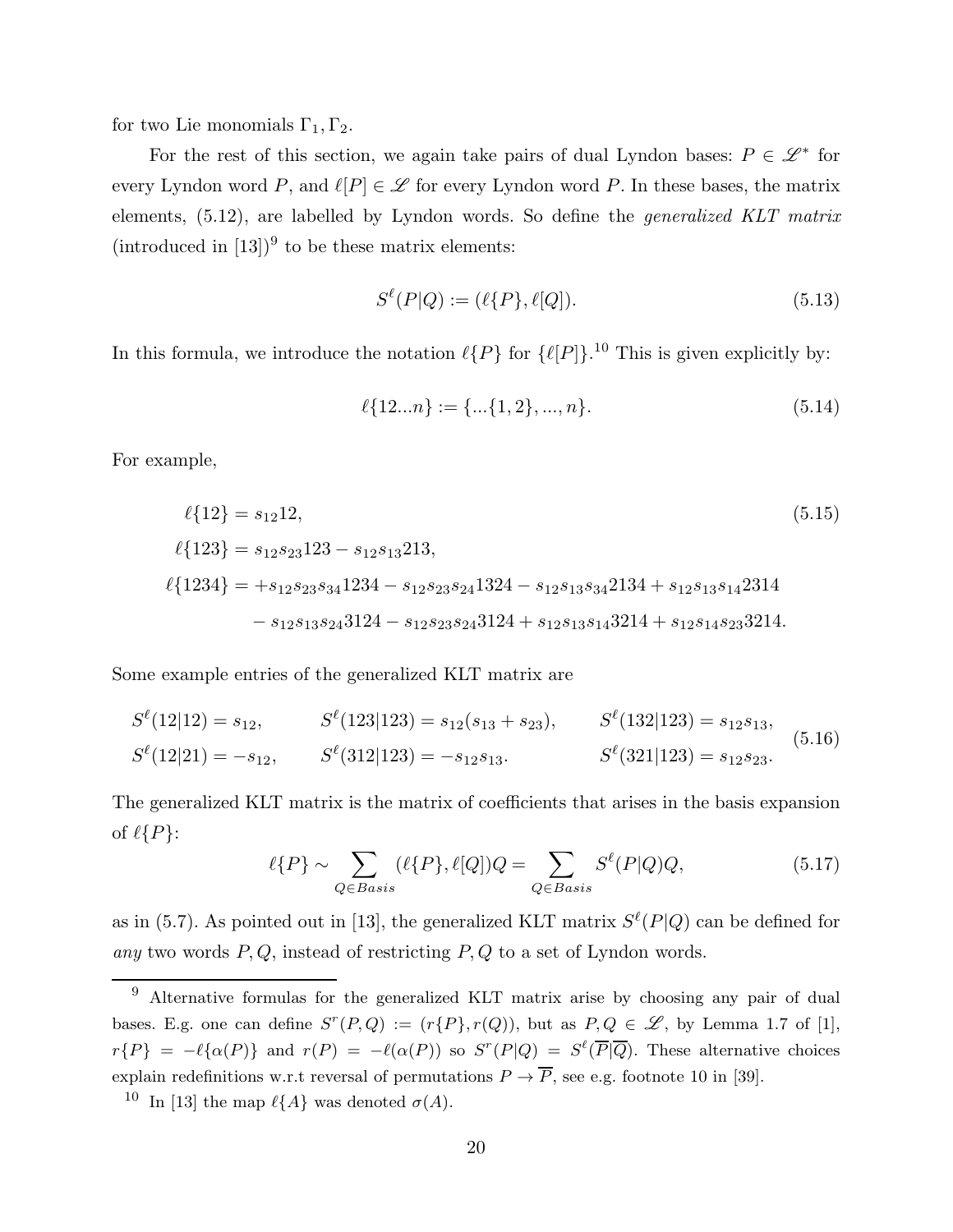It follows from (5.8) that the generalized KLT matrix is symmetric:

$$
S^{\ell}(P|Q) = S^{\ell}(Q|P). \tag{5.18}
$$

Moreover, (5.5) implies that the generalized KLT matrix satisfies

$$
\ell[P] = \sum_{Q \in Basis} S^{\ell}(P|Q) b(Q). \tag{5.19}
$$

Or, equivalently,

$$
(R,\ell[P]) = \sum_{Q \in Basis} S^{\ell}(P|Q) b(Q|R), \qquad (5.20)
$$

and so, also:

$$
b(P|Q) = \sum_{X,Y \in Basis} b(P|X) S^{\ell}(X|Y) b(Y|Q).
$$
 (5.21)

We now show that the standard KLT matrix arises from the restriction [13]

$$
S(P|Q)_i := S^{\ell}(iP|iQ),\tag{5.22}
$$

for some fixed letter *i*, called the 'fixed leg'. An explicit formula for  $S(P|Q)_i$  was given in [17,18]. This explicit formula can be recovered<sup>11</sup> from (5.22) using the following recursion, originally conjectured in [40].

Lemma. The standard KLT matrix (5.22) can be recursively computed using

$$
S(Aj|BjC)_i = k_j \cdot k_{iB} S(A|BC)_i,
$$
\n
$$
(5.23)
$$

where *i* is the fixed leg. The recursion is seeded by  $S(\emptyset|\emptyset)_i := 1$ .

*Proof.* By definition,  $\ell\{Aj\} = \{\ell\{A\}, j\}$ . Using the formula (4.10) for  $\{P, j\}$ ,

$$
\ell\{Aj\} = \sum_{X,Y} k_j \cdot k_X\left(XY, \ell\{A\}\right) X jY. \tag{5.24}
$$

Since  $S(Aj|BjC)_i = (\ell {iAj}, \ell {iBjC}),$  it follows from (5.24) that

$$
S(Aj|BjC)_i = \sum_{X,Y} k_j \cdot k_X(XY, \ell\{iA\}) (XjY, \ell(iBjC)).
$$
\n
$$
(5.25)
$$

<sup>&</sup>lt;sup>11</sup> An alternative explicit derivation using  $(5.22)$  is given in appendix C, where the steps are closer in spirit to the argument in [16].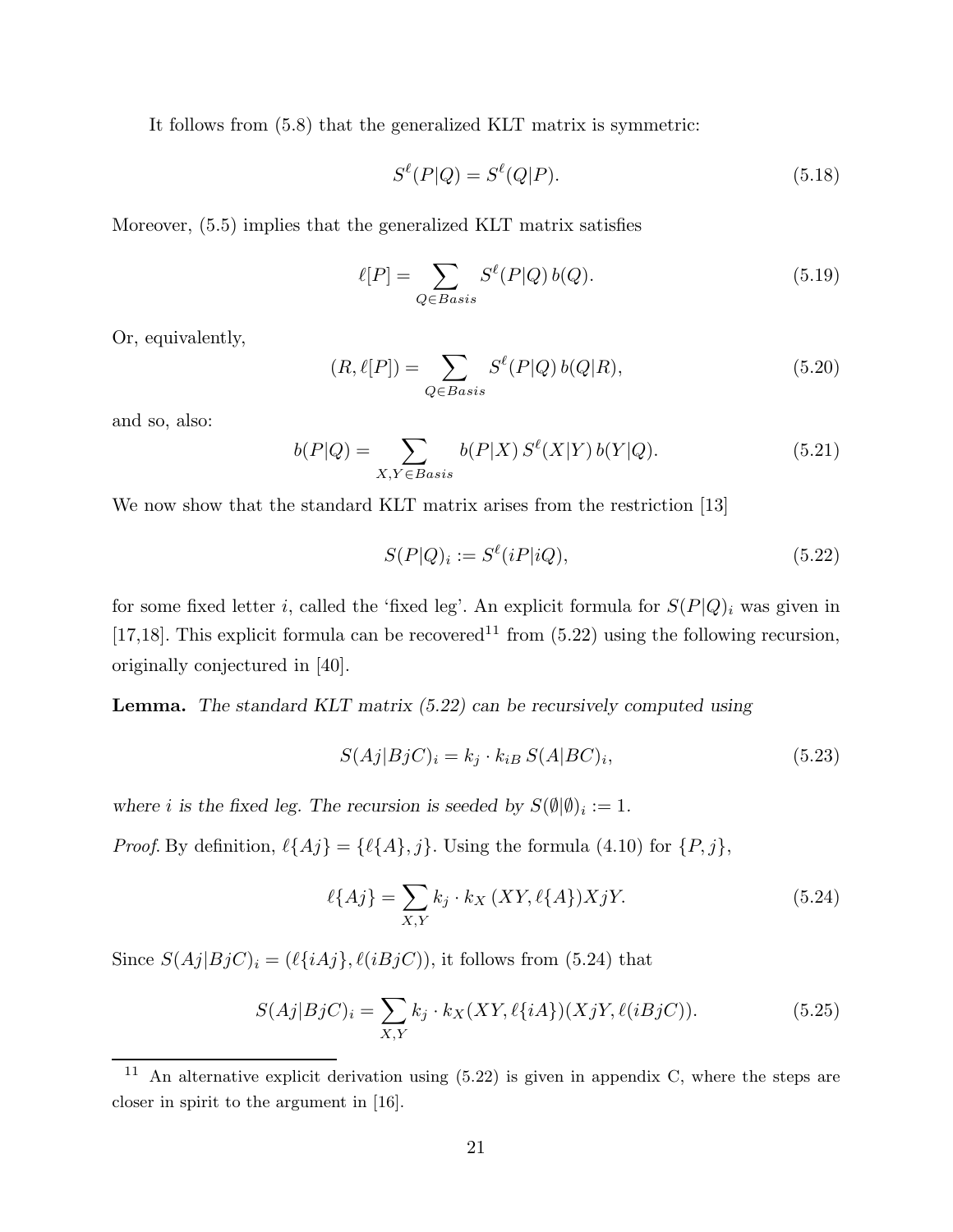Expanding  $\ell\{iA\}$  in a basis, as in (5.17),

$$
\ell\{iA\} = \sum_{P} S(A|P)_i \, iP. \tag{5.26}
$$

So (5.25) becomes

$$
S(Aj|BjC)_i = \sum_{X,Y,P} k_j \cdot k_X S(A|P)_i(XY,iP)(XjY,\ell(iBjC)).
$$
\n(5.27)

The only contributions in the sum come from words,  $X = iX'$ , that begin with the letter *i*. Expanding  $\ell(iBjC)$ , one sees that  $(iX'jY, \ell(iBjC)) = \delta_{X',B}\delta_{Y,C}$ .

The identity, (5.20), together with the definition (5.22) is a purely algebraic proof that the standard KLT matrix is the inverse to the biadjoint scalar BG double current:

$$
\sum_{R} S^{\ell}(P|R)_i b(iR|iQ) = \delta_{P,Q}.
$$
\n(5.28)

This is in accord with the discussions of [8] and [14].

# 5.3. The momentum kernel and the KLT gravity formula

The  $(n-2)!$  version of the KLT relation, as given by [18,35], is

$$
M_n = \lim_{s_{1P} \to 0} \sum_{P,Q \in S_{n-2}} \frac{1}{s_{1P}} A(1Pn)S(P|Q)_{1}\tilde{A}(1Qn), \qquad (5.29)
$$

where  $\tilde{A}(1Qn)$  is obtained from its left-moving counterpart by replacing the polarization vectors,  $e_i^{\mu}$  $_i^{\mu}$ , by some other set of polarization vectors,  $\tilde{e}^{\mu}_i$  $\mu_i^{\mu}$ . It takes some effort to see directly that the limit on the RHS of  $(5.29)$  is well defined. The cancellation of the  $1/s_{1P}$  pole on the RHS is easily understood in terms of the above discussion of  $S(P|Q)$ <sub>1</sub> in §5.1.

For example, starting from (5.28), we recover the well known fact that the KLT matrix (5.13) annihilates the on-shell biadjoint scalar amplitudes,

$$
\sum_{Q} S^{\ell}(1P|1Q)m(1Q, n|R, n) = 0, \qquad (5.30)
$$

where  $m(1Q, n|R, n) = \lim_{s_i \to 0} s_i P b(1Q|R)$ . The expression vanishes because there is no  $1/s_{iP}$  pole in (5.28). This is a remarkable identity, because the components  $S(P,Q)_{i}$  do not have  $s_{iP}$  as a factor. On the other hand,  $b(iP, iQ)$  does have a  $1/s_{iP}$ . This cancellation is the key reason why (5.29) is well defined.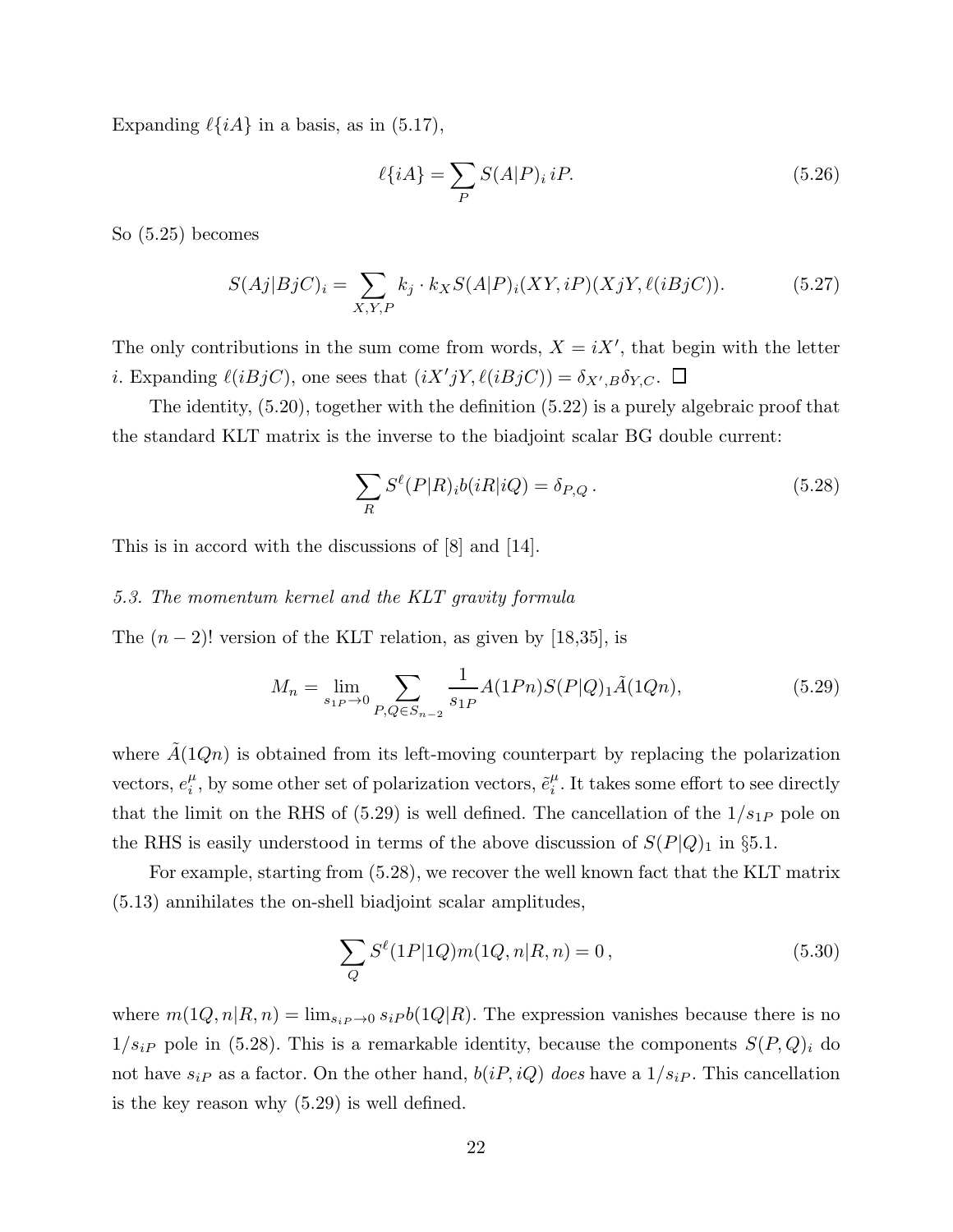In the rest of this section, we explain how a Lie polynomial version of (5.29) follows immediately from the main result in §5.1. We have already shown, in (5.21), that the KLT matrix satisfies the following off-shell,  $(n-2)!$  KLT relation

$$
b(P|Q) = \sum_{R,U} b(P|iR)S(R|U)_i b(iU|Q).
$$
\n(5.31)

To obtain a relation of the form (5.29), write

$$
A(1P,n) := s_{1P}b(1P) = s_{1P} \sum_{R \in S_{n-2}} b(1P|1R)\ell[1R],
$$
\n(5.32)

for the Lie polynomial 'precursor' of a gauge theory amplitude. And write

$$
M_n = \sum_{P,Q \in S_{n-2}} s_{1P} \ell[1P]b(1P|1Q)\ell[1Q] \tag{5.33}
$$

for the precursor of a gravity amplitude. Notice that, by  $(3.21)$ ,  $(5.33)$  is equivalently written as

$$
M_n = s_{12\ldots n-1} \sum_{|\Gamma|=n-1} \frac{\Gamma \otimes \Gamma}{s_{\Gamma}}.
$$
\n(5.34)

Then (5.31) implies the following KLT relation

$$
M_n = \lim_{s_1 \to \infty} \sum_{P,Q \in S_{n-2}} \frac{1}{s_1 P} S(P|Q)_1 m(1 P n) \otimes m(1 Q n). \tag{5.35}
$$

All the double poles from the right-hand side of (5.29) are manifestly absent in its free Lie algebra version (5.35) due to the generalized KLT matrix property (5.31). The only poles in (5.31) are those that appear in  $b(1P|1Q)$ .

Our results also make it clear why the existence of a 'BCJ form' for gravity is equivalent to the KLT relation. As an example, the four-point "gravity" amplitude has the following double copy expansion:

$$
M_4 = s_{123} \Big( b(123|123)\tilde{\ell}[123] \ell[123] + b(123|132)\tilde{\ell}[123] \ell[132] + b(132|123)\tilde{\ell}[132] \ell[123] + b(132|132)\tilde{\ell}[132] \ell[132] \Big)
$$
\n
$$
= \frac{[[1,2],3] \otimes [[1,2],3]}{s_{12}} + \frac{[[1,3],2] \otimes [[1,3],2]}{s_{13}} + \frac{[1,[2,3]] \otimes [1,[2,3]]}{s_{23}},
$$
\n(5.36)

where we used  $\ell[123] - \ell[132] = [1, [2, 3]].$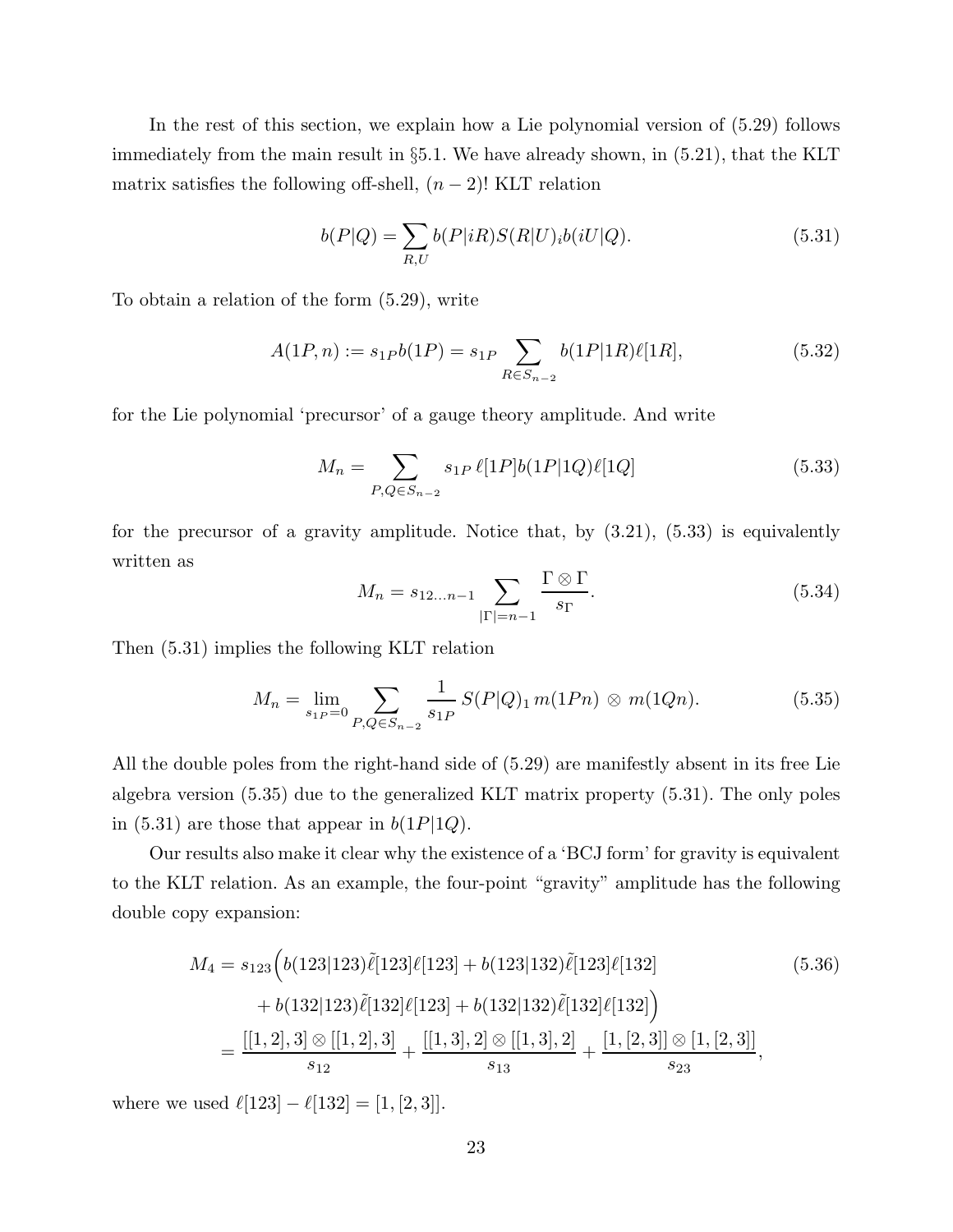The main property of the bracket the S-bracket is that

$$
b({P,Q}) = [b(P), b(Q)].
$$
\n(5.37)

Since  $b$  and  $S$  are inverse, this is equivalent to

$$
\{P, Q\} = S([b(P), b(Q)]). \tag{5.38}
$$

The bracket  $\{P,Q\}$  is polynomial in the Mandelstam variables, whereas  $S([b(P), b(Q)])$  is naively a rational function of the Mandelstam variables. The cancellation of the poles in  $[b(P), b(Q)]$  by the KLT matrix is not at all obvious from its concrete formula.

As observed in  $\S5.1$ ,  $(5.38)$  implies that the S-bracket is Lie, and so satisfies

$$
\{1,2\} \sim -\{2,1\} \qquad \{\{1,2\},3\} + \{\{2,3\},1\} + \{\{3,1\},2\} \sim 0,\tag{5.39}
$$

as identities in  $\mathcal{L}_{\mathcal{S}}^*$ . It follows that the S-bracket satisfies generalized Jacobi identities [1]

$$
\ell\{PiQ\} \sim -\ell\{i\ell[P]Q\} \tag{5.40}
$$

which can be deduced from two applications of  $(2.3)$ . This makes it clear that the definition of  $S^{\ell}(P,Q)$ , given in (5.13) also satisfies such generalized Jacobi identities in P and Q [13],

$$
S(XiY|Q) = -S(i\ell[X]Y|Q). \tag{5.41}
$$

Notice that this property of the generalized KLT matrix has no analog for the standard KLT matrix,  $S(XiY|Q)_j$ , because of the fixed leg  $j$ .<sup>12</sup>

Finally, another consequence of (5.38) is that

$$
\sum_{XY=P} \{X, Y\} \sim s_P P. \tag{5.42}
$$

This follows immediately from (3.10), by acting with the KLT map on both sides.

 $12$  The identity (5.41) motivated the introduction of the generalized KLT matrix in [13]. In the multiparticle pure spinor superfield framework, where  $V_P$  are local superfields satisfying generalized Jacobi identities and  $M_Q$  are Berends-Giele current superfields satisfying shuffle symmetries, we have the relation  $V_{iA} = \sum_{B} S(A|B)_{i} M_{B}$  [39]. However, the fixed leg i prevents the Jacobi identities of  $V_{iA}$  being manifest.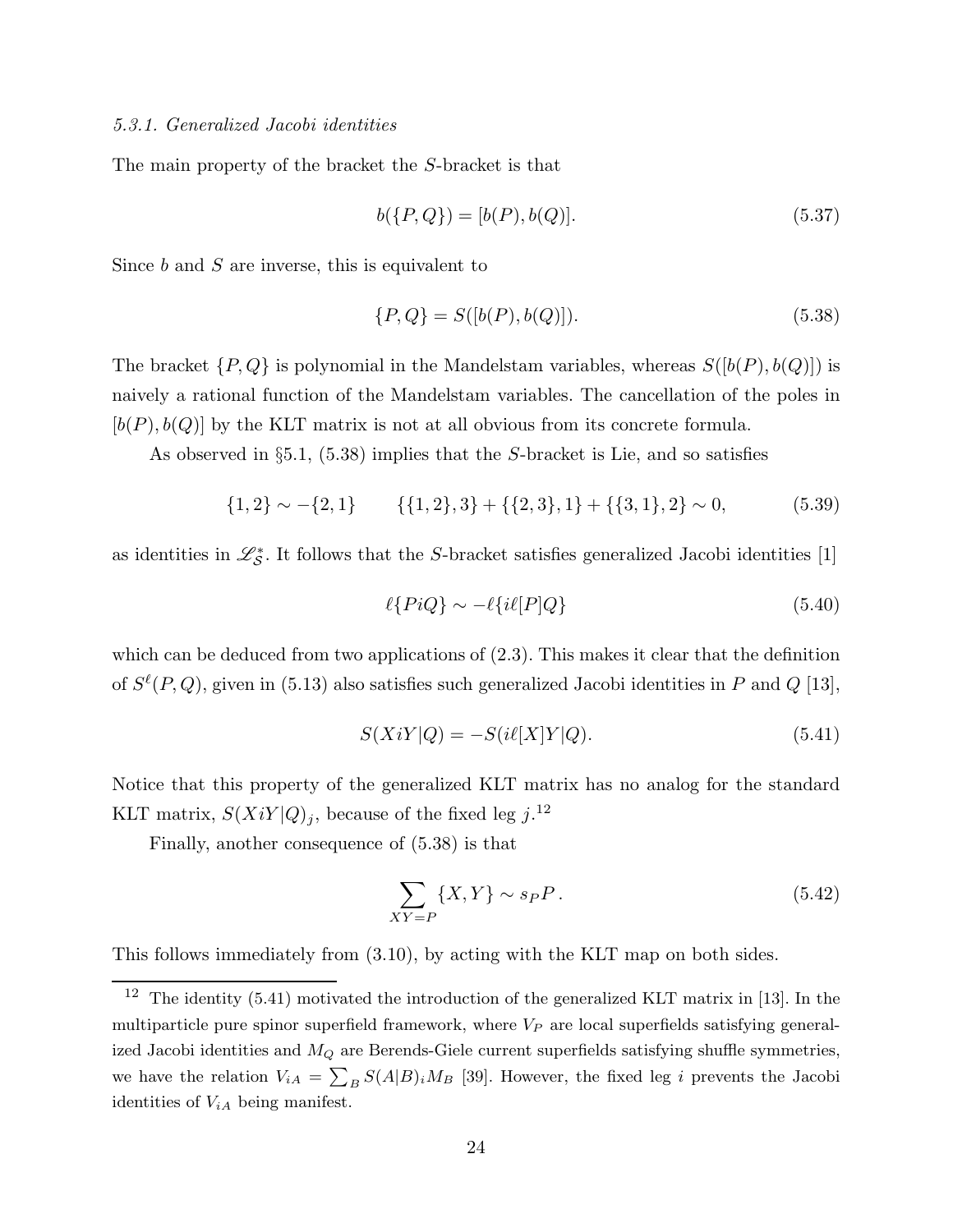#### 6. The contact term map as a Lie co-bracket

A series of studies of string theory correlators and BCJ numerators led to the so-called contact term map [22] appearing in the action of the pure spinor BRST operator on local multiparticle superfields [6]. This section identifies the contact term map as the Lie cobracket dual to the S-bracket and proves its main properties as a result of this identification.

**Definition (Contact term map).** The contact term map,  $C : \mathcal{L}_{S} \to \mathcal{L}_{S} \wedge \mathcal{L}_{S}$ , is the dual of the S-bracket; i.e. for a Lie monomial,  $\Gamma$ ,

$$
(P \otimes Q, C(\Gamma)) := (\{P, Q\}, \Gamma). \tag{6.1}
$$

An explicit formula for  $C(\Gamma)$  follows from (6.1) by choosing a basis, for example:

$$
C(\Gamma) = \sum_{P,Q} (\{P,Q\}, \Gamma) \ell[P] \otimes \ell[Q], \tag{6.2}
$$

where the sum is over a Lyndon basis of  $\mathscr{L}^{*}$ .<sup>13</sup>

Defining  $P \wedge Q := P \otimes Q - Q \otimes P$ , the first few examples of the map C are

$$
C([1,2]) = (k_1 \cdot k_2)(1 \wedge 2),
$$
  
\n
$$
C([1,[2,3]]) = (k_2 \cdot k_3) ([1,2] \wedge 3 + 2 \wedge [1,3]) + (k_1 \cdot k_{23}) (1 \wedge [2,3]).
$$
\n(6.3)

C satisfies the *dual Jacobi identity* (A is the swap map,  $X \otimes Y \mapsto Y \otimes X$ .)

$$
(C \otimes Id) \circ C - (Id \otimes C) \circ C - (Id \otimes A) \circ (C \otimes 1) \circ C = 0,
$$
\n
$$
(6.4)
$$

which is equivalent to the Jacobi identity for the S-bracket. Also, recall the main property,

$$
b({P,Q}) = [b(P), b(Q)].
$$
\n(6.5)

This is equivalent to:

<sup>13</sup> Other explicit formulas follow from choosing different pairs of dual basis. e.g. we could write a 'left-right' version of (6.2):  $C(\Gamma) = \sum_{P,Q} (\{P,Q\}, \Gamma) \ell[P] \otimes r[Q]$ , which is related to (6.2) by  $Q \sim (-1)^Q \overline{Q}$  and  $\ell[Q] = (-1)^Q r[\overline{Q}].$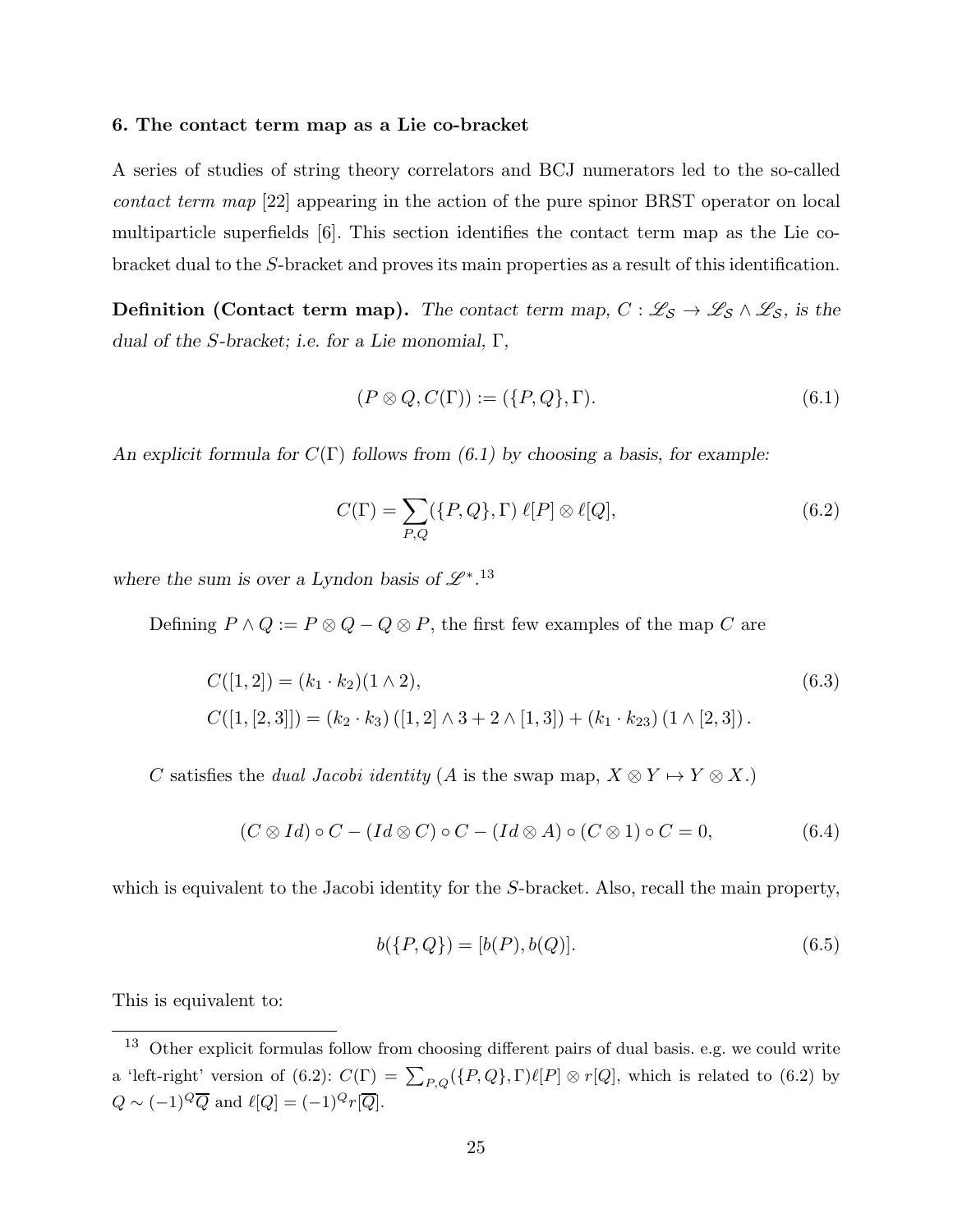**Lemma.**  $C$  satisfies [22]

$$
C(b(P)) = \sum_{P=XY} b(X) \wedge b(Y). \tag{6.6}
$$

Proof.  $(6.5)$  implies that

$$
(P \otimes Q, C(b(R))) = ([b(P), b(Q)], R). \tag{6.7}
$$

The RHS can be expanded by deconcatenation (as in the derivation of (3.10)):

$$
RHS = \sum_{R=XY} (b(P), X)(b(Q), Y) - (X \leftrightarrow Y). \tag{6.8}
$$

But b is self-adjoint, and so

$$
(P \otimes Q, C(b(R))) = \sum_{R=XY} (P, b(X))(Q, b(Y)) - (X \leftrightarrow Y), \tag{6.9}
$$

and this is equivalent to (6.6). (6.6) can also be checked using the formula, (6.2).  $\Box$ 

The rest of this section derives a recursive formula for C. First define the standard extension of the adjoint representation of L to  $\mathscr{L} \otimes \mathscr{L}$ :

$$
[P, X \otimes Y] := [P, X] \otimes Y + X \otimes [P, Y],
$$
  

$$
[X \otimes Y, Q] := [X, Q] \otimes Y + X \otimes [Y, Q].
$$

This makes  $\mathscr{L} \otimes \mathscr{L}$  into an adjoint representation of  $\mathscr{L}$ .

**Lemma (Recursion).** For  $\Gamma_1, \Gamma_2 \in \mathcal{L}$ , the action of C on  $[\Gamma_1, \Gamma_2]$  is given by

$$
C([\Gamma_1, \Gamma_2]) := k_1 \cdot k_2 \Gamma_1 \wedge \Gamma_2 + [C(\Gamma_1), \Gamma_2] + [\Gamma_1, C(\Gamma_2)], \tag{6.11}
$$

where  $k_1$  and  $k_2$  are the momenta associated to  $\Gamma_1$  and  $\Gamma_2$ . With  $C(i) := 0$ , (6.11) can be taken as a definition of  $C$ , as in [22].

Proof. This is a consequence of the identity,  $(B.5)$ , used in the proof of the defining property of the S bracket,  $(6.5)$ . We again use deconcatenation (as in  $(6.7)$ , above) to write

$$
(\{P,Q\},[\Gamma_1,\Gamma_2])=(\delta\{P,Q\},\Gamma_1\otimes\Gamma_2)-(1\leftrightarrow 2). \hspace{1cm} (6.12)
$$

Then (B.5) gives

$$
(P \otimes Q, C([\Gamma_1, \Gamma_2])) = k_P \cdot k_Q(P, \Gamma_1)(Q, \Gamma_2)
$$
  
+ 
$$
\sum_{P=XY} (X, \Gamma_1)(\{Y, Q\}, \Gamma_2) - \sum_{Q=XY} (\{P, X\}, \Gamma_1)(Y, \Gamma_2) - (1 \leftrightarrow 2).
$$
 (6.13)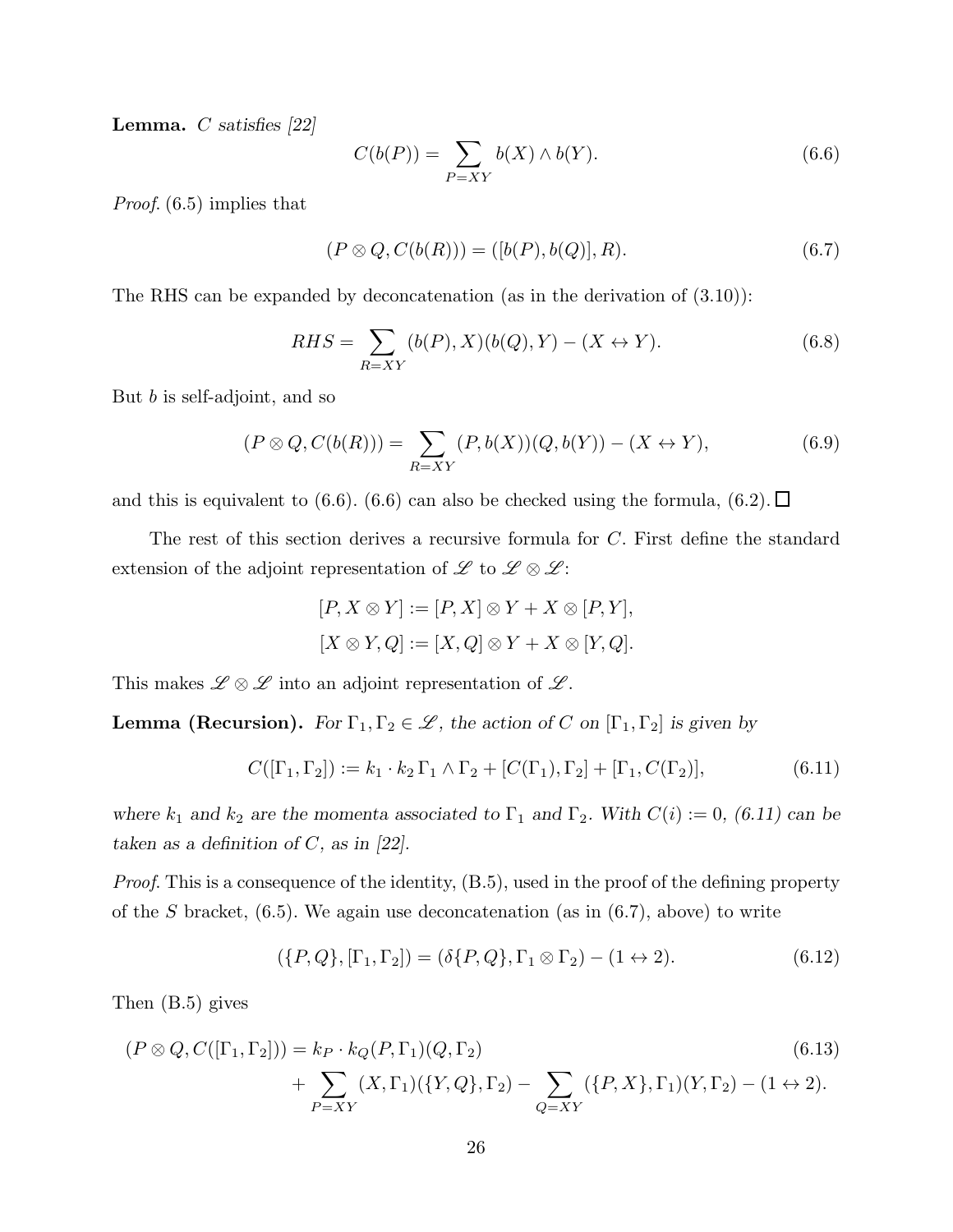But  $({Y,Q},\Gamma_2) = (Y \otimes Q, C(\Gamma_2))$  and  $({P,X},\Gamma_1) = (P \otimes X, C(\Gamma_1))$ , and so (6.13)is equivalent to  $(6.11)$ .  $\Box$ 

The recursive relation, (6.11), can be solved to find an explicit formula for  $C(\Gamma)$ . To see this, write

$$
D(\Gamma) := k_1 \cdot k_2 \Gamma_1 \wedge \Gamma_2,\tag{6.14}
$$

for Lie monomials  $\Gamma = [\Gamma_1, \Gamma_2]$ . Nesting (6.11) leads to a sum over the edges in the tree  $T_{\Gamma}$ . For  $I \in \Gamma$  an edge in the tree  $T_{\Gamma}$ , let  $\Gamma_I$  be the associated Lie monomial. For example, if  $\Gamma = [[1, 2], [3, 4]],$  then  $\Gamma_{12} = [1, 2].$  Then the solution to the recursion, (6.11), is

$$
C(\Gamma) = \sum_{I \in \Gamma} \Gamma / \Gamma_I [D(\Gamma_I)], \qquad (6.15)
$$

where  $\Gamma/\Gamma_I[D(\Gamma_I)]$  denotes the replacement, in  $\Gamma$ , of  $\Gamma_I$  by  $D(\Gamma_I)$ .

For example, if  $\Gamma = [[1, 2], [3, 4]],$  then  $C(\Gamma)$  is

$$
C(\Gamma) = D(\Gamma) + \Gamma/\Gamma_{12}[D(\Gamma_{12})] + \Gamma/\Gamma_{34}[D(\Gamma_{34})], \tag{6.16}
$$

where

$$
\Gamma/\Gamma_{34}[D(\Gamma_{34})] = s_{34}[[1,2],3 \otimes 4] = s_{34} ([[1,2],3] \otimes 4 + 3 \otimes [[1,2],4]), \qquad (6.17)
$$

and

$$
D(\Gamma) = k_{12} \cdot k_{34} [1,2] \wedge [3,4]. \tag{6.18}
$$

# 6.1.1. The contact-term map and equations of motion

The contact term map plays a role in the equations of motion of the  $V_{\Gamma}$  [6,26,22]. Associated to the  $V_{\Gamma}$  are SYM Berends-Giele currents,  $M_P = V(b(P))$ , where  $V(\Gamma) := V_{\Gamma}$ . For example,

$$
M_1 = V_1, \quad M_{12} = \frac{V_{[1,2]}}{s_{12}}, \quad M_{123} = \frac{V_{[[1,2],3]}}{s_{12}s_{123}} + \frac{V_{[1,[2,3]]}}{s_{23}s_{123}}.
$$
(6.19)

The equation of motion of  $M_P$  under the action of the pure spinor BRST charge  $Q$  is given by [26]

$$
QM_P = \sum_{XY=P} M_X M_Y \,. \tag{6.20}
$$

Whereas the equation of motion for the local superfields  $V_{\Gamma}$  can be written as

$$
QV_{\Gamma} = \frac{1}{2}(V \otimes V, C(\Gamma)) = \frac{1}{2} \sum_{P,Q} V_{\ell(P)} V_{\ell(Q)}(P \otimes Q, C(\Gamma)),
$$
\n(6.21)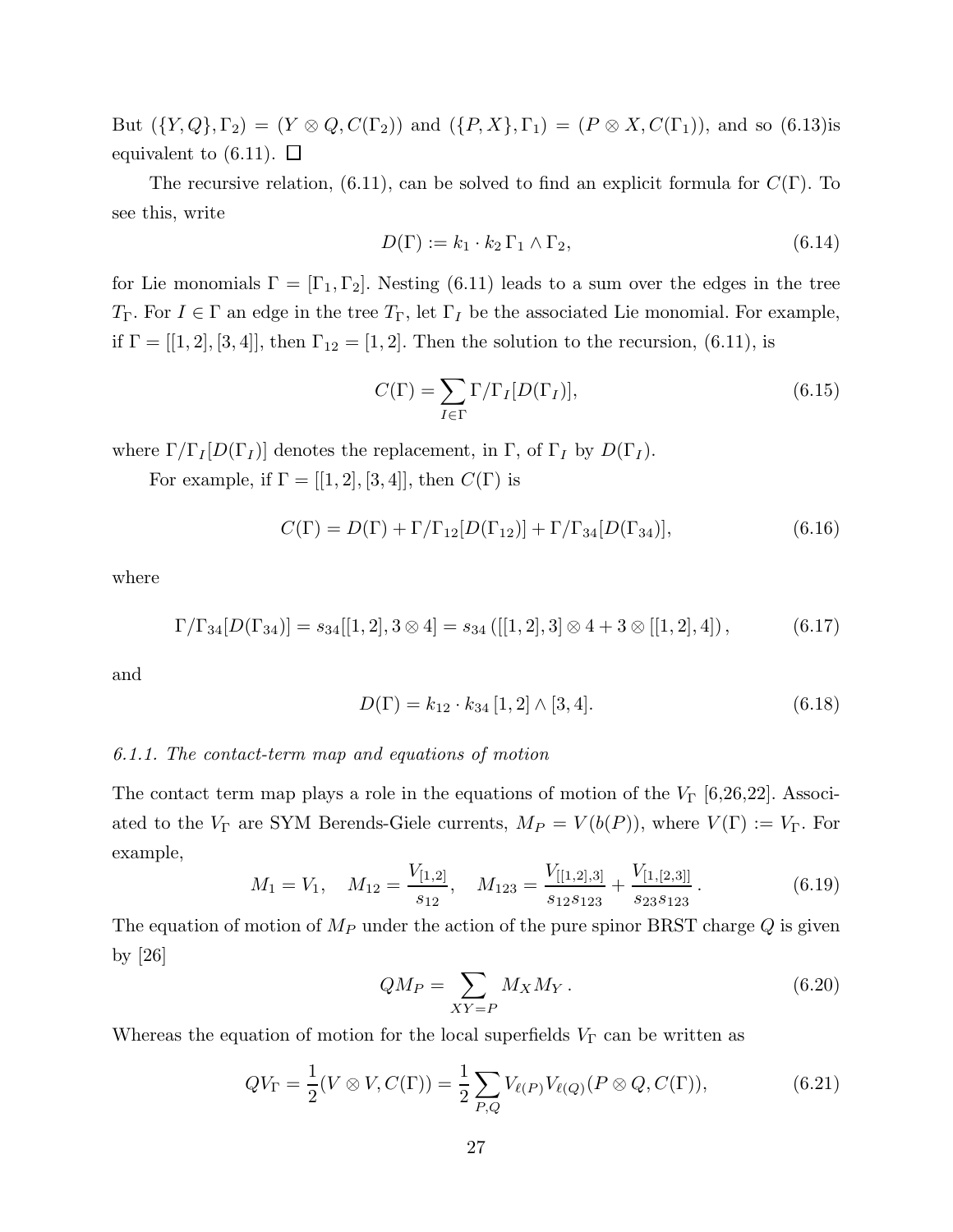where the sum is over a basis. For example,

$$
QV_{[1,2]} = (k_1 \cdot k_2)V_1V_2,
$$
  
\n
$$
QV_{[[1,2],3]} = (k_1 \cdot k_2)(V_{[1,3]}V_2 + V_1V_{[2,3]}) + (k_{12} \cdot k_3)V_{[1,2]}V_3,
$$
  
\n
$$
QV_{[1,[2,3]]} = (k_2 \cdot k_3)(V_{[1,2]}V_3 + V_2V_{[1,3]}) + (k_1 \cdot k_{23})V_1V_{[2,3]},
$$
\n(6.22)

and it can be checked that these imply  $(6.20)$  for  $P = 123$ . In fact, given  $(6.6)$ , equation  $(6.21)$  implies equation  $(6.20)$ , as explained in [22]. This was previously only known from explicit calculations at low multiplicities.

# 7. BCJ numerators

In the previous sections we used Berends-Giele currents to recast and prove relations for our Lie polynomial version of biadjoint scalar theory. When dressed with BCJ numerators these results apply directly to other coloured theories. In this section, we first argue that any coloured theory that admits the Berends-Giele framework can be understood in this way. There are clear distinctions between the behaviour of numerators for on-shell amplitudes, versus those for the partially off-shell Berends-Giele currents; for a given Berends-Giele description we will see that numerators are unique, but the Berends-Giele description itself has a gauge freedom as exploited in [26]. We then discuss explicit examples of numerators  $N_\Gamma^{\rm theory}$  $\Gamma$ <sup>theory</sup> for different theories.

# 7.1. BCJ numerators for coloured theories

Many gauge theories have perturbation expansions that can be expanded in colour factors of the form (2.20); this is the case for any gauge theory whose Lagrangian is second order and single trace in the Lie algebra, with interaction terms formed out of total Lie bracketings. For such a theory, there is an iteration for  $\mathscr{L}\text{-valued fields}$ , analogous to the one for biadjoint scalar in §3 and for Yang-Mills in appendix A. For a particular gauge choice, this iteration generates colour ordered Berends-Giele currents,  $B^{\text{theory}}(P)$ , with the partial amplitudes of the theory given by  $\mathcal{A}^{theory}(P n) = \lim_{s_P \to 0} s_P B^{theory}(P) \cdot \epsilon_n$ , where  $\epsilon_n$  is the polarization of the *n*th particle. These partial amplitudes trivially satisfy shuffle relations [41] as a consequence of the BG currents being Lie polynomials. The amplitudes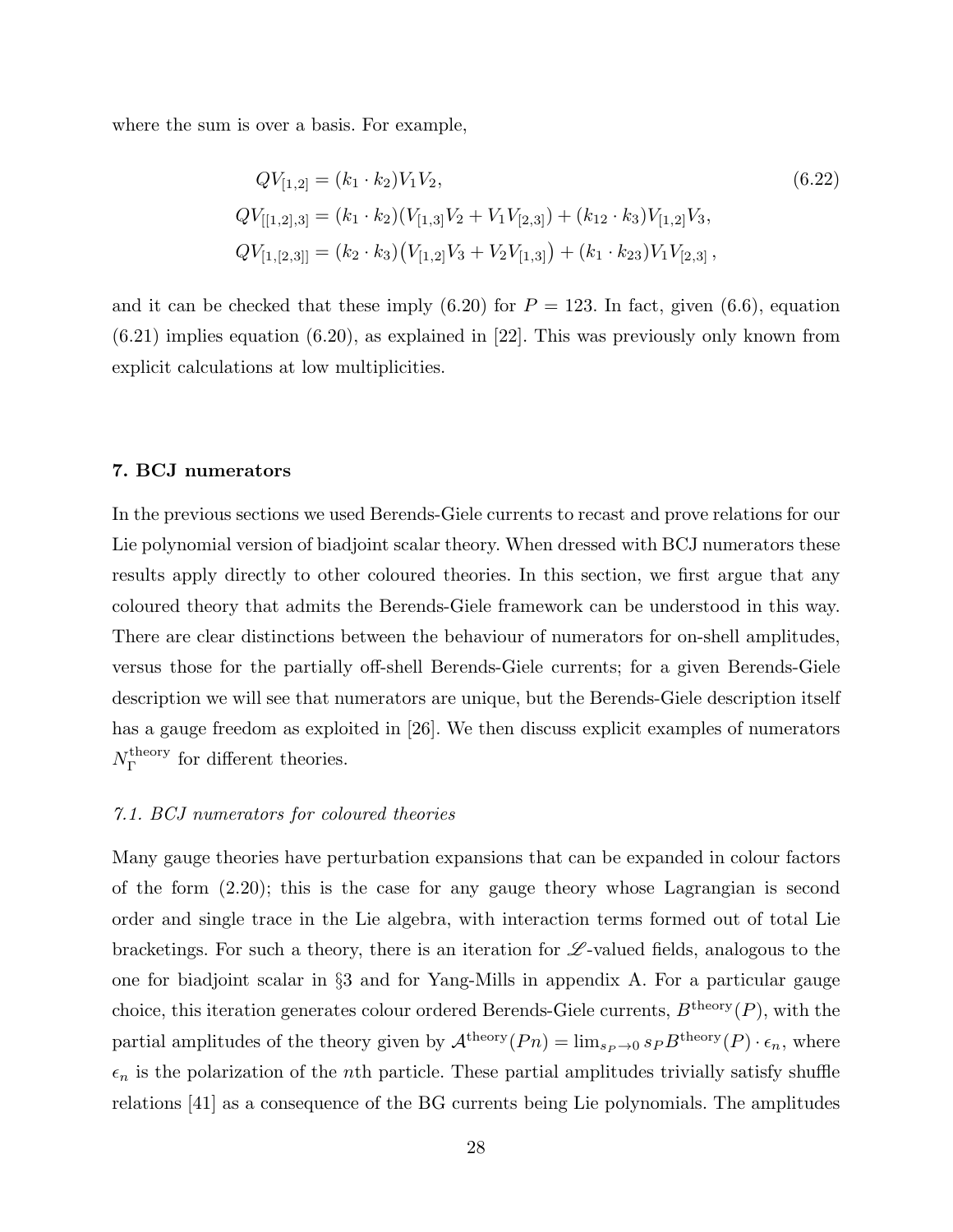$\mathcal{A}(P_n)$  are invariant under field redefinitions and gauge transformations, but the Berends-Giele currents  $B^{\text{theory}}(P)$  are not invariant. For a coloured theory in the double copy, we now consider how the currents  $B^{\text{theory}}(P)$  are related to  $b(P)$ .

A BCJ numerator associates every Lie monomial  $\Gamma$  with a function  $N_{\Gamma}^{\text{theory}} \in \mathcal{K}^{\text{theory}}$ . Here  $K^{\text{theory}}$  is the space of functions of the kinematic data. For example, for the nonlinear sigma model,  $\mathcal{K}^{\text{NLSM}}$  are functions of the Mandelstam invariants. For Yang Mills,  $\mathcal{K}^{\text{YM}}$ consists of functions that are also multilinear in the polarisation vectors of the gluons. As observed in [10], the statement of colour kinematics duality is that  $\Gamma \mapsto N_{\Gamma}^{\text{theory}}$  $\Gamma$ <sup>theory</sup> defines a homomorphism

$$
N^{\text{theory}} : \mathcal{L} \to \mathcal{K}^{\text{theory}}. \tag{7.1}
$$

Instead of considering BCJ numerators for *amplitudes*, we can look for maps,  $\tilde{N}^{\text{theory}}$ , which relate BG currents to  $b(P)$ :

$$
B^{\text{theory}}(P) = \tilde{N}^{\text{theory}}(b(P)).
$$
\n(7.2)

In other words, we regard  $\tilde{N}_{\Gamma}$  as (off-shell) BCJ numerators for the BG currents of the theory. The numerators  $\tilde{N}_{\Gamma}$  may have free indices that  $N_{\Gamma}$  does not have (e.g. for YM,  $\tilde{N}_{\Gamma}$  has a free gluon polarization index). This almost trivial change of perspective has an interesting consequence.

Dropping the superscript 'theory' from now on, fix some gauge theory, and, assuming some gauge choices, let  $B(P)$  be the BG currents of the theory in some gauge. The results of §5 show that we can invert  $b(P)$  using (5.5) to write

$$
\tilde{N}_{\Gamma} := B(\{\Gamma\}).\tag{7.3}
$$

Here  $\{\Gamma\}$  is only well-defined as an element of  $\mathscr{L}^*$ , but  $B(\{\Gamma\})$  is well defined since, as we explain above,  $B^{\text{theory}}(R \sqcup S) = 0$  for  $R, S \neq \emptyset$ . Moreover,  $\Gamma \mapsto \tilde{N}_{\Gamma}$  is a homomorphism, because the S-bracket is Lie. The key point is that, given some set of  $B(P)$ , the  $\tilde{N}_{\Gamma}$  defined by (7.3) are unique.

It might be helpful to describe (7.2) and (7.3) more explicitly in a basis. Using (5.17),

$$
\tilde{N}_{\ell[P]} = B(\ell\{P\}) = \sum_{Q \in Basis} S^{\ell}(P|Q)B(Q), \qquad (7.4)
$$

where  $S^{\ell}(P|Q)$  is the generalized KLT matrix. If we multiply by  $s_P$ , contract free indices with the nth particle, and take the limit  $s_P \to 0$ , (7.4) becomes a well known formula for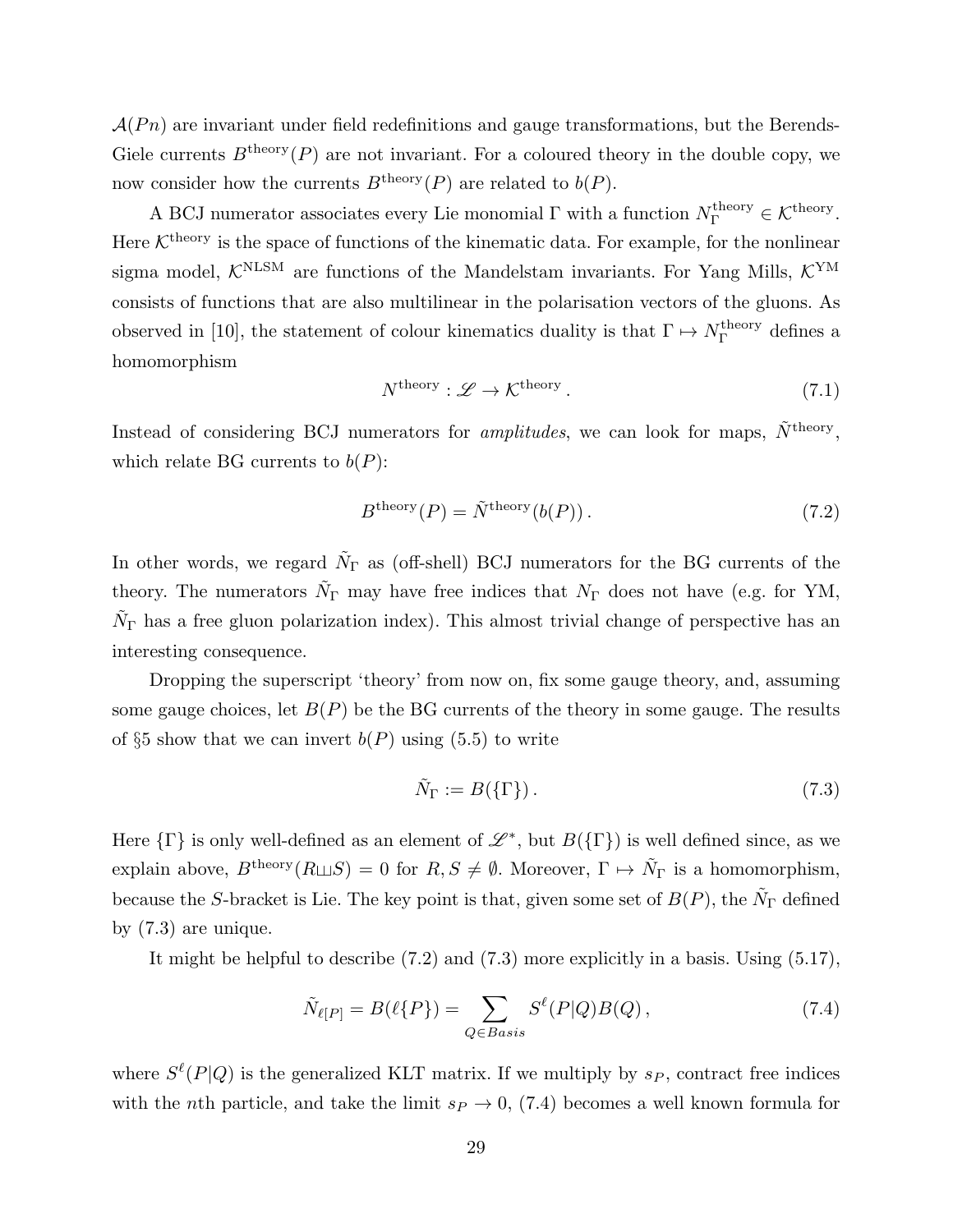amplitude BCJ numerators, given in  $|42|$ (see also the discussion in §5 of  $|40|$ ). Then (7.2) reads

$$
N(b(P)) = \sum_{Q \in Basis} N_{\ell[Q]} b(P|Q) = \sum_{Q, R \in Basis} S^{\ell}(Q|R) B(R) b(P|Q) = B(P). \tag{7.5}
$$

Thus the existence of 'off-shell' numerators is generic and unique, given a choice of Berends-Giele currents.

This is in sharp contradistinction with the *on-shell* BCJ numerators for amplitudes. On-shell BCJ numerators are subject to a gauge freedom spanned by numerators of the form

$$
N_{\Gamma}^{\text{gauge}} = \sum_{R,S} C_{R,S}(\{R,S\}, \Gamma),\tag{7.6}
$$

for some arbitrary kinematic functions  $C_{R,S} \in \mathcal{K}$ . These contribute the following to the BG currents:

$$
N_{\Gamma}^{\text{gauge}}(b(P)) = \sum_{R,S} C_{R,S}b(P|\{R,S\}) = \sum_{R,S} C_{R,S}(P,[b(R),b(S)]),\tag{7.7}
$$

This contribution vanishes on-shell, because the RHS  $(7.7)$  has no  $1/s_p$  pole, and so vanishes when multiplied by  $s_P$ , in the  $s_P \to 0$  limit. It was this gauge freedom in a different guise that led to the original discovery of the BCJ relations in [3], where it was argued that there are  $(n-2)! - (n-3)!$  independent pure gauge numerators of this form. However, (7.7) shows that these no longer vanish off-shell. The off-shell numerators are therefore not subject to the freedom, (7.6), and are unique once a choice of Berends Giele formulation has been made.

BCJ numerators for amplitudes,  $N_{\Gamma}$ , are said to be *local* if they contain no poles in the Mandelstam variables.<sup>14</sup> Local BCJ numerators are known for both the nonlinear sigma model (NLSM),  $[42,40]$  and for (super-)Yang-Mills  $[43,15,22,44,45,11]$  (see also [46] for theories with deformations  $\alpha' F^3$  and  $\alpha'^2 F^4$ ) see [5] for a review.

If the off-shell numerators of a theory are local, they restrict to give local on-shell numerators for the amplitudes of the theory.<sup>15</sup> But, for a generic theory there is no reason

<sup>14</sup> For a coloured theory, BCJ numerators can be obtained when the fundamental BCJ identities are satisfied by inverting on an  $(n-3)!$  basis, but this will lead to spurious poles in general.

<sup>&</sup>lt;sup>15</sup> An arbitrary set of local on-shell BCJ numerators for the theory may not be the restriction of the off-shell numerators, because of the gauge freedom, (7.6).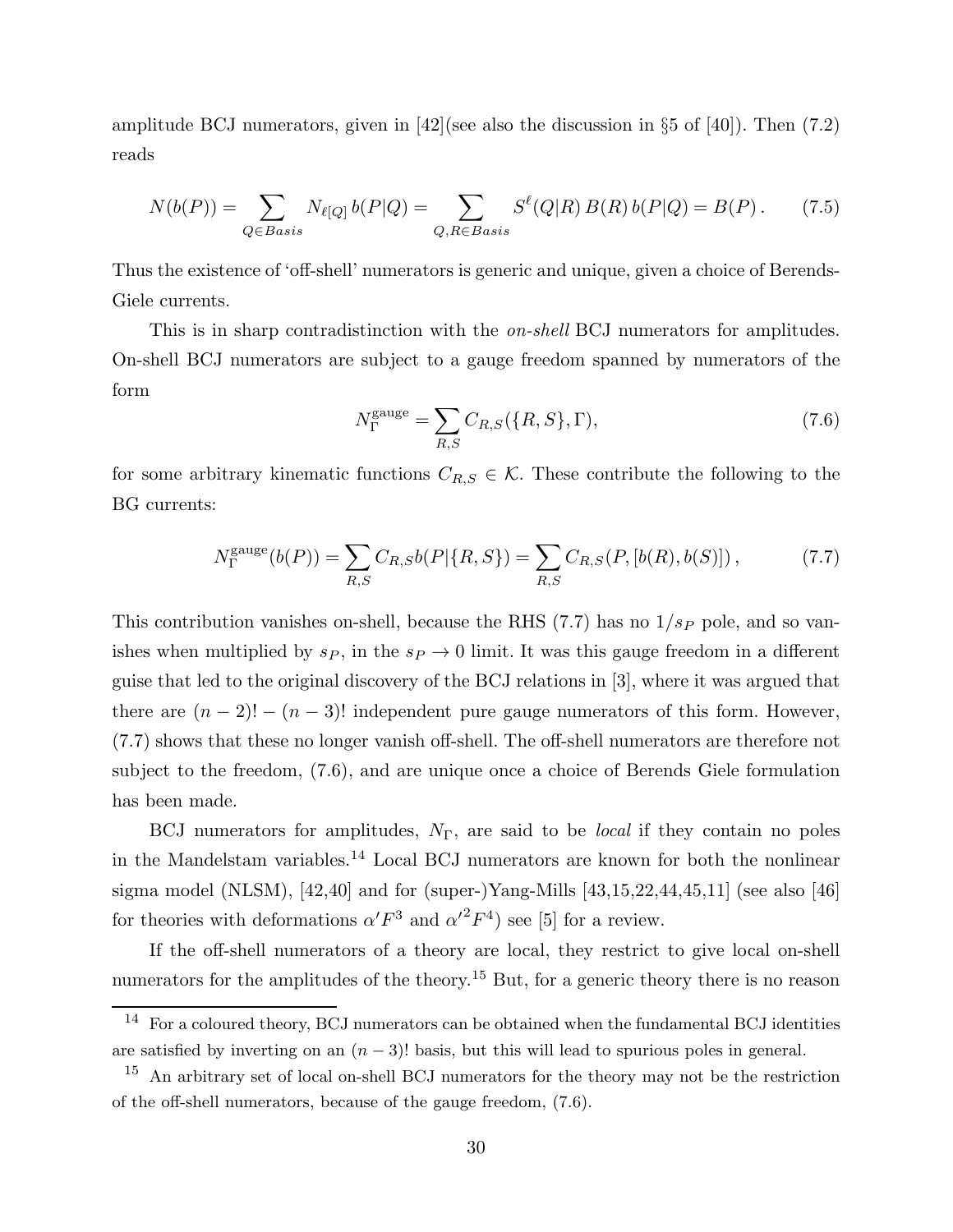to expect that the unique off-shell numerators obtained from (7.3) will be local. Indeed, an obstruction to locality for Yang-Mills Berends-Giele currents in Lorenz gauge is identified in [15,22,26]. This led the authors to the introduction of 'BCJ gauge' in which local numerators are obtained.

If a theory does not admit any set of local off-shell numerators, this would prevent it from participating in a KLT relation:

$$
M = \sum_{P,Q \in Basis} S^{\ell}(P|Q)B(P)\tilde{B}(Q)
$$
\n(7.8)

where  $\tilde{B}(Q)$  might be another coloured theory. Since  $S^{\ell}(P|Q)$  cancels one copy of  $b(P)$  in the product, locality of the numerators implies that the singularities of M arise only from one copy of  $b(P)$ . In other words, M has singularities consistent with amplitude factorization. Without locality of the numerators, the singularity and factorisation structure of M would not be consistent, and so M would not come from a local field theory. The existence of local numerators is therefore what makes the theories in the BCJ web special.

If the off-shell numerators, (7.3), of a gauge theory are local, this implies that the theory satisfies the on-shell BCJ relations. Indeed,

$$
B(\{P,Q\}) = N(b(\{P,Q\})).
$$
\n(7.9)

If N is local, (7.9) will have no  $1/s_{PQ}$  pole, since  $b({P,Q})$  has no  $1/s_{PQ}$  pole. Then the partial amplitudes associated to  $B(P)$  satisfy

$$
Atheory(\{P,Q\},n) = \lim_{s_{PQ}\to 0} s_{PQ} Btheory(\{P,Q\}) \cdot \epsilon_n = 0,
$$
\n(7.10)

which are the fundamental BCJ relations. Given this, it is reasonable conjecture the converse: that if a theory's partial amplitudes satisfy the BCJ relations, then there exists a field redefinition and gauge fixing of its Berends-Giele recursion so that it has *local* numerators. As discussed in [15], for (super)Yang-Mills the locality of the numerators following from Berends-Giele currents as in  $(7.3)$  is achieved in the so-called *BCJ gauge* [26]. This gauge is characterized by multiparticle fields labelled by planar binary trees satisfying generalized Jacobi identities and can be obtained via a standard finite gauge transformation of the gauge (super)fields [26,22].

The following subsections review particular examples.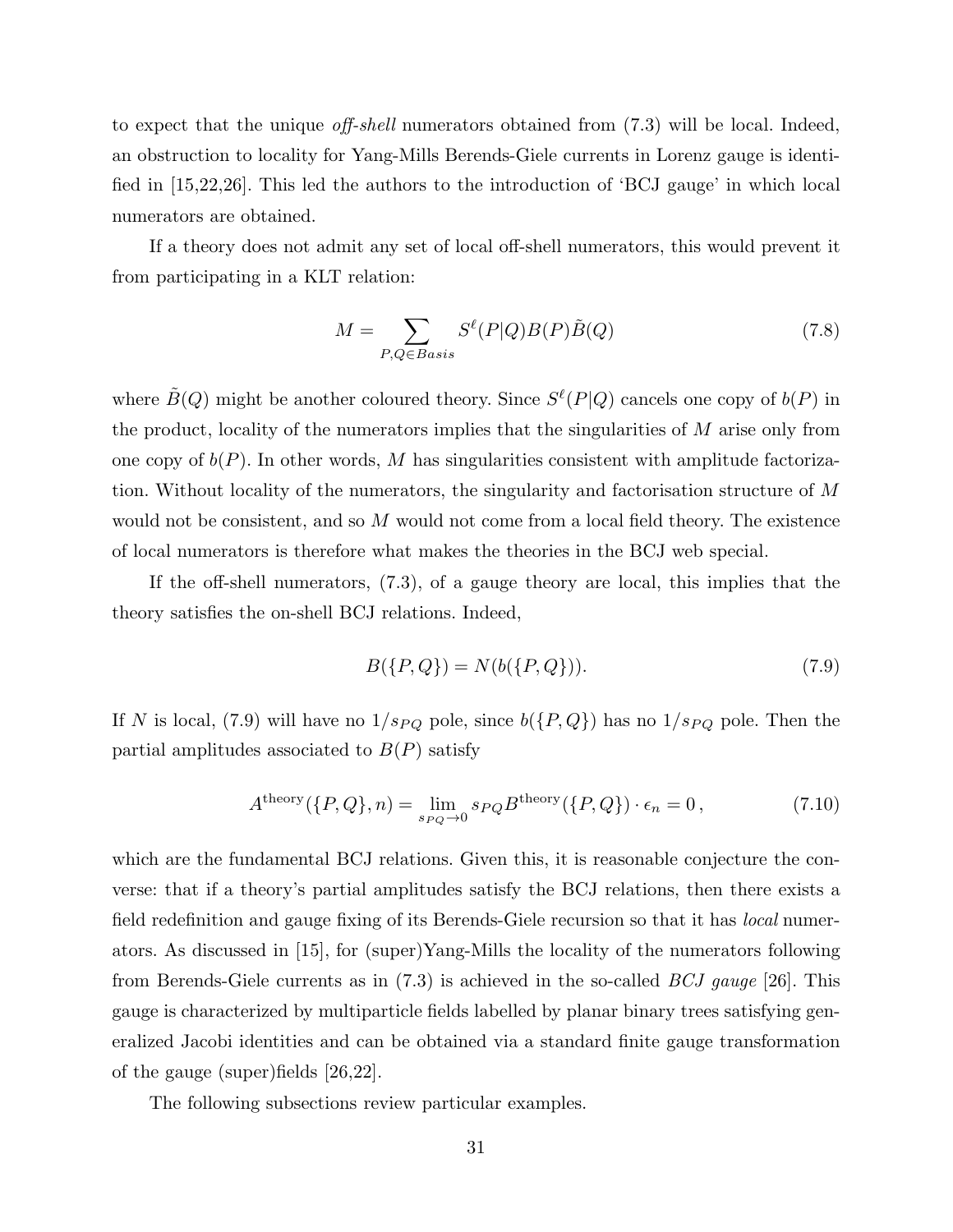## 7.2. Biadjoint scalar

For the biadjoint scalar theory,<sup>16</sup> the numerators take values in  $\mathcal{K}^{\text{Biadjoint}} = W$  i.e., in words Q representing colour orderings for the second Lie algebra:

$$
N(Q)^{\text{Biadjoint}}_{\Gamma} = (Q, \Gamma). \tag{7.11}
$$

If  $\Gamma_1 + \Gamma_2 + \Gamma_3 = 0$  follows from the Jacobi identity, then  $N_{\Gamma_1} + N_{\Gamma_2} + N_{\Gamma_3} = (Q, \Gamma_1 +$  $\Gamma_2 + \Gamma_3$ ) = 0 follows immediately. This yields  $b(P|Q) = (Q, b(P))$  as defined earlier.

Following [8], it was pointed out in [14] that this Berends-Giele multiparticle field  $b(iP|iQ)$  gives rise to an efficient algorithm to compute the inverse of the KLT matrix  $S(P|Q)_i$ , but no direct algebraic proof was given for this statement [13]<sup>17</sup>. This has now been proven in section 5.

The biadjoint amplitudes  $m(Pn|Qn)$  are then given by projecting the binary tree expansion  $b(Q)$  of (3.22) against P [13],

$$
m(Pn|Qn) = \lim_{s_P \to 0} s_P(P, b(Q))) = \lim_{s_P \to 0} s_P b(P|Q).
$$
 (7.12)

The Kleiss-Kuijf relations follow from Ree's theorem (2.6) as  $b(R\sqcup S|Q) = 0$  because  $b(Q)$ is a Lie polynomial, while the BCJ relations follow from the {, }-bracket as discussed in section 4.2.

Example of biadjoint amplitudes are obtained from  $b(123)$  and  $b(1234)$ :

$$
m(1234|1234) = \frac{\langle 123, [[1,2],3] \rangle}{s_{12}} + \frac{\langle 123, [1,[2,3]] \rangle}{s_{23}} = \frac{1}{s_{12}} + \frac{1}{s_{23}},
$$
(7.13)  

$$
m(12345|14235) = \frac{\langle 1234, [[1,4],2],3] \rangle}{s_{14}s_{124}} + \frac{\langle 1234, [[1,[4,2]],3] \rangle}{s_{124}s_{24}} + \frac{\langle 1234, [1,[[4,2],3]] \rangle}{s_{24}s_{234}} + \frac{\langle 1234, [1,[[4,2],3]] \rangle}{s_{234}s_{23}} = -\frac{1}{s_{23}s_{234}},
$$
(7.13)

where the expansion of  $b(123)$  and  $b(1234)$  can be found in (3.13).

<sup>16</sup> This was an early example of the benefits of using combinatorial structures; biadjoint scalar tree amplitudes  $m(Pn|Qn)$  were obtained in [8] from planar binary trees. As shown in [14], the solution to the biadjoint scalar field equations yields a recursion for Berends-Giele currents  $b(P|Q)$ depending on two color orderings from which the amplitudes are obtained via the Berends-Giele amplitude formula. In [13], these double fields were reformulated as a map on the binary tree expansion  $(3.10)$ , given by  $(3.20)$ .

<sup>&</sup>lt;sup>17</sup> The statement that the KLT matrix is the inverse to the "biadjoint amplitudes" was argued on general grounds using intersection theory by Mizera [21]. The question in [13] was whether the two matrices  $S(P|Q)$  and  $b(P|Q)$  defined by the precise recursive formulas given in [40] and [14] could be shown to be mutually inverse directly.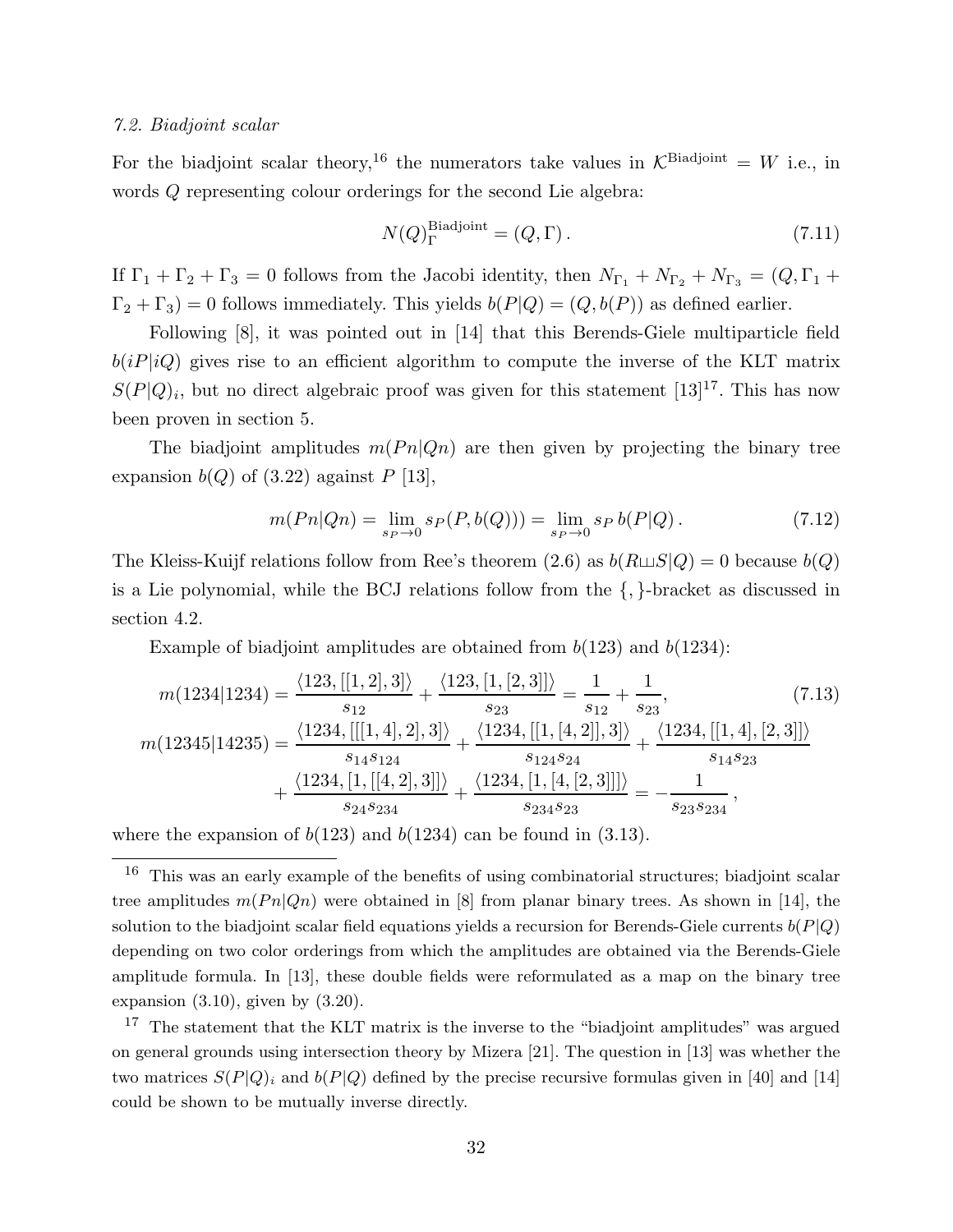## 7.3. NLSM

NLSM amplitudes can be studied by BG recursion [47], as above for biadjoint scalar theory. Although we do not prove it here, experimental evidence suggested the following formula for (off-shell) BCJ numerators for NLSM:

$$
N_{\Gamma}^{\text{NLSM}} := \sum_{P \in Basis} (P, \Gamma) S^{\ell}(P|P), \quad \text{for } |\Gamma| = n \tag{7.14}
$$

where  $S^{\ell}(P|Q)$  is the generalized KLT matrix. It is clear that  $\Gamma \mapsto N_{\Gamma}^{\text{NLSM}}$  is a homomorphism. In particular, if  $\Gamma_1 + \Gamma_2 + \Gamma_3 = 0$  is a triple of Lie monomials that vanishes, then the corresponding numerators satisfy the BCJ numerator identity  $N_{\Gamma_1} + N_{\Gamma_2} + N_{\Gamma_3} = 0$ . We refer to [24] for an on-shell proof of  $(7.14)$  using CHY methods.

The NLSM amplitudes are computed from the correspondence (3.22),

$$
ANLSM(Pn) = \lim_{s_P \to 0} NNLSM(s_P b(P)).
$$
\n(7.15)

For example, at 4-points the numerators are

$$
N^{\text{NLSM}}([[1,2],3]) = s_{12}(s_{23} + s_{13}),
$$
  
\n
$$
N^{\text{NLSM}}([1,[2,3]]) = s_{12}(s_{23} + s_{13}) - s_{13}(s_{23} + s_{12}) = s_{23}(s_{12} - s_{13}),
$$
  
\n
$$
N^{\text{NLSM}}([[1,3],2]) = s_{13}(s_{23} + s_{12}).
$$
\n(7.16)

These satisfy

$$
N^{\text{NLSM}}([[1,2],3]) - N^{\text{NLSM}}([1,[2,3]]) - N^{\text{NLSM}}([[1,3],2]) = 0.
$$
 (7.17)

Acting on  $b(123)$ , we get

$$
s_{123}N^{\text{NLSM}}(b(123)) = s_{12} + s_{23},\tag{7.18}
$$

which is the 4 point partial amplitude,  $A<sup>NLSM</sup>(1234)$ . From the existence of the map (7.14), and the discussions in §4, it follows that the KK and BCJ relations are automatically satisfied by the NLSM amplitudes, as was proved in [48]. In [40], master BCJ numerators with fixed legs 1 and n of the NLSM amplitudes were observed in examples to be  $N_{1\mid P\mid n} =$  $(-1)^{n/2}S(P|P)_1$  for even n. (7.14) has this as a special case.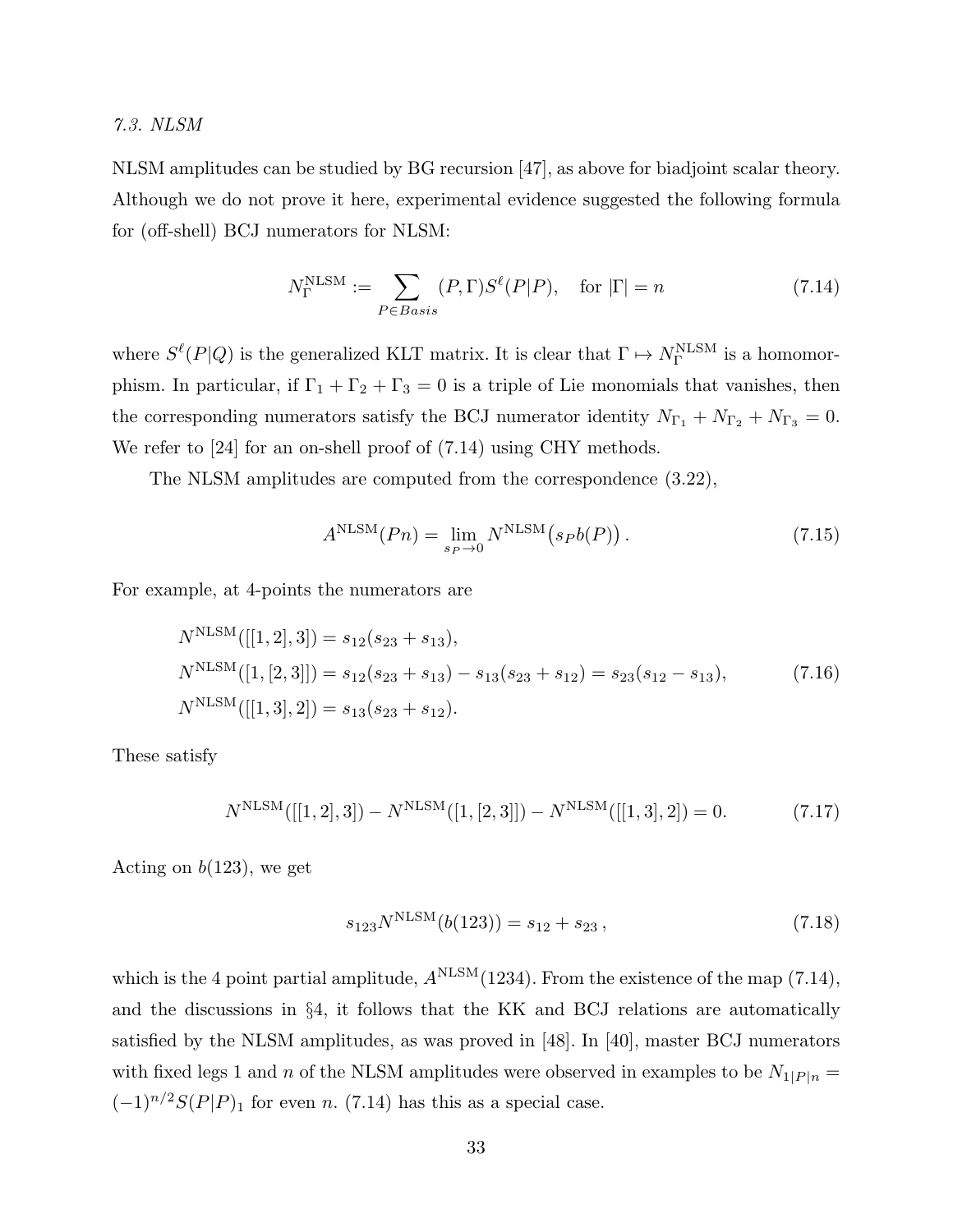## 7.4. Super-Yang–Mills

String theory OPEs (or supersymmetric BG recursion) can be used to recursively compute local SYM multiparticle superfields  $\{A_{\alpha}^{\Gamma}, A_{\Gamma}^{\mu}, W_{\Gamma}^{\alpha}, F_{\Gamma}^{\mu\nu}\}, \mu, \nu = 1, \ldots, 10, \alpha = 1, \ldots, 16, \text{ in }$ the BCJ gauge which are labelled by Lie monomials  $\Gamma \in \mathcal{L}$  [6,26,22]. These can be taken to be the SYM numerators, i.e.  $N_{\mu\Gamma}^{SYM} = A_{\mu\Gamma}$  etc.. As demonstrated in [26,22], the words labelling these superfields satisfy the same generalized Jacobi identities associated with the corresponding Lie monomial Γ. For example,

$$
A_{[[1,2],[3,4]]}^{\mu} = A_{[[[1,2],3],4]}^{\mu} - A_{[[[1,2],4],3]}^{\mu}.
$$
\n(7.19)

This leads to a proposal for local BCJ-satisfying numerators  $N_{\mu}^{\rm SYM}$  from which SYM tree amplitudes arise from

$$
\mathcal{A}^{\text{SYM}}(Pn) = A_n^{\mu} \lim_{s_P \to 0} s_P N_{\mu}^{\text{SYM}}(b(P)), \qquad (7.20)
$$

where  $A_n^{\mu}$  is the polarization vector of the nth particle while the action of  $N_{\mu}^{\text{SYM}}$  on the Lie polynomials  $\Gamma = [\Gamma_1, \Gamma_2]$  in (3.10) is given by

$$
A_n^{\mu} N_{\mu\Gamma}^{\text{SYM}} := A_{n\mu} A_{[\Gamma_1, \Gamma_2]}^{\mu} , \qquad (7.21)
$$

in terms of the  $\theta = 0$  component of the local multiparticle superfield  $A_{\text{tr}}^{\mu}$  $^\mu_{[\Gamma_1,\Gamma_2]}$  [6,22]. This representation manifestly satisfies the BCJ identities. For example, the five-point colorordered amplitudes in the Kleiss–Kuijf basis following from the maps (7.20) and (7.21) are given by

$$
\mathcal{A}(12345)=\Big(\frac{A_{[[[1,2],3],4]}^{\mu}}{s_{12}s_{45}}+\frac{A_{[1,[[2,3],4]]}^{\mu}}{s_{23}s_{51}}+\frac{A_{[[1,2],[3,4]]}^{\mu}}{s_{12}s_{34}}+\frac{A_{[[1,[2,3]],4]}^{\mu}}{s_{45}s_{23}}+\frac{A_{[1,[2,[3,4]]]}^{\mu}}{s_{51}s_{34}}\Big)A_{5\mu}
$$

together with the other 5 permutations of 2, 3, 4. It is straightforward to check that all BCJ numerator identities are manifestly satisfied. For example, comparing the above parametrization with the one in [3] leads to

$$
n_3 = A_{[[1,2],[3,4]]}^{\mu} A_5^{\mu}, \qquad n_5 = A_{[1,[2,[3,4]]]}^{\mu} A_5^{\mu}, \qquad n_8 = A_{[[1,[4,3]],2]}^{\mu} A_5^{\mu}, \tag{7.23}
$$

from which the identity  $n_3 - n_5 + n_8 = 0$  can easily be verified.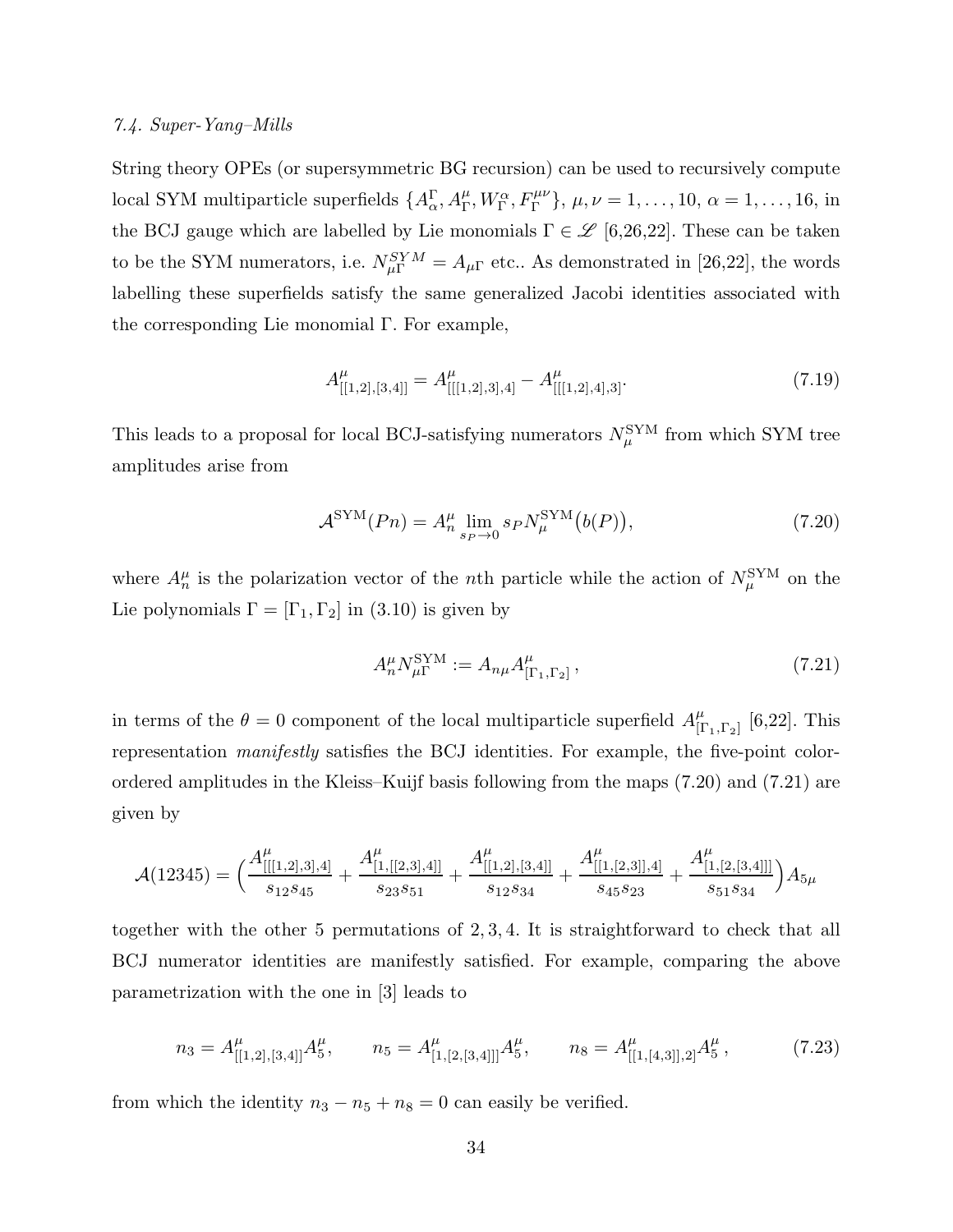## 7.4.1. Non-local vs local BCJ numerators from Berends-Giele in the Lorenz vs BCJ gauge

As an example of the definition of BCJ-satisfying numerators (7.3) and its (non)locality properties, consider the Berends-Giele current of standard Yang-Mills theory [12] for the color-ordered five-point amplitude. As shown in [15], the standard Berends-Giele current  $J^{\mu}(1234)$  of [12] can be written in terms of multiparticle fields  $\hat{A}^{\mu}_{[\Gamma_1,\Gamma_2]}$  in the Lorenz gauge

$$
s_{1234}J^{\mu}(1234) = \frac{\hat{A}_{[[1,2],3],4]}^{\mu}}{s_{12}s_{45}} + \frac{\hat{A}_{[1,[[2,3],4]]}^{\mu}}{s_{23}s_{51}} + \frac{\hat{A}_{[[1,2],[3,4]]}^{\mu}}{s_{12}s_{34}} + \frac{\hat{A}_{[[1,[2,3]],4]}^{\mu}}{s_{45}s_{23}} + \frac{\hat{A}_{[1,[2,[3,4]]]}^{\mu}}{s_{51}s_{34}},
$$
(7.24)

where  $\hat{A}^{\mu}_{[\Gamma_1,\Gamma_2]}$  are the recursive multiparticle vector potential

$$
\hat{A}^{[\Gamma_1,\Gamma_2]}_{\mu} = -\frac{1}{2} \left[ \hat{A}^{\Gamma_1}_{\mu} (k^{\Gamma_1} \cdot \hat{A}^{\Gamma_2}) + \hat{A}^{\Gamma_1}_{\nu} \hat{F}^{\Gamma_2}_{\mu\nu} - (\Gamma_1 \leftrightarrow \Gamma_2) \right]
$$
(7.25)

and  $F_{\mu\nu}^{\Gamma_2}$  are the local multiparticle field-strengths defined similarly [26,22], see for example §4.3 of [22] for the difference between  $A_{\Gamma}^{\mu}$  $^{\mu}_{\Gamma}$  and  $\hat{A}^{\mu}_{\Gamma}$ .

Using the prescription (7.3) to obtain BCJ-satisfying numerators one gets, for example

$$
N_{[[1,2],[3,4]]}^{\mu} = J^{\mu}(\{\{1,2\},\{3,4\}\}), \qquad N_{[[1,[4,3]],2]}^{\mu} = J^{\mu}(\{\{1,\{4,3\}\},2\})
$$
  
\n
$$
N_{[1,[2,[3,4]]]}^{\mu} = J^{\mu}(\{1,\{2,\{3,4\}\}\}),
$$
\n(7.26)

leading to

$$
N_{[[1,2],[3,4]]}^{\mu} = s_{12}s_{34}\left(J^{\mu}(1234)s_{23} - J^{\mu}(1243)s_{24} - J^{\mu}(2134)s_{13} + J^{\mu}(2143)s_{14}\right), (7.27)
$$
  
\n
$$
N_{[1,[2,[3,4]]]}^{\mu} = s_{23}s_{34}\left(J^{\mu}(1234)s_{12} - J^{\mu}(1324)s_{13} - J^{\mu}(1342)s_{13} + J^{\mu}(1432)s_{14}\right)
$$
\n
$$
+ s_{24}s_{34}\left(J^{\mu}(1423)s_{14} + J^{\mu}(1432)s_{14} - J^{\mu}(1243)s_{12} - J^{\mu}(1342)s_{13}\right),
$$
\n
$$
N_{[[1,[4,3]],2]}^{\mu} = s_{13}s_{34}\left(J^{\mu}(1432)s_{23} - J^{\mu}(1342)s_{24} - J^{\mu}(4312)s_{12} + J^{\mu}(4132)s_{23}\right)
$$
\n
$$
+ s_{14}s_{34}\left(J^{\mu}(1432)s_{23} - J^{\mu}(3142)s_{24} - J^{\mu}(1342)s_{24} + J^{\mu}(3412)s_{12}\right).
$$
\n(7.27)

It is easy to see that the BCJ numerator relation  $n_3 - n_5 + n_8 = 0$  is satisfied by the above representations as  $N_{[[1,2],[3,4]]}^{\mu} - N_{[1,[2,[3,4]]]}^{\mu} + N_{[[1,[4,3]],2]}^{\mu} = 0$  due to the shuffle symmetry  $J^{\mu}(R \sqcup S) = 0$  (note that the numerators follow from contraction with the polarization  $A_5^{\mu}$  $\frac{\mu}{5}$ e.g.  $n_3 = N_{[[1,2],[3,4]]}^{\mu} A_5^{\mu}$  $_{5}^{\mu}$ ). For example, the terms proportional to  $s_{14}s_{24}s_{34}$  are given by

$$
-J^{\mu}(1342) - J^{\mu}(1423) - J^{\mu}(1432) - J^{\mu}(3142) = -J^{\mu}(3 \sqcup 142) = 0.
$$
 (7.28)

All the other BCJ numerator relations can be similarly verified.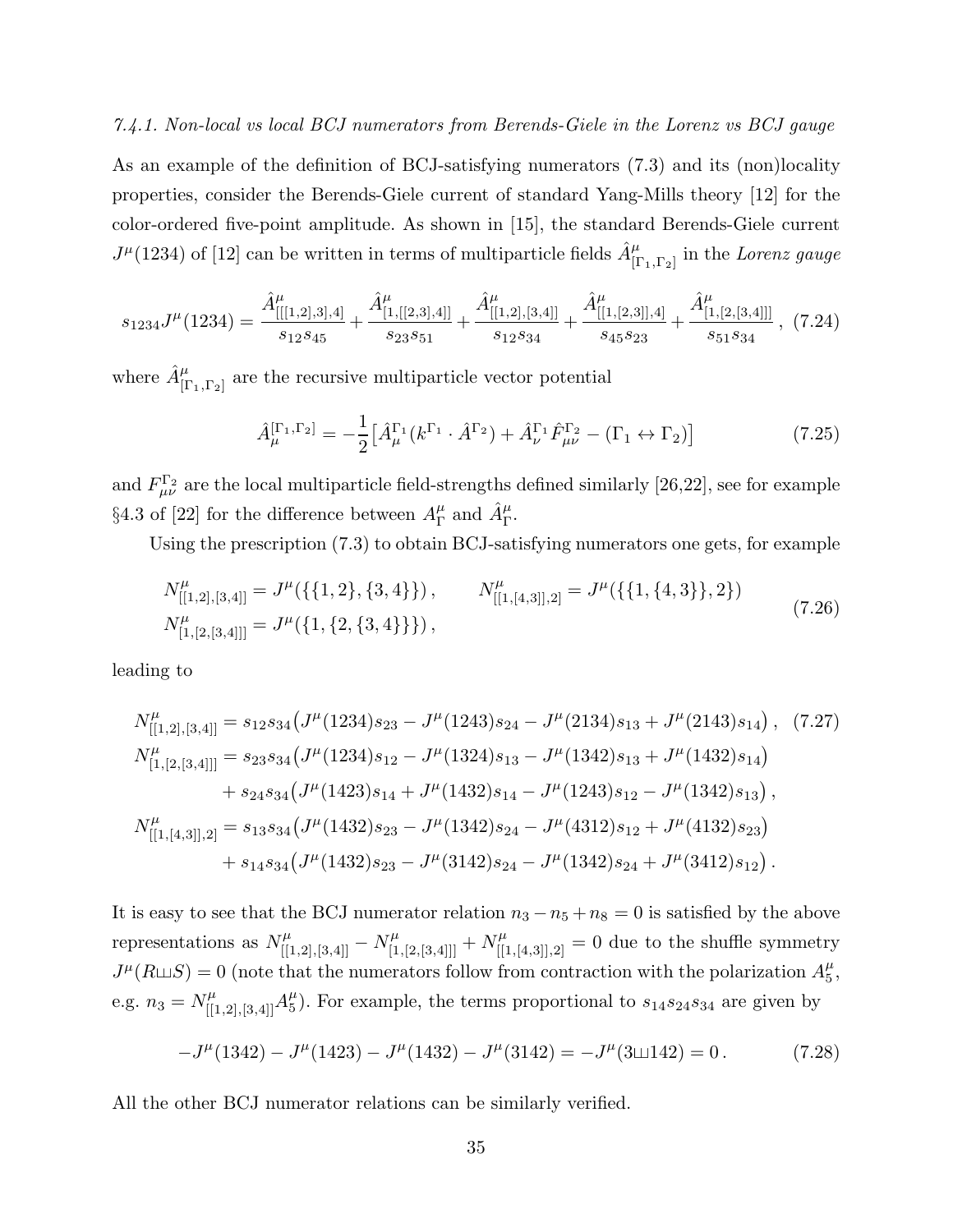It can be checked by explicitly computing the BG currents in Lorenz gauge that the numerators (7.27) are *not* local. But when the Berends-Giele currents are computed in the BCJ gauge, the right-hand side of (7.27) do become local expressions. Indeed, using  $A^\mu_{\rm II}$  $_{[\Gamma_1,\Gamma_2]}^{\mu}$  in the BCJ gauge (instead of  $\hat{A}^{\mu}_{[\Gamma_1,\Gamma_2]}$  in (7.24)), the linear combinations in (7.27) yield:

$$
N_{[[1,2],[3,4]]}^{\mu} = A_{[[1,2],[3,4]]}^{\mu} \qquad N_{[[1,[4,3]],2]}^{\mu} = A_{[[1,[4,3]],2]}^{\mu}
$$
  
\n
$$
N_{[1,[2,[3,4]]]}^{\mu} = A_{[1,[2,[3,4]]}^{\mu}
$$
\n(7.29)

To see this note that in the BCJ gauge  $A_{\text{II}}^{\mu}$  $_{\left[\Gamma_1,\Gamma_2\right]}^{\mu}$  satisfies the same relations as the Lie monomial  $[\Gamma_1, \Gamma_2]$  so (7.29) follow from the property  $\Gamma = b({\{\Gamma\}})$  proved in (5.1).

# 7.5. Z-theory and the open superstring

In order to upgrade the discussion in the previous subsection to the open superstring with  $\alpha'$  corrections we will exploit the non-abelian Z-theory method to evaluate  $\alpha'$  expansions of open string disk integrals. Recall that the string disk integrals are computed via the Berends-Giele method as

$$
Z(P,n|Q,n) = \lim_{s_P \to 0} s_P b^{\alpha'}(P|Q)
$$
\n(7.30)

where the Berends-Giele currents are computed using the equations of motion of the nonabelian Z-theory [49]. One can promote the setup of [49] to the theory of free Lie algebras by assuming the existence of  $\alpha'$  corrections to the Catalan expansion (3.10) and defining

$$
b^{\alpha'}(P|Q) = (b^{\alpha'}(P), Q)
$$
\n(7.31)

which together with  $(7.30)$  implies that Z-theory admits a free Lie algebra representation. Using the explicit expressions of  $b^{\alpha'}(P|Q)$  up to  ${\alpha'}^7$  order from [49] one can show that they indeed admit a Lie-polynomial form,

$$
s_P b^{\alpha'}(P) = \sum_{XY=P} [b^{\alpha'}(X), b^{\alpha'}(Y)]
$$
  
\n
$$
+ {\alpha'}^2 \zeta_2 \sum_{XYZ=P} k_X \cdot k_Y [b^{\alpha'}(X), [b^{\alpha'}(Z), b^{\alpha'}(Y)]]
$$
  
\n
$$
- {\alpha'}^2 \zeta_2 \sum_{XYZ=P} k_Y \cdot k_Z [[b^{\alpha'}(X), b^{\alpha'}(Y)], b^{\alpha'}(Z)]
$$
  
\n
$$
+ {\alpha'}^2 \zeta_2 \sum_{XYZW=P} [[b^{\alpha'}(X), b^{\alpha'}(Y)], [b^{\alpha'}(W), b^{\alpha'}(Z)]]
$$
  
\n
$$
- {\alpha'}^2 \zeta_2 \sum_{XYZW=P} [[b^{\alpha'}(X), b^{\alpha'}(Z)], [b^{\alpha'}(W), b^{\alpha'}(Y)]] + \mathcal{O}({\alpha'}^3)
$$
\n(7.32)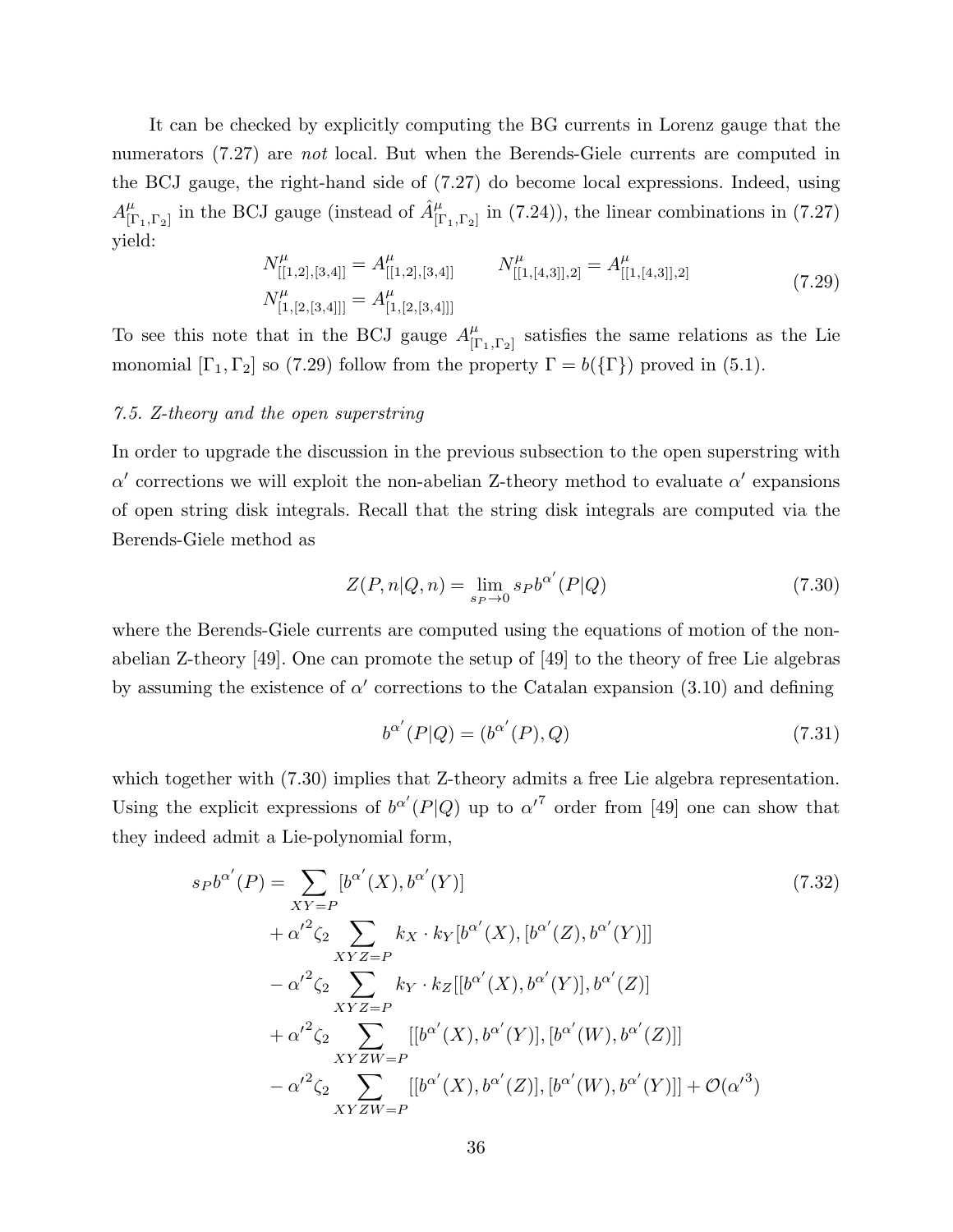and so on.

It is important to emphasize that the symmetries of the "domain" P and integrand Q are different, in particular  $b^{\alpha'}(P|Q) \neq b^{\alpha'}(Q|P)$ . The integrand Q satisfies shuffle symmetry as  $b^{\alpha'}(P|R\sqcup S) = \langle b^{\alpha'}(P), R\sqcup S \rangle = 0$  because  $b^{\alpha'}(P)$  is a Lie polynomial. The shuffle symmetries of the domain  $P$  are twisted by the monodromies of the disk integrals as explained in [49].

Finally, our proposal for obtaining bosonic<sup>18</sup> open superstring disk amplitudes including  $\alpha'$  corrections is to replace the recursion  $b(P)$  from (3.10) by its  $\alpha'$ -corrected  $b^{\alpha'}(P)$ from (7.32),

$$
\mathcal{A}^{\text{string}}(P,n) = \lim_{s_P \to 0} s_P N_\mu^{\text{SYM}}(b^{\alpha'}(P)) A_n^\mu. \tag{7.33}
$$

This proposal has been explicitly verified for the bosonic components of the disk amplitudes up to seven points and up to  $\alpha'^3$  [50]. While the SYM amplitudes in the field-theory limit  $\alpha' \to 0$  are correctly obtained using the analogous map  $N_\mu^{\rm SYM}$  in the Lorenz gauge, the higher  $\alpha'$  orders of the string disk amplitude (7.33) require the BCJ gauge as in the map  $(7.21).$ 

# 8. Conclusions

We have seen that there is much nontrivial structure in the amplitudes of coloured theories that can be formulated in the language of Lie polynomials and their dual. These impact quite generally on the study of tree-level scattering amplitudes for the theories encompassed by the double copy [5]. Important outstanding questions concern the locality of numerators and the existence and role of the kinematic algebras that should underpin them. We have seen that off-shell Berends-Giele numerators are unique up to the choices of Berends-Giele recursion itself. Since numerators are unique within a Berends-Giele framework, the locality of the corresponding numerators is a determined question. However, this question of their locality in the off-shell regime is subject to the choices involved in field redefinition and gauge; we have seen that they are not local for SYM in Lorenz gauge, but that a BCJ gauge can be found. A reasonable conjecture is that a Berends-Giele framework can be found with local numerators for any such theory that factorizes and whose amplitudes satisfy the BCJ relations.

<sup>&</sup>lt;sup>18</sup> Fermionic amplitudes require corrections following from a Dirac term  $\sim k_P^m W_P \gamma^m W_n$  [15].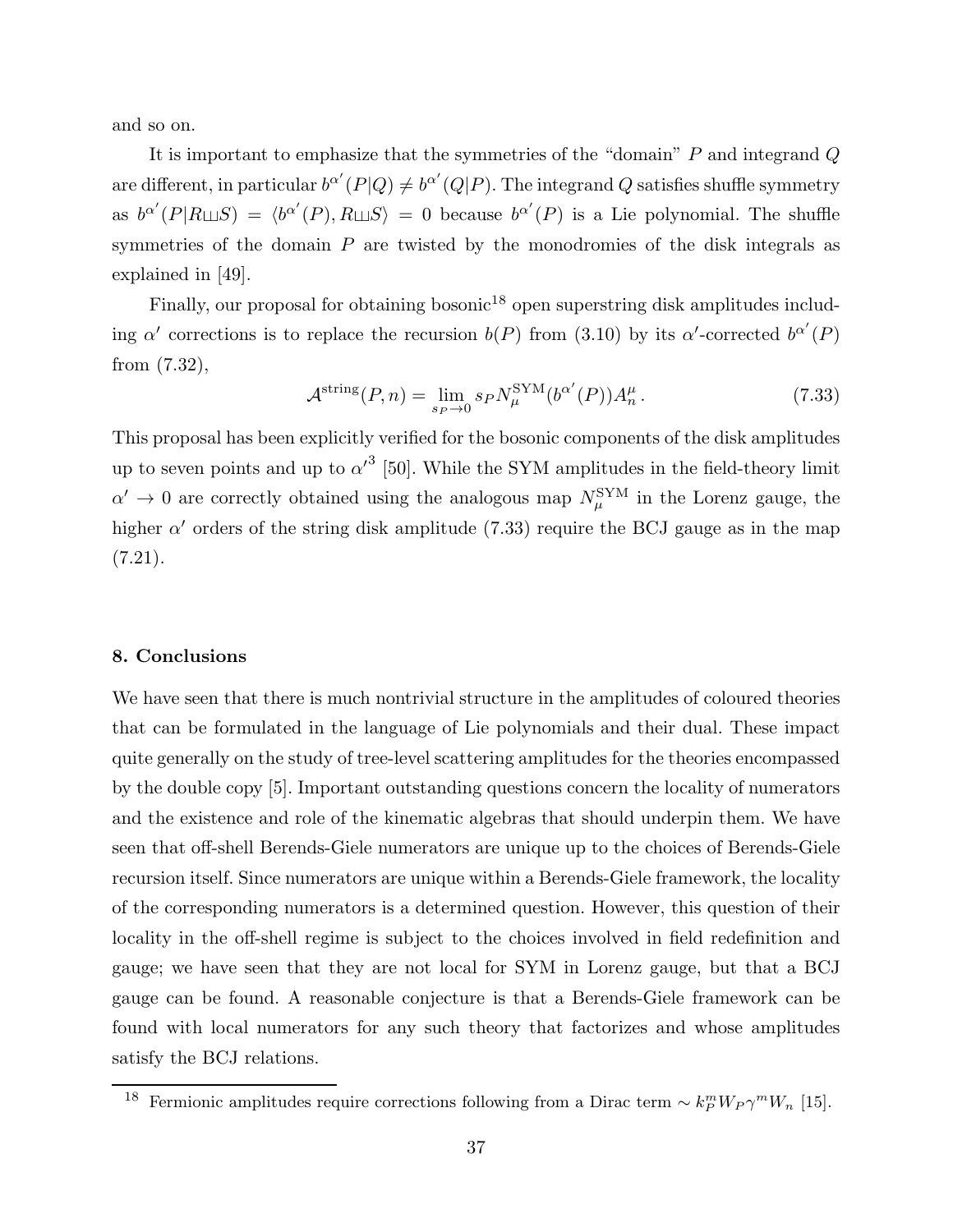An ongoing topic of research is the identification of the kinematic algebra for a given theory, see [5] and references therein. For a given theory, take some set of BG current,  $B(P)$ . Then these  $B(P)$ , then we can implicitly define a kinematic bracket  $\{\, ,\}_K$  on the associated off-shell numerators  $N_{\Gamma_1}$  and  $N_{\Gamma_2}$  by imposing the relation

$$
N_{[\Gamma_1,\Gamma_2]} = B(\{[\Gamma_1,\Gamma_2]\}) = \{B(\{\Gamma_1\}), B(\{\Gamma_2\})\}_\mathcal{K} = \{N_{\Gamma_1}, N_{\Gamma_2}\}_\mathcal{K},\tag{8.1}
$$

where  $\{\ ,\ \}_\mathcal{K}$  is the antisymmetric operation, implicitly defined by  $(8.1)$  on the image of  $N$ . It is a Lie bracket on the image of  $N$ , because  $N$  is a homomorphism. Imposing linearity in Mandelstam variables, the definition (8.1) implies an off-shell BCJ-like relation,

$$
B(\{P,Q\}) = \{B(P), B(Q)\}_{\mathcal{K}},\tag{8.2}
$$

where  $\{\, ,\, \}_{\mathcal{K}}$  is extended to act on the  $B(P)$  as

$$
\{B(P), B(Q)\}_{\mathcal{K}} := \sum \frac{(P, \Gamma_1)}{s_{\Gamma_1}} \frac{(Q, \Gamma_2)}{s_{\Gamma_2}} \{N_{\Gamma_1}, N_{\Gamma_2}\}_{\mathcal{K}}.
$$
 (8.3)

(See [51] for an off-shell BCJ relation for NLSM, but which is not obviously of the form (8.2).) It is highly nontrivial to find a BG formulation that gives local numerators for NLSM and YM. But if a particular choice of gauge is known to give local off-shell numerators, then (8.1) expresses these local numerators as nested bracketings with respect to  $\{\ ,\ \}_{\mathcal{K}}$ . In this situation, it would therefore be reasonable to call { , } $\kappa$  the "kinematic algebra" of the theory; a clear goal in the subject is to find an intrinsic definition of such a bracket on K. However, even given a local Lie bracket  $\{\ ,\ \}_{\mathcal{K}}$  on the  $N_{\Gamma}$ , there is no guarantee that this bracket admits a consistent extension to a Lie bracket

$$
\{\,\,,\,\,\}_{\mathcal{K}}:\mathcal{K}_P\times\mathcal{K}_Q\to\mathcal{K}_{PQ},\tag{8.4}
$$

on the whole of the kinematic spaces  $\mathcal{K}_P$ .

There are many other directions to explore. Intermediate steps in the calculations of  $\alpha'$  expansion method from [52] can be described by the same combinatorics as the contact terms in the equation of motion for  $QV_P$  [53], therefore they should profit from framing the results in terms of the contact term map acting on Lie polynomials. Given that the Drinfeld associator itself is a Lie series this connection promises to reveal more synergies between mathematical ideas and scattering amplitudes. Similarly, the Berends-Giele formulation of the non-abelian Z-theory to compute  $\alpha'$  corrections to string disk integrals [49] induces  $\alpha'$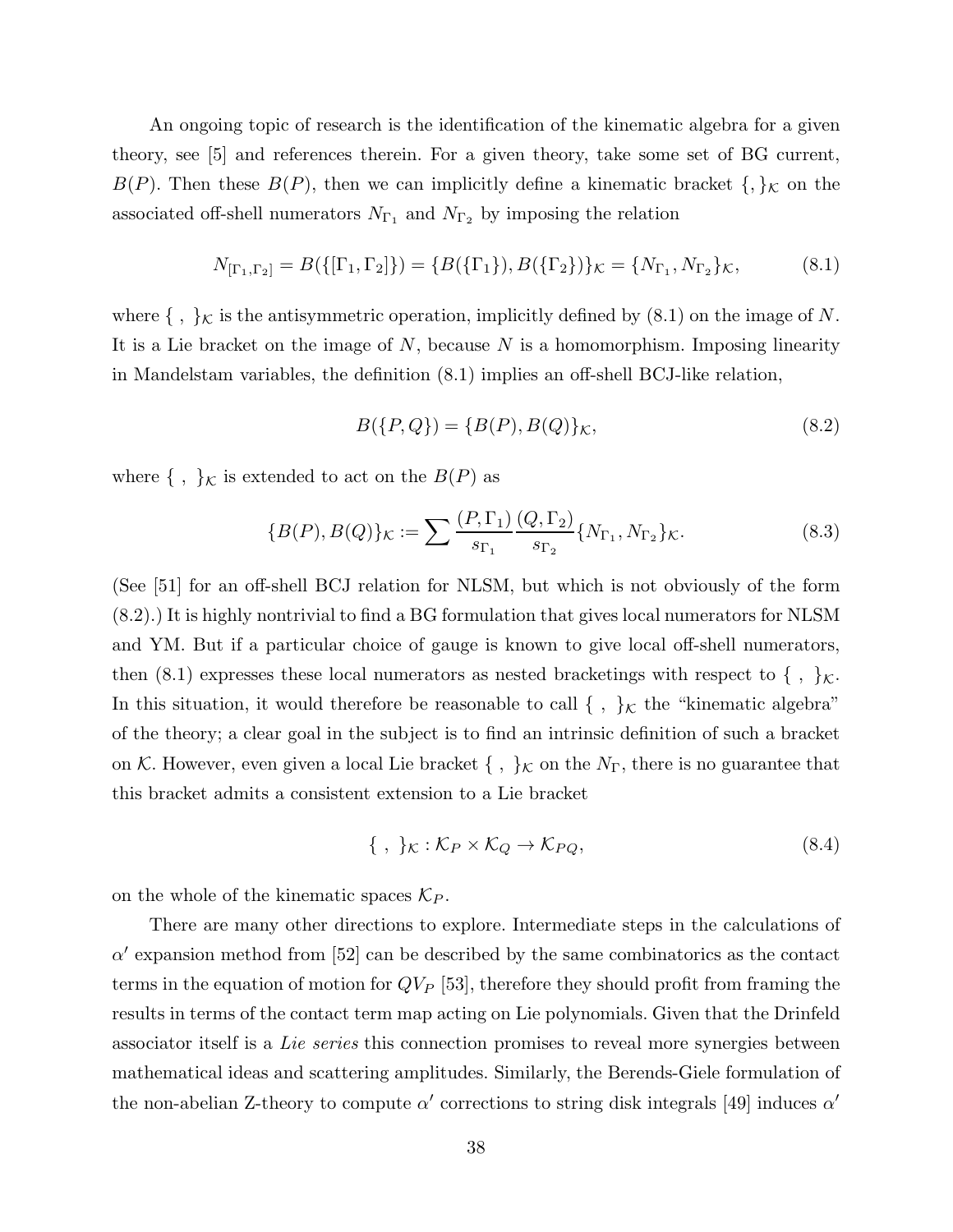corrections to the recursion (3.10) of planar binary trees as seen in (7.32). It is natural to ask whether the recursion (7.32) itself is generated recursively from purely combinatorial methods. The appearance of factors of  $k_X \cdot k_Y$  suggest that the S-bracket may play a role. The combinatorial understanding of the Drinfeld method discussed in [54] is an encouraging development in this direction.

Given that the field-theory KLT matrix  $S^{\ell}(P|Q)$  is the inverse of the biadjoint Berends-Giele double current  $b(iR|iS)$  as in (5.28), it is natural to look for the inverse of the  $\alpha'$ -corrected double current  $b^{\alpha'}(P|Q)$  from [49] to obtain  $\alpha'$  corrections to the KLT matrix. Note that these corrections will not coincide with those in the string theory KLT matrix since odd and multiple zeta values are absent from the latter (see e.g. [19,55]) but must be present in the former.

Similarly, the structures studied in this paper can be realized in the context of the CHY formulae, ambitwistor strings and the geometry of  $\mathcal{M}_{0,n}$ . Much is already well known, for example [56,57,10], but more appears in [24]. A particular challenge is to better understand numerators from this perspective.

Again another challenge is to take these insights to higher loops. Tree level colour factors are labelled by Lie monomials, and partial tree amplitudes are labelled by permutations. This is just the leading order avatar of the more general story, at arbitrary orders in the perturbation series, in which colour factors are associated to ribbon graphs, and partial amplitudes are labelled by marked surfaces with boundary (possibly with punctures and nontrivial genus). The results in the present paper are essentially all derived from the Jacobi identity satisfied by Lie monomials. More generally, colour factors labelled by ribbon graphs at higher order satisfy analogous identities; again more appears in [24].

The maps and techniques discussed in this paper show that free Lie algebras permeate the theory of scattering amplitudes. They also raise the expectations that many more elegant results are yet to be discovered.

Acknowledgements: CRM thanks Oliver Schlotterer for collaboration on closely related topics and for comments on the draft. CRM is supported by a University Research Fellowship from the Royal Society. LJM is supported in part by the STFC grant ST/T000864/1. HF is supported by ERC grant GALOP ID: 724638.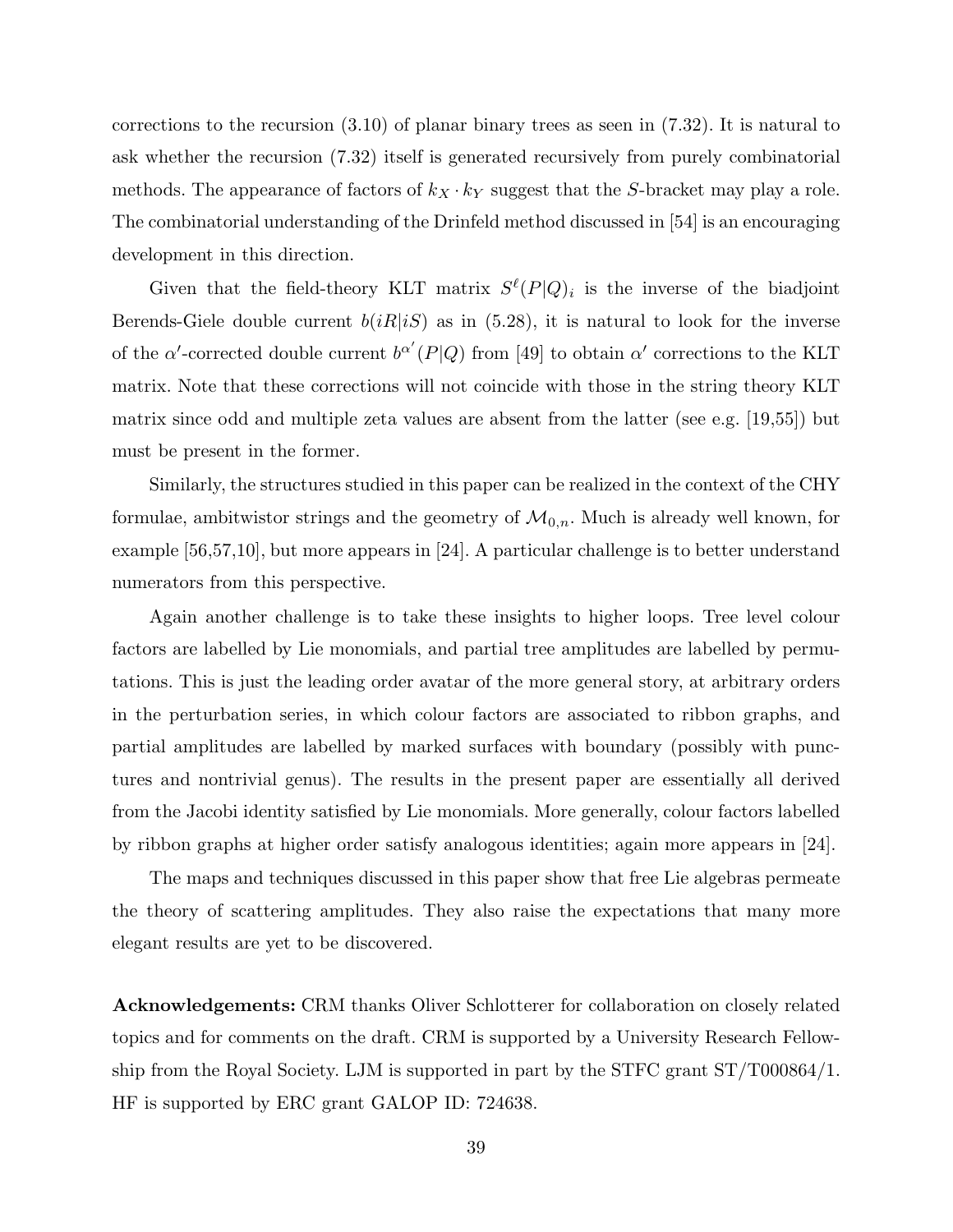## Appendix A. Berends-Giele recursion for Yang–Mills in the free Lie algebra

Here we repeat the discussion of section 3 replacing the biadjoint scalar by Yang-Mills. Consider pure Yang–Mills theory in  $d$ -dimensions with the Lagrangian

$$
\mathcal{L}_{YM} = \frac{1}{4} \text{tr}(\mathbb{F}_{\mu\nu} \mathbb{F}^{\mu\nu}), \qquad \mathbb{F}_{\mu\nu} := -[\nabla_{\mu}, \nabla_{\nu}]. \tag{A.1}
$$

The trace is over the generators  $t^a$  of a Lie algebra,  $\mathfrak{g}$ , the covariant derivative is given by  $\nabla_{\mu} = \partial_{\mu} - A_{\mu}$  and  $A_{\mu} = A_{\mu}^{a} t^{a}$  is the gluon potential. In the Lorenz gauge,  $\partial_{\mu} A^{\mu} = 0$ , the field equation  $[\nabla_{\mu}, \mathbb{F}^{\mu\nu}] = 0$  becomes

$$
\Box \mathbb{A}^{\nu}(x) = [\mathbb{A}_{\mu}(x), \partial^{\mu} \mathbb{A}^{\nu}(x)] + [\mathbb{A}_{\mu}(x), \mathbb{F}^{\mu\nu}(x)]. \tag{A.2}
$$

We now define a perturbative solution A that takes values in  $\mathscr L$  rather than some given Lie algebra L. (A.2) leads to the following iteration for  $\mathbb{A}_{\leq n}$ , with values in  $\mathscr{L}_{\leq n}$ :

$$
\mathbb{A}_{\leq n+1}^{\nu} = \mathbb{A}_1^{\nu} + \text{proj}_{\mathscr{L}_{\leq n+1}} \square^{-1} \left( [\mathbb{A}_{\leq n}^{\mu}(x), \partial_{\mu} \mathbb{A}_{\leq n}^{\nu}(x)] + [\mathbb{A}_{\leq n\mu}(x), \mathbb{F}_{\leq n}^{\mu\nu}(x)] \right), \quad (A.3)
$$
  

$$
\mathbb{F}_{\leq n+1}^{\mu\nu} = \text{proj}_{\mathscr{L}_{\leq N+1}} 2\partial^{[\mu} \mathbb{A}_{\leq n+1}^{\nu]} - [\mathbb{A}_{\leq n}^{\mu}, \mathbb{A}_{\leq n}^{\nu}].
$$

where  $proj_{\mathscr{L}_{\leq n+1}}$  projects onto the  $\mathscr{L}_{\leq n+1}$  part. The recursion is seeded by

$$
\mathbb{A}_1^{\mu} = \sum_{i \in \mathbb{N}} e_i^{\mu} \exp(ik_i \cdot x) i \tag{A.4}
$$

where the letter *i* replaces the usual generator  $t_i^a \in \mathfrak{g}$  and  $e_i^{\mu}$  $\frac{\mu}{i}$  is the polarization vector of the *i*th gluon. Note that  $\square^{-1}$  acts on momentum eigenstates  $\exp(ik \cdot x)$  to give  $-1/k^2$ .

To obtain the amplitude, define the multi-particle field  $\mathbb{A}_n^{\mu}$  $_{n-1}^{\mu}$ , which is the degree  $n-1$ part of  $\mathbb{A}^{\mu}_{\leq}$  $\frac{\mu}{\leq}n-1$ 

$$
\mathbb{A}_{n-1}^{\mu} := \text{proj}_{\mathscr{L}_{n-1}} \mathbb{A}_{\leq n-1}^{\mu}.
$$
\n(A.5)

In terms of  $\mathbb{A}_n^{\mu}$  $_{n-1}^{\mu}$ , the L-valued version of the amplitude is

$$
\mathcal{A}_n = s_{12...n-1} e^{-ik_{12...n-1} \cdot x} e_{n\mu} \mathbb{A}_{n-1}^{\mu}, \qquad (A.6)
$$

where  $e_n^{\mu}$  is the polarization of the *n*th gluon. The colour polarizations  $t_1, \ldots, t_n \in \mathfrak{g}$  define the map  $\mathbf{t} : \mathscr{L} \to \mathfrak{g}$ , and the YM amplitude is then given by  $t_n^a \mathbf{t}(\mathcal{A}_n)^a$ . The partial tree amplitudes are given by

$$
\mathcal{A}_n(P,n) := (P, \mathcal{A}_n),\tag{A.7}
$$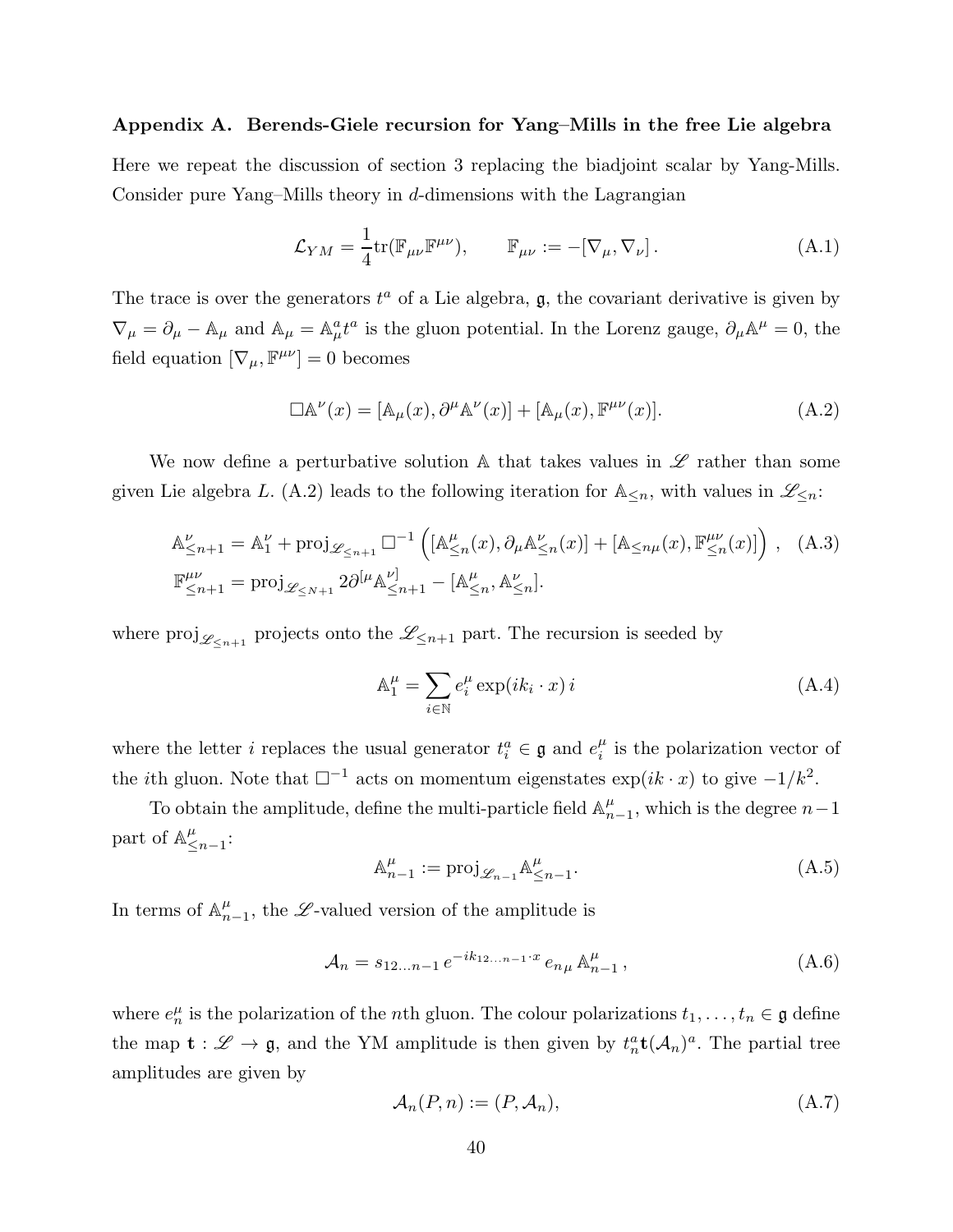for permutations P.

The Berends-Giele current for an ordering P is

$$
J_P^{\mu} := (P, \mathbb{A}^{\mu}) \exp(-ik_P \cdot x), \tag{A.8}
$$

where the factor of  $\exp(-ik_P \cdot x)$  removes the x-dependence in  $(P, \mathbb{A}_{\perp}^{\mu})$  $\frac{\mu}{|P|}$ ).  $J_P^{\mu}$  $P_P^{\mu}$  is linear in each  $e_i$  with  $i \in P$ , with coefficients that depend only on the momenta. Taking inner products  $(A.3)$  with a word P gives the YM Berends-Giele recursion relation:

$$
J_P^{\mu} = \frac{1}{s_P} \sum_{XY=P} \left[ J_X^{\mu} (k_X \cdot J_Y) + J_X^{\nu} \mathcal{F}_Y^{\mu \nu} - (X \leftrightarrow Y) \right],
$$
\n
$$
\mathcal{F}_Y^{\mu \nu} = k_Y^{\mu} J_Y^{\nu} - k_Y^{\nu} J_Y^{\mu} - \sum_{RS=Y} \left( J_R^{\mu} J_S^{\nu} - J_R^{\nu} J_S^{\mu} \right)
$$
\n(A.9)

where  $J_i^{\mu}$  $\hat{f}_i^{\mu}$  for a letter *i* is equal to the polarization vector  $e_i^{\mu}$  $\frac{\mu}{i}$  of the *i*-th gluon. Here again we have used the following deconcatenation identity,

$$
(P,\Gamma) = \sum_{XY=P} (X,\Gamma_1)(Y,\Gamma_2) - (X,\Gamma_2)(Y,\Gamma_1),
$$
 (A.10)

for a word P, and a Lie monomial  $\Gamma = [\Gamma_1, \Gamma_2]$ .

Since  $\mathbb{A}_n \in \mathscr{L}$ , it follows from Ree's theorem that

$$
J^m_{R \sqcup S} = 0, \qquad (A.11)
$$

cf. the discussions in [41] and [26]. In terms of  $J_P^{\mu}$  $P_P^{\mu}$ , the YM partial tree amplitudes are [12]

$$
\mathcal{A}^{\text{YM}}(Pn) = s_P J_P \cdot J_n \,, \tag{A.12}
$$

which is equivalent to the earlier definition, (A.7).

# Appendix B. The main property of the S bracket

This appendix proves the following proposition, from §4.2: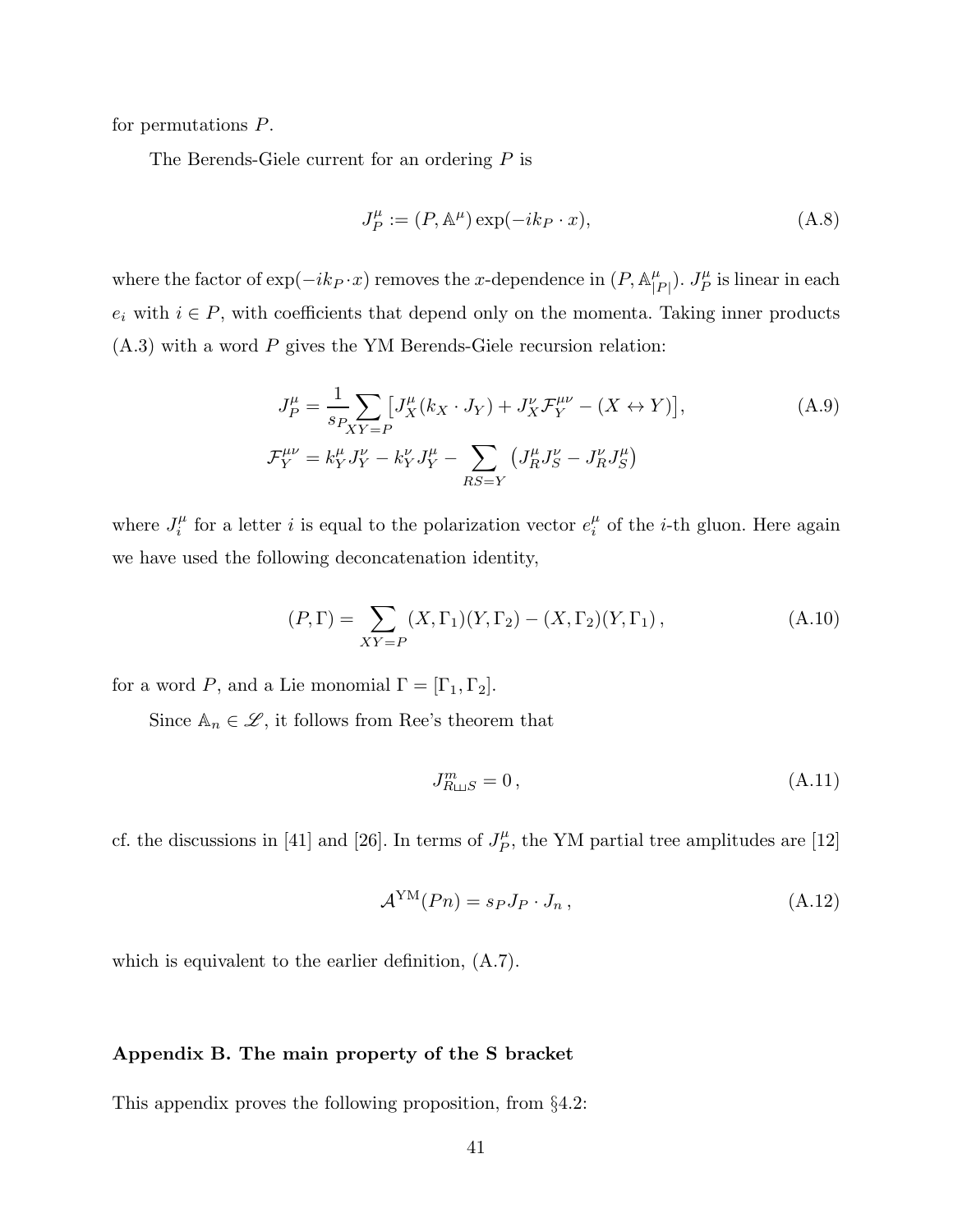**Proposition.** For  $P, Q \in \mathcal{L}^*$ , the S bracket satisfies

$$
b({P,Q}) = [b(P), b(Q)], \qquad (B.1)
$$

i.e., b maps the S-bracket to the Lie bracket.

The proof uses the following definitions. The *deconcatenation coproduct*  $\delta : W \rightarrow$  $W \otimes W$  is defined on words P by

$$
\delta(P) = \sum_{XY = P} X \otimes Y. \tag{B.2}
$$

Write  $\delta'(P)$  to be as above but with the sum restricted to non-empty words X, Y. Further, write

$$
\delta_{\wedge}(P) = \sum_{XY = P} X \otimes Y - Y \otimes X, \qquad (B.3)
$$

and similarly for  $\delta'_{\wedge}$ . Finally, define the S-bracket to act on  $\mathscr{L}^* \otimes \mathscr{L}^*$  as

$$
\{X \otimes Y, Q\} = X \otimes \{Y, Q\}, \qquad \{P, X \otimes Y\} = \{P, X\} \otimes Y. \tag{B.4}
$$

Lemma. The deconcatenation of the S-bracket is

$$
\delta'\{P,Q\} \sim \{\delta_{\wedge}P,Q\} + \{P,\delta_{\wedge}Q\} + s_{P,Q}P \otimes Q. \tag{B.5}
$$

*Proof.* First note that for non-empty  $X, Y$ 

$$
\delta'(XY) = \delta'(X) \cdot (e \otimes Y) + (X \otimes e) \cdot \delta'(Y), +X \otimes Y,
$$
\n(B.6)

where e is the empty word. So

$$
\delta'\{P,Q\} = \delta'r^*(P) \star \ell^*(Q) + r^*(P) \star \delta'\ell^*(b) + \sum_{P=XiY,Q=ZjW} s_{ij}(X \sqcup \overline{Y})i \otimes j(Z \sqcup W), \ (B.7)
$$

where we have used the explicit formulas for  $\ell^*$  and  $r^*$  of (2.19). The KK relations give  $Xi'Y \sim i(\overline{X} \sqcup Y) \sim (X \sqcup \overline{Y})i$ , so the third term in (B.7) sums to  $s_{P,Q}P \otimes Q$ . The deconcatenation of  $\ell^*$  and  $r^*$  can be evaluated using (2.19). For example, the deconcatenation of a single term in (2.19)is

$$
\delta(i\overline{X}\sqcup Y) = \sum_{X=X_1X_2} \sum_{Y=Y_1Y_2} i\overline{X}_2 \sqcup Y_2 \otimes \overline{X}_1 \sqcup Y_2. \tag{B.8}
$$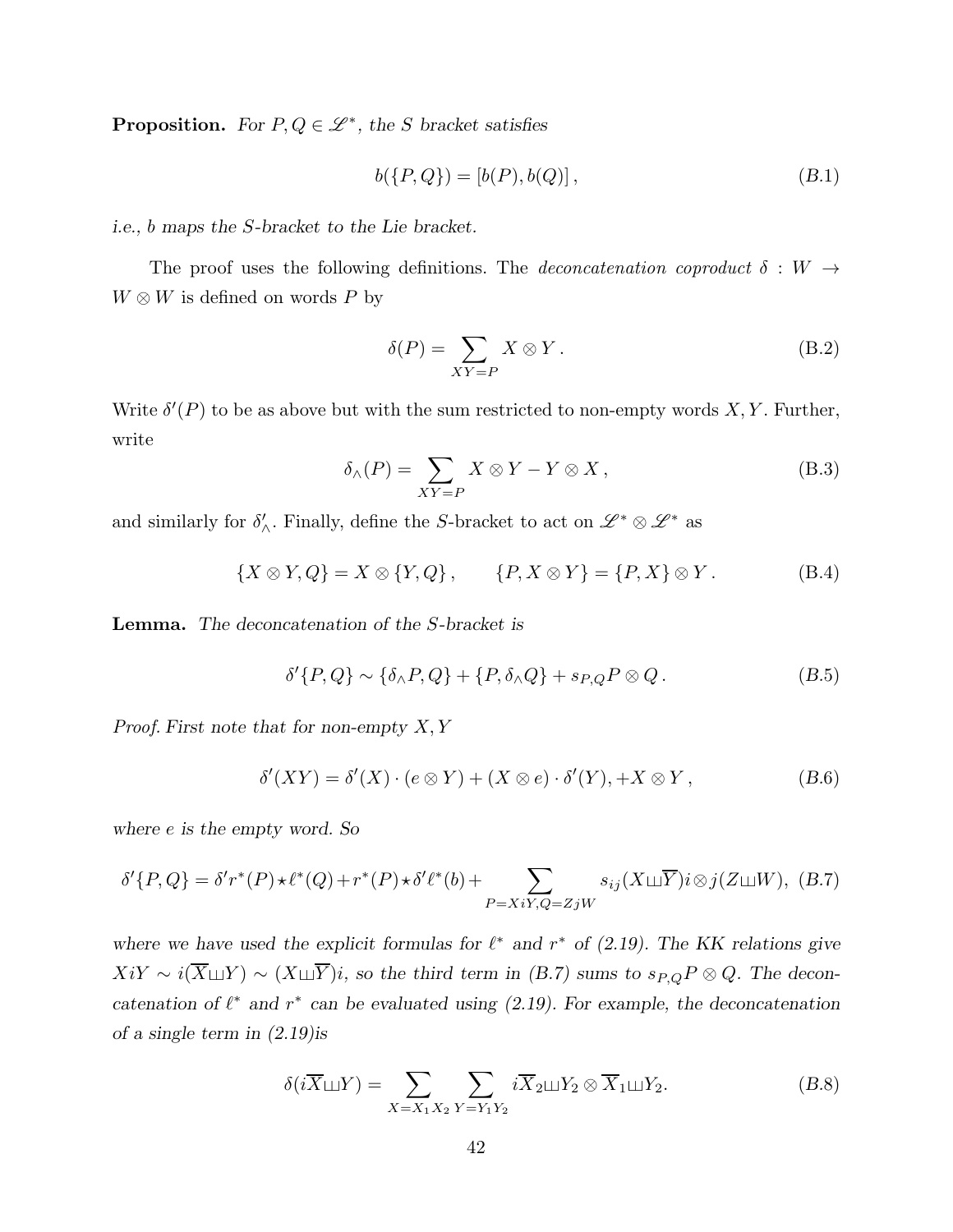Total shuffles vanish in  $\mathscr{L}^*$ . So, in  $\mathscr{L}^* \otimes \mathscr{L}^*$ ,

$$
\delta(i\overline{X}\sqcup Y) = \sum_{Y=Y_1Y_2} i\overline{X}\sqcup Y_2 \otimes Y_2 + \sum_{X=X_1X_2} i\overline{X}_2\sqcup Y \otimes \overline{X}_1. \tag{B.9}
$$

This can be used to find that

$$
\delta'(\ell^*(P)) = (\ell^* \otimes 1) \circ \delta'_{\wedge}(P), \tag{B.10}
$$

and a similar identity for  $r^*(Q)$ .

*Proof.* (of the proposition) When  $P$ ,  $Q$  are single letters,  $(B.1)$  follows directly. Note that BG recursion can be written as

$$
b(P) = \frac{1}{s_P} \sum_{X,Y} (X \otimes Y, \delta'(P)) [b(X), b(Y)],
$$
 (B.11)

for any homogeneous  $P \in \mathcal{L}^*$ . Substituting  $\{P, Q\}$  for P into this recursion, the lemma gives that

$$
s_{PQ}b(\{P,Q\}) = \sum_{X,Y} (X \otimes Y, \{\delta'_{\land}P,Q\} + \{P,\delta'_{\land}(Q)\} + s_{P,Q}P \otimes Q) [b(X),b(Y)],
$$
  
=  $s_{P,Q}[b(P),b(Q)]$   
+ 
$$
\sum_{P=XY} [b(X),b(\{Y,Q\})] - (X \leftrightarrow Y)
$$
  
+ 
$$
\sum_{Q=XY} [b(\{P,X\}),b(Y)] - (X \leftrightarrow Y).
$$
 (B.12)

By induction, write  $b(\{Y,Q\})=[b(Y),B(Q)]$  in the second last line to find

$$
\sum_{P=XY} [b(X), [b(Y), b(Q)] - (X \leftrightarrow Y) = \sum_{P=XY} [[b(X), b(Y)], b(Q)] = s_P[b(P), b(Q)], \text{ (B.13)}
$$

using the Jacobi identity followed by BG recursion. The same argument applied to the third line shows that the RHS of (B.12) is  $[b(P), b(Q)]$  multiplied by  $s_{PQ}$ .  $\Box$ 

# Appendix C. The KLT matrix formula

This appendix obtains again the standard formula for the KLT matrix,

$$
S^{\ell}(1A|1B) = \prod_{i=2}^{n} s_{i, A_i(AB)},
$$
\n(C.1)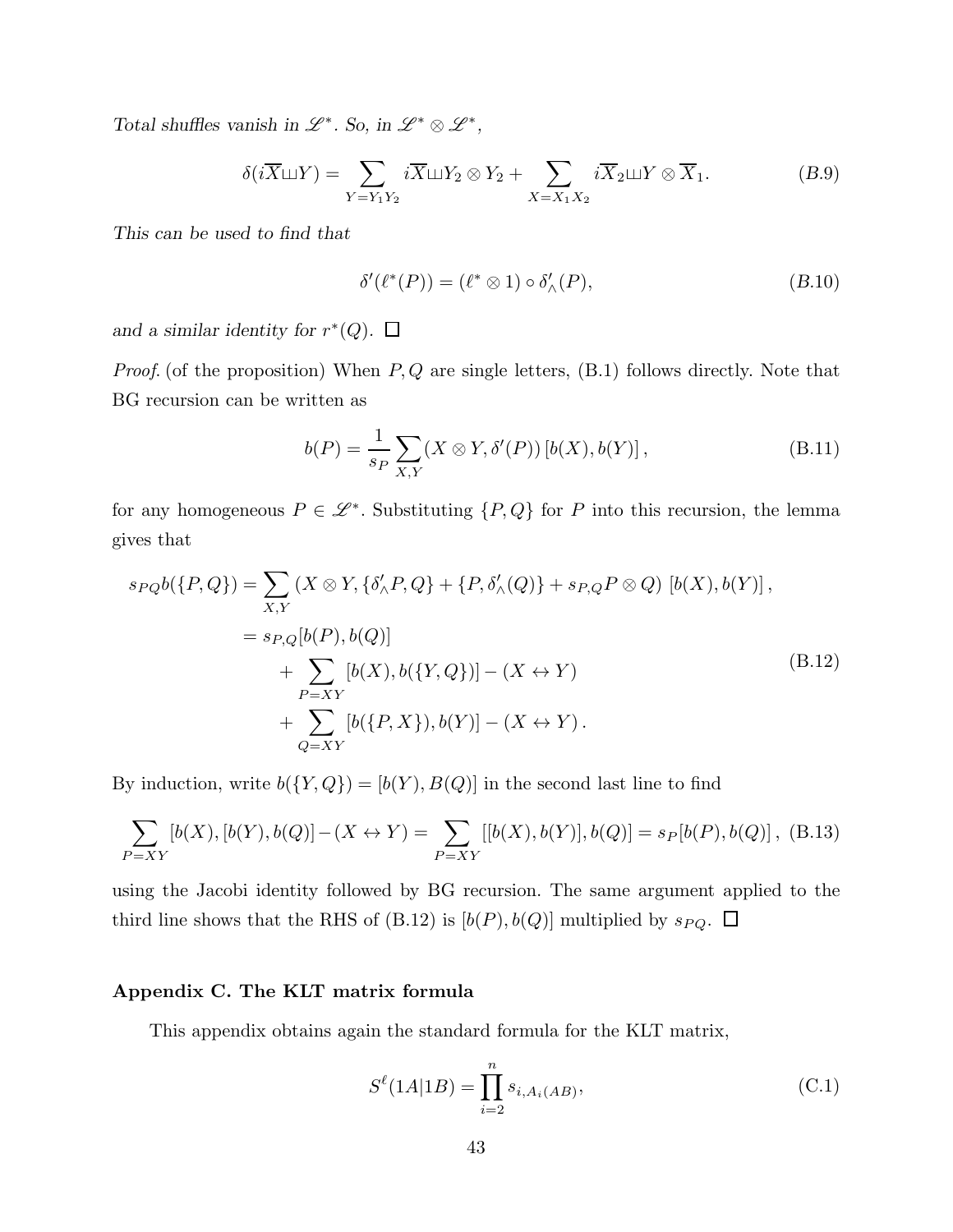where  $A_i(AB)$  is the subset of  $\{1, 2, 3, \ldots, n\}$  containing all letters that both precede i in 1B and follow *i* in 1A. We explicitly compute  $S^{\ell}(12...n|1A)$  by expanding  $\ell[12...n]$ , which is in spirit similar to the argument in [16].

The main idea is to iteratively apply the main property of the S-bracket:

$$
[b(P), k] = b({P, k}),
$$
\n(C.2)

for a letter k. Using the formula for  $\{P, k\}$  (equation  $(4.10)$ ), this gives

$$
[\dots[[1,2]3]\dots, n] = s_{12}[\dots[b(12),3]\dots, n]
$$
  
=  $s_{12}s_{1,3}[\dots[b(132),4]\dots, n]$   
+  $s_{12}s_{12,3}[\dots[b(123),4]\dots, n]$   
= ... (C.3)

The RHS is the nested sum,

$$
s_{12}\left(\sum_{12=A_2B_2}s_{2,A_2}\left(\cdots\left(\sum_{A_{n-1}B_{n-1}-A_nB_n}s_{n,A_n}b(A_nnB_n)\right)\cdots\right)\right).
$$
 (C.4)

Here all the words  $A_i$  begin with the letter 1 and by convention  $s_{i,A} = 0$  when A is empty.  $S^{\ell}(12...n|1A)$  is the coefficient of  $b(1A)$  in (C.4). Reversing the order of the summations gives this coefficient as

$$
S^{\ell}(12...n|1A) = \prod_{i=2}^{n} \left(\sum_{C_i = A_i i B_i} s_{i, A_i}\right)
$$
 (C.5)

where  $C_i$  is the word 1A with the letters  $1, \ldots, i-1$  removed. In other words,  $A_i$  is a word in the letters j such that  $j < i$  in the ordering 1A and  $i < j$  in the ordering 12... n.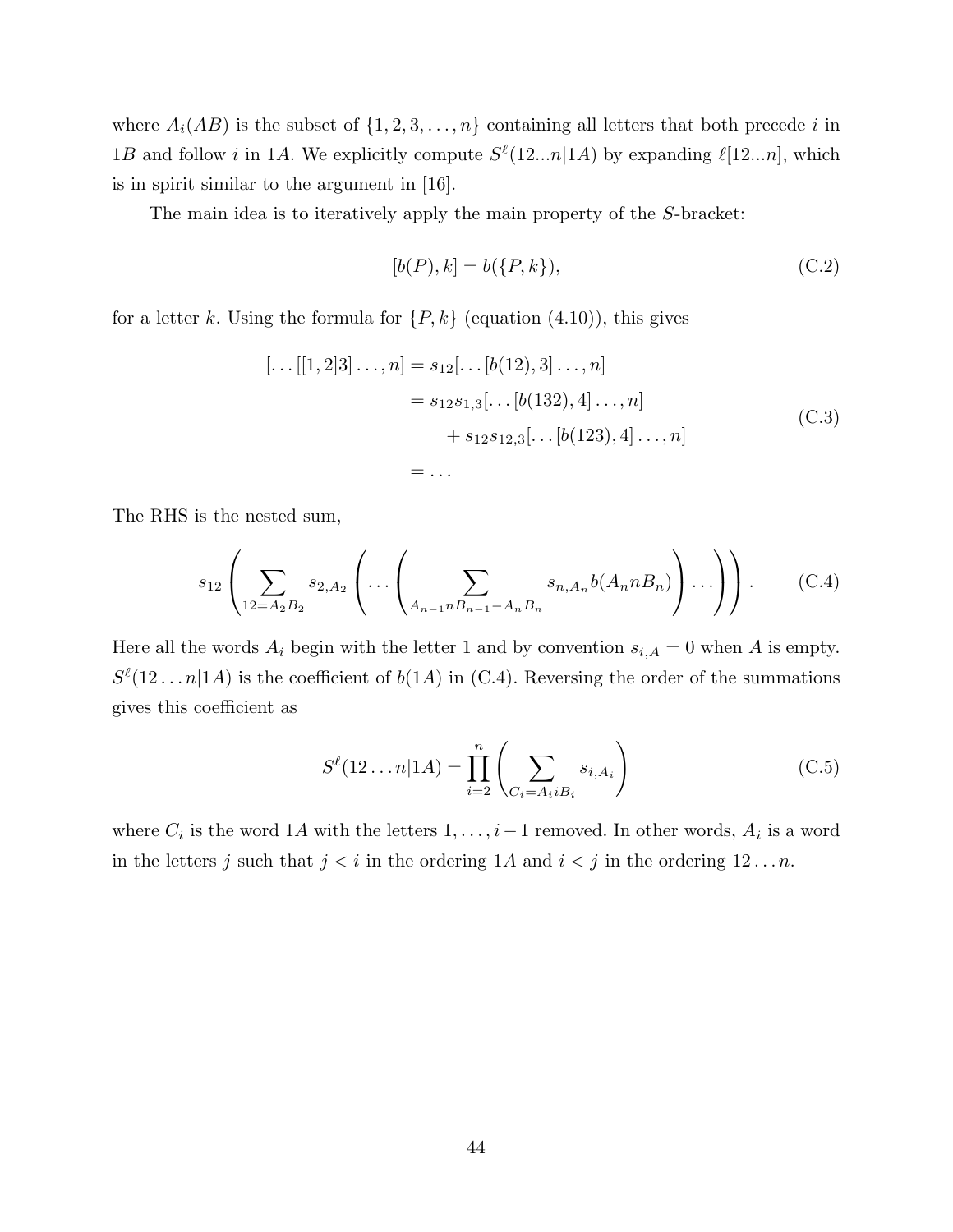# References

- [1] C. Reutenauer, "Free Lie Algebras," London Mathematical Society Monographs, 1993
- [2] Lothaire, M., "Combinatorics on Words", (Cambridge Mathematical Library), Cambridge University Press (1997).
- [3] Z. Bern, J.J.M. Carrasco and H. Johansson, "New Relations for Gauge-Theory Amplitudes," Phys. Rev. D 78, 085011 (2008). [arXiv:0805.3993 [hep-ph]].
- [4] Z. Bern, J. J. M. Carrasco and H. Johansson, "Perturbative Quantum Gravity as a Double Copy of Gauge Theory," Phys. Rev. Lett. 105 (2010), 061602 [arXiv:1004.0476 [hep-th]].
- [5] Z. Bern, J. J. Carrasco, M. Chiodaroli, H. Johansson and R. Roiban, "The Duality Between Color and Kinematics and its Applications," [arXiv:1909.01358 [hep-th]].
- [6] C.R. Mafra and O. Schlotterer, "Multiparticle SYM equations of motion and pure spinor BRST blocks," JHEP 1407, 153 (2014). [arXiv:1404.4986 [hep-th]].
- [7] N. Arkani-Hamed, Y. Bai, S. He and G. Yan, "Scattering Forms and the Positive Geometry of Kinematics, Color and the Worldsheet," JHEP 05 (2018), 096 [arXiv:1711.09102].
- [8] F. Cachazo, S. He and E.Y. Yuan, "Scattering of Massless Particles: Scalars, Gluons and Gravitons," JHEP 1407, 033 (2014). [arXiv:1309.0885 [hep-th]].
- [9] L. Mason and D. Skinner, "Ambitwistor strings and the scattering equations," JHEP 07 (2014), 048 doi:10.1007/JHEP07(2014)048 [arXiv:1311.2564 [hep-th]].
- [10] H. Frost and L. Mason, "Lie Polynomials and a Twistorial Correspondence for Amplitudes," [arXiv:1912.04198 [hep-th]].
- [11] S. Mizera, "Kinematic Jacobi Identity is a Residue Theorem: Geometry of Color-Kinematics Duality for Gauge and Gravity Amplitudes," Phys. Rev. Lett. 124 (2020) no.14, 141601 [arXiv:1912.03397 [hep-th]].
- [12] F.A. Berends, W.T. Giele, "Recursive Calculations for Processes with n Gluons," Nucl. Phys. B306, 759 (1988).
- [13] C.R. Mafra, "Planar binary trees in scattering amplitudes." Algebraic Combinatorics, Resurgence, Moulds and Applications (CARMA) (2020): 349-365. [arXiv:2011.14413 [math.CO]].
- [14] C.R. Mafra, "Berends-Giele recursion for double-color-ordered amplitudes," JHEP 1607, 080 (2016). [arXiv:1603.09731 [hep-th]].
- [15] C.R. Mafra and O. Schlotterer, "Berends-Giele recursions and the BCJ duality in superspace and components," JHEP 1603, 097 (2016). [arXiv:1510.08846 [hep-th]].
- [16] Y. J. Du, B. Feng and C. H. Fu, "BCJ Relation of Color Scalar Theory and KLT Relation of Gauge Theory," JHEP 08 (2011), 129 [arXiv:1105.3503 [hep-th]].
- [17] Z. Bern, L. J. Dixon, M. Perelstein and J. S. Rozowsky, "Multileg one loop gravity amplitudes from gauge theory," Nucl. Phys. B **546**, 423 (1999). [hep-th/9811140].
- [18] N. E. J. Bjerrum-Bohr, P. H. Damgaard, B. Feng and T. Sondergaard, "Gravity and Yang-Mills Amplitude Relations," Phys. Rev. D 82, 107702 (2010) [arXiv:1005.4367 [hep-th]].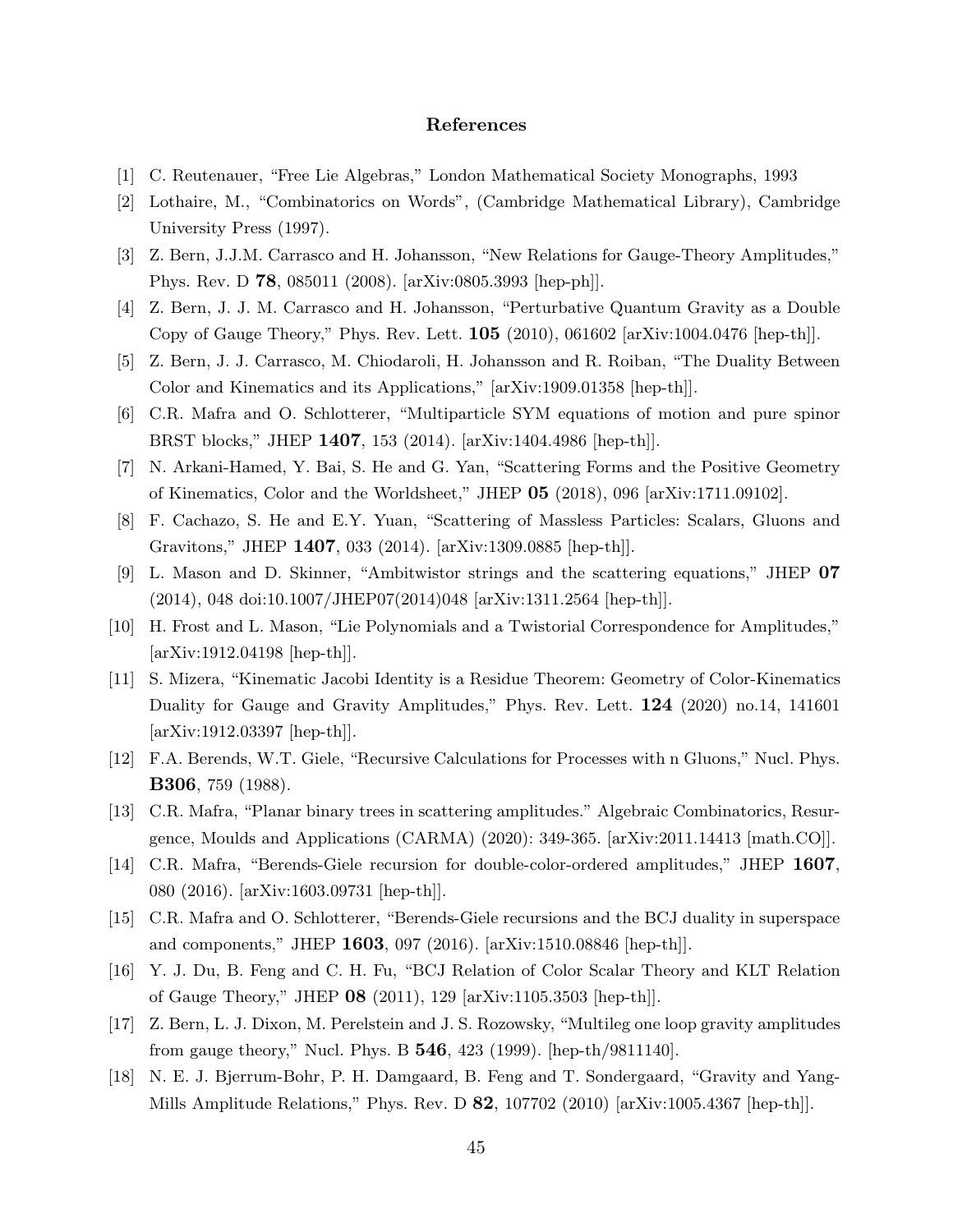- [19] N. E. J. Bjerrum-Bohr, P. H. Damgaard, T. Sondergaard and P. Vanhove, "The Momentum Kernel of Gauge and Gravity Theories," JHEP  $1101$ , 001 (2011). [arXiv:1010.3933 [hep-th]].
- [20] H. Kawai, D. C. Lewellen and S. H. H. Tye, "A Relation Between Tree Amplitudes of Closed and Open Strings," Nucl. Phys. B 269, 1 (1986).
- [21] S. Mizera, "Scattering Amplitudes from Intersection Theory," Phys. Rev. Lett. 120, no.14, 141602 (2018) [arXiv:1711.00469 [hep-th]]. ; S. Mizera, "Combinatorics and Topology of Kawai-Lewellen-Tye Relations," JHEP 08, 097 (2017) [arXiv:1706.08527 [hep-th]].
- [22] E. Bridges and C.R. Mafra, "Algorithmic construction of SYM multiparticle superfields in the BCJ gauge," JHEP 10, 022 (2019) [arXiv:1906.12252 [hep-th]].
- [23] N. Berkovits, "Super-Poincare covariant quantization of the superstring," JHEP 0004, 018 (2000) [arXiv:hep-th/0001035]. ; N. Berkovits, "ICTP lectures on covariant quantization of the superstring," ICTP Lect. Notes Ser. 13, 57 (2003). [hep-th/0209059].
- [24] H. Frost, "Universal aspects of perturbative gauge theory amplitudes," Oxford DPhil thesis, 2020.
- [25] R. Ree, "Lie elements and an algebra associated with shuffles", Ann.Math. 62, No.2 (1958), 210–220.
- [26] S. Lee, C.R. Mafra and O. Schlotterer, "Non-linear gauge transformations in  $D = 10$  SYM theory and the BCJ duality," JHEP  $1603$ , 090 (2016). [arXiv:1510.08843 [hep-th]].
- [27] R. Bandiera, private communication.
- [28] Novelli JC, Thibon JY, Toumazet F. "A noncommutative cycle index and new bases of quasisymmetric functions and noncommutative symmetric functions." Annals of Combinatorics. 2020 Jul 31:1-20.
- [29] R. Kleiss and H. Kuijf, "Multi Gluon Cross-sections and Five Jet Production at Hadron Colliders," Nucl. Phys. B 312, 616 (1989)..
- [30] V. Del Duca, L.J. Dixon and F. Maltoni, "New color decompositions for gauge amplitudes at tree and loop level," Nucl. Phys. B  $571$ , 51 (2000). [hep-ph/9910563].
- [31] Michos, Ioannis C. "On twin and anti-twin words in the support of the free Lie algebra." Journal of Algebraic Combinatorics 36.3 (2012), 355-388. [arXiv:1011.1528 [math.CO]].
- [32] A.M. Garsia, "Combinatorics of the Free Lie Algebra and the Symmetric Group", In Analysis, et Cetera, edited by Paul H. Rabinowitz and E. Zehnder, Academic Press, (1990) 309-382
- [33] C.R. Mafra, O. Schlotterer, S. Stieberger and D. Tsimpis, "A recursive method for SYM n-point tree amplitudes," Phys. Rev. D 83, 126012 (2011). [arXiv:1012.3981 [hep-th]].
- [34] B. Feng, R. Huang and Y. Jia, "Gauge Amplitude Identities by On-shell Recursion Relation in S-matrix Program," Phys. Lett. B 695, 350-353 (2011) [arXiv:1004.3417 [hep-th]].
- [35] N. E. J. Bjerrum-Bohr, P. H. Damgaard, B. Feng and T. Sondergaard, "Proof of Gravity and Yang-Mills Amplitude Relations," JHEP 09, 067 (2010) [arXiv:1007.3111 [hep-th]].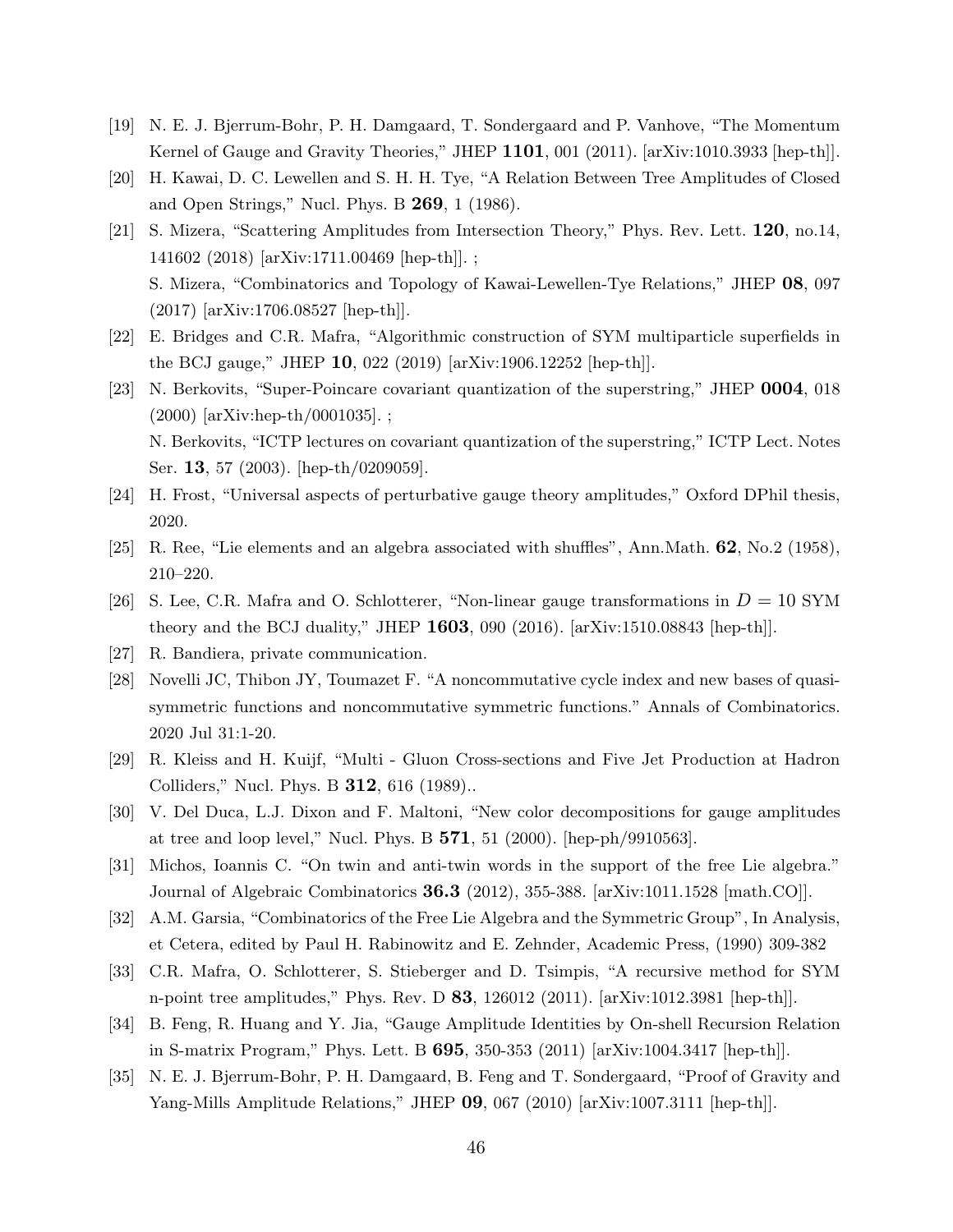- [36] N.E.J. Bjerrum-Bohr, P.H. Damgaard, P. Vanhove, "Minimal Basis for Gauge Theory Amplitudes," Phys. Rev. Lett. 103, 161602 (2009). [arXiv:0907.1425 [hep-th]].
- [37] S. Stieberger, "Open & Closed vs. Pure Open String Disk Amplitudes," [arXiv:0907.2211].
- [38] Y. X. Chen, Y. J. Du and B. Feng, "A Proof of the Explicit Minimal-basis Expansion of Tree Amplitudes in Gauge Field Theory," JHEP  $\overline{02}$ , 112 (2011) [arXiv:1101.0009 [hep-th]].
- [39] J. Broedel, O. Schlotterer and S. Stieberger, "Polylogarithms, Multiple Zeta Values and Superstring Amplitudes," Fortsch. Phys. 61, 812 (2013). [arXiv:1304.7267 [hep-th]].
- [40] J.J.M. Carrasco, C.R. Mafra and O. Schlotterer, "Abelian Z-theory: NLSM amplitudes and  $\alpha'$ -corrections from the open string," JHEP 06, 093 (2017) [arXiv:1608.02569 [hep-th]].
- [41] F.A. Berends and W.T. Giele, "Multiple Soft Gluon Radiation in Parton Processes," Nucl. Phys. B 313, 595 (1989).
- [42] Y. J. Du and C. H. Fu, "Explicit BCJ numerators of nonlinear simga model," JHEP 09, 174 (2016) [arXiv:1606.05846 [hep-th]].
- [43] C.R. Mafra, O. Schlotterer and S. Stieberger, "Explicit BCJ Numerators from Pure Spinors," JHEP 1107, 092 (2011). [arXiv:1104.5224 [hep-th]].
- [44] C.-H. Fu, Y.-J. Du, R. Huang, and B. Feng, "Expansion of Einstein-Yang-Mills Amplitude", JHEP 09 (2017) 021, [arXiv:1702.0815].
- [45] A. Edison and F. Teng, "Efficient Calculation of Crossing Symmetric BCJ Tree Numerators," [arXiv:2005.03638 ].
- [46] L.M. Garozzo, L. Queimada and O. Schlotterer, "Berends-Giele currents in Bern-Carrasco-Johansson gauge for  $F^3$ - and  $F^4$ -deformed Yang-Mills amplitudes," JHEP 1902, 078 (2019). [arXiv:1809.08103 [hep-th]].
- [47] K. Kampf, J. Novotny and J. Trnka, "Recursion relations for tree-level amplitudes in the  $SU(N)$  nonlinear sigma model," Phys. Rev. D 87, no. 8, 081701 (2013). [arXiv:1212.5224]. K. Kampf, J. Novotny and J. Trnka, "Tree-level Amplitudes in the Nonlinear Sigma Model," JHEP 1305, 032 (2013). [arXiv:1304.3048 [hep-th]].
- [48] G. Chen and Y. J. Du, "Amplitude Relations in Non-linear Sigma Model," JHEP 01, 061 (2014) [arXiv:1311.1133 [hep-th]].
- [49] C. R. Mafra and O. Schlotterer, "Non-abelian Z-theory: Berends-Giele recursion for the  $\alpha'$ -expansion of disk integrals," [arXiv:1609.07078 [hep-th]].
- [50] J.A.M. Vermaseren, "New features of FORM," math-ph/0010025. M. Tentyukov and J.A.M. Vermaseren, "The multithreaded version of FORM," hep-ph/0702279.
- [51] G. Chen, S. Li and H. Liu, "Off-shell BCJ Relation in Nonlinear Sigma Model," [arXiv:1609.01832].
- [52] J. Broedel, O. Schlotterer, S. Stieberger and T. Terasoma, "All order  $\alpha'$ -expansion of superstring trees from the Drinfeld associator," Phys. Rev. D 89, no. 6, 066014 (2014). [arXiv:1304.7304 [hep-th]].
- [53] O. Schlotterer, private communication.
- [54] A. Kaderli, "A note on the Drinfeld associator for genus-zero superstring amplitudes in twisted de Rham theory," J. Phys. A 53, no.41, 415401 (2020) [arXiv:1912.09406 [hep-th]].